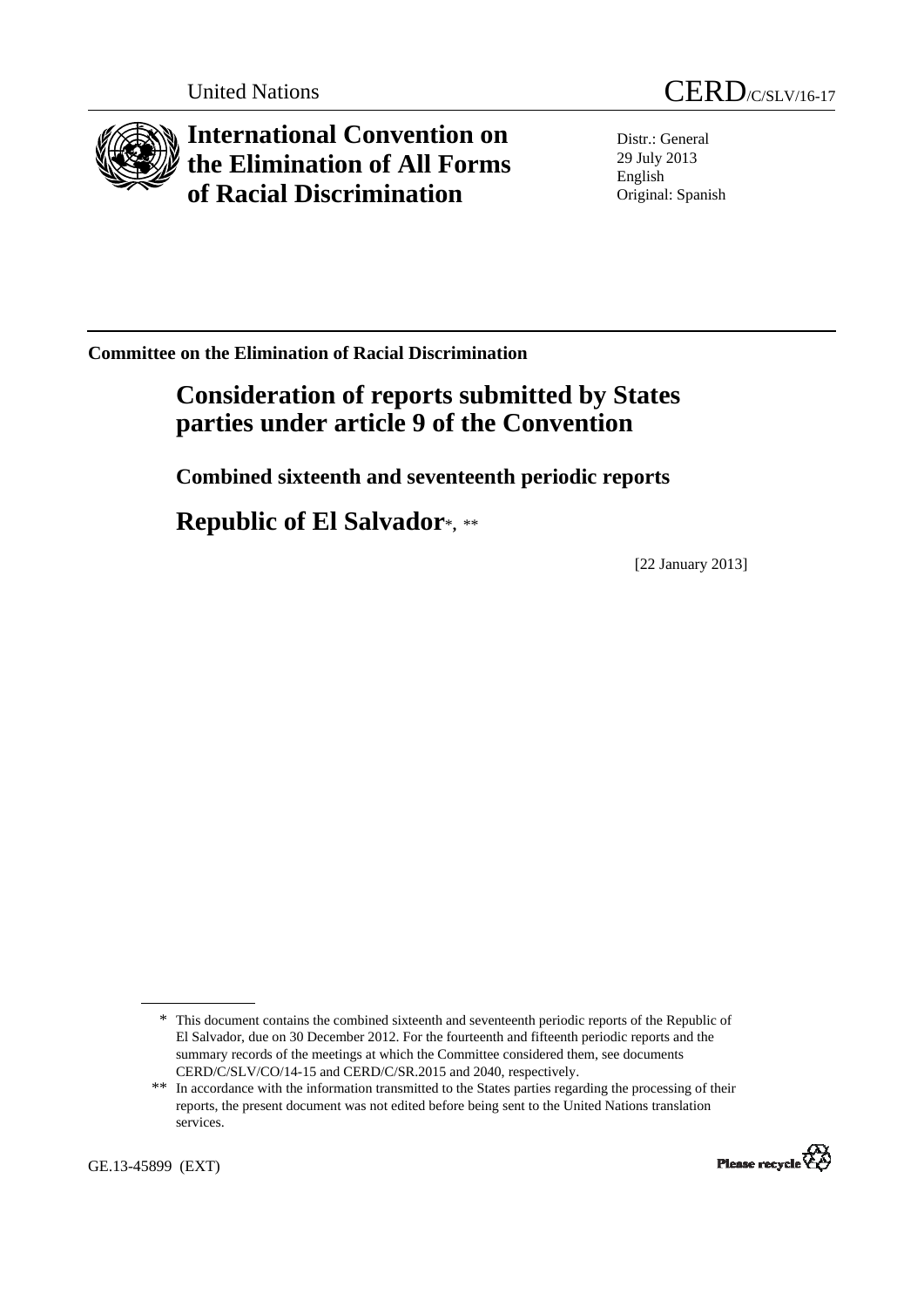#### **CERD/C/SLV/16-17**

# Contents

|     | Paragraphs  | Page |
|-----|-------------|------|
|     |             | 3    |
|     | $1 - 11$    | 5    |
| II. | $12 - 206$  | 6    |
|     | $12 - 17$   | 6    |
|     | $18 - 34$   | 7    |
|     | 35          | 10   |
|     | $36 - 43$   | 10   |
|     | $44 - 75$   | 12   |
|     | $76 - 160$  | 16   |
|     | $161 - 173$ | 28   |
|     | $174 - 206$ | 31   |
|     |             |      |

Annexes\*\*\*

<sup>\*\*\*</sup> The annexes may be consulted at the secretariat.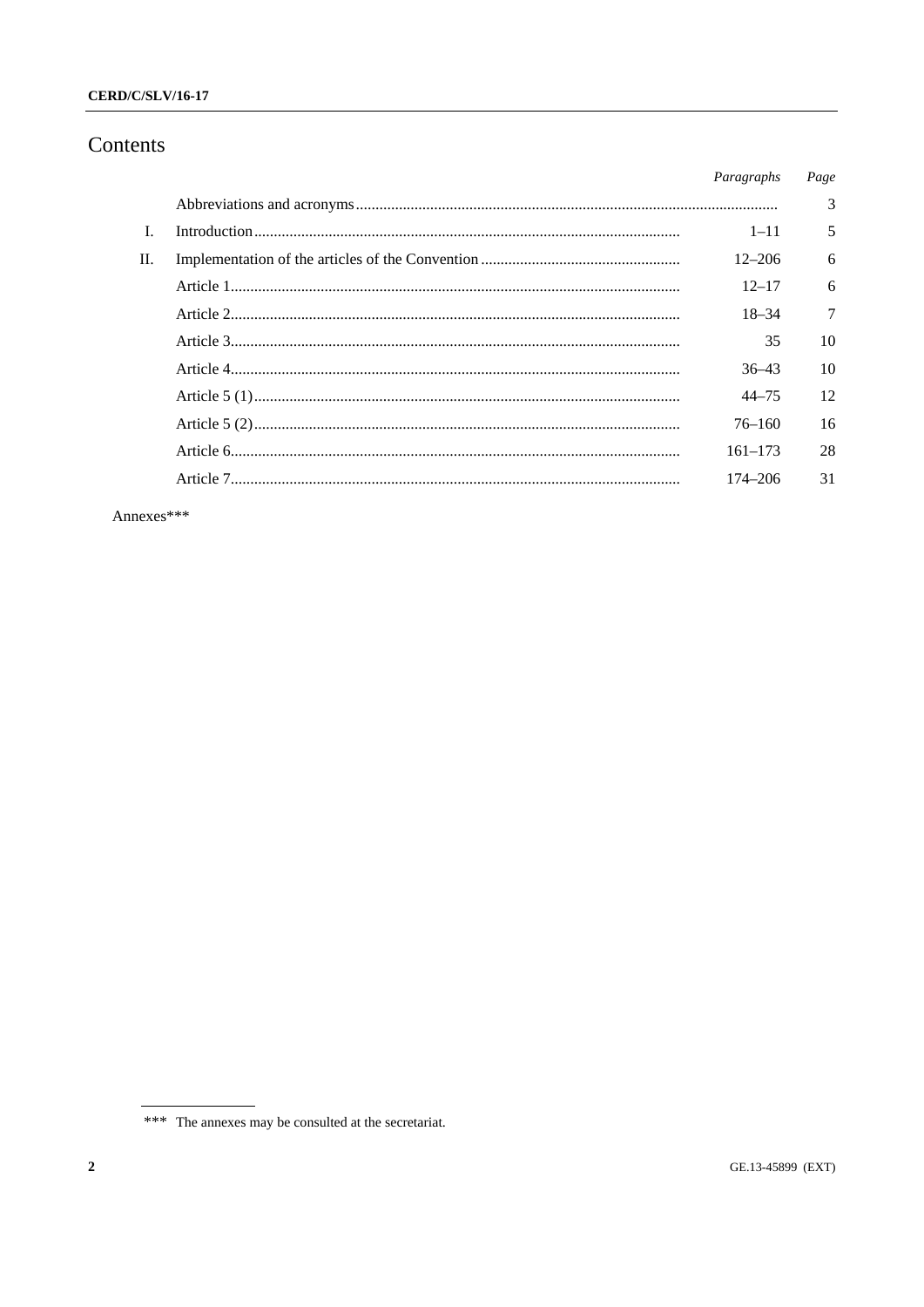# **Abbreviations and acronyms**

| <b>ACOLGUA</b>    | Association of Lenca Communities of Guatajiagua                                                                                                          |
|-------------------|----------------------------------------------------------------------------------------------------------------------------------------------------------|
| <b>CCNIS</b>      | Salvadoran Indigenous Peoples National Coordinating Council                                                                                              |
| <b>CDHES</b>      | Human Rights Commission of El Salvador                                                                                                                   |
| <b>CENTA</b>      | National Centre for Agricultural and Forestry Technology                                                                                                 |
| <b>CICA</b>       | Central American Indigenous Council                                                                                                                      |
| <b>CICACALCO</b>  | Ciudad de los Morros (Suchitoto) Indigenous Association                                                                                                  |
| <b>CODEFAM</b>    | Marianella García Villas Committee of Relatives of Victims of<br><b>Violations of Human Rights</b>                                                       |
| <b>COFEPESCA</b>  | Confederation of Artisan Fishermen of Central America                                                                                                    |
| <b>COMADRES</b>   | Monsignor Oscar Arnulfo Romero Committee of Mothers and<br>Relatives of Political Prisoners, Missing Persons and Assassination<br>Victims of El Salvador |
| <b>COMAFAC</b>    | Committee of Mothers and Christian Relatives of Prisoners, Missing<br>Persons and Assassination Victims                                                  |
| <b>COMSE</b>      | <b>Establishment Committee</b>                                                                                                                           |
| <b>CONAMYPE</b>   | National Commission on Micro-Enterprises and Small Businesses                                                                                            |
| <b>COREMHIPAZ</b> | Committee for the Recovery of Historical Memory of Peace                                                                                                 |
| <b>CPDH</b>       | Madeleine Lagadec Centre for the Promotion of Human Rights                                                                                               |
| CSJ               | Supreme Court                                                                                                                                            |
| DC                | <b>Consumer Protection Authority</b>                                                                                                                     |
| <b>DGME</b>       | General Directorate of Migration and Aliens' Affairs                                                                                                     |
| <b>DIGESTYC</b>   | General Directorate of Statistics and Censuses                                                                                                           |
| <b>ECOS</b>       | Community health-care team                                                                                                                               |
| <b>FANTEL</b>     | Proceeds from the Privatization of ANTEL                                                                                                                 |
| <b>FGR</b>        | Attorney-General's Office                                                                                                                                |
| FISDL             | Social Investment Fund for Local Development                                                                                                             |
| <b>FSV</b>        | Social Fund for Housing                                                                                                                                  |
| <b>IFAD</b>       | International Fund for Agricultural Development                                                                                                          |
| <b>IIDH</b>       | Inter-American Institute of Human Rights                                                                                                                 |
| <b>ILO</b>        | International Labour Organization                                                                                                                        |
| ILP               | Freedom and Progress Institute                                                                                                                           |
| <b>INCAS</b>      | Agricultural union of independent indigenous workers of El Salvador                                                                                      |
| <b>INDIO</b>      | National association of organized indigenous workers                                                                                                     |
| <b>ISDEMU</b>     | Salvadoran Institute for the Advancement of Women                                                                                                        |
| <b>ISTA</b>       | Salvadoran Institute of Agrarian Reform                                                                                                                  |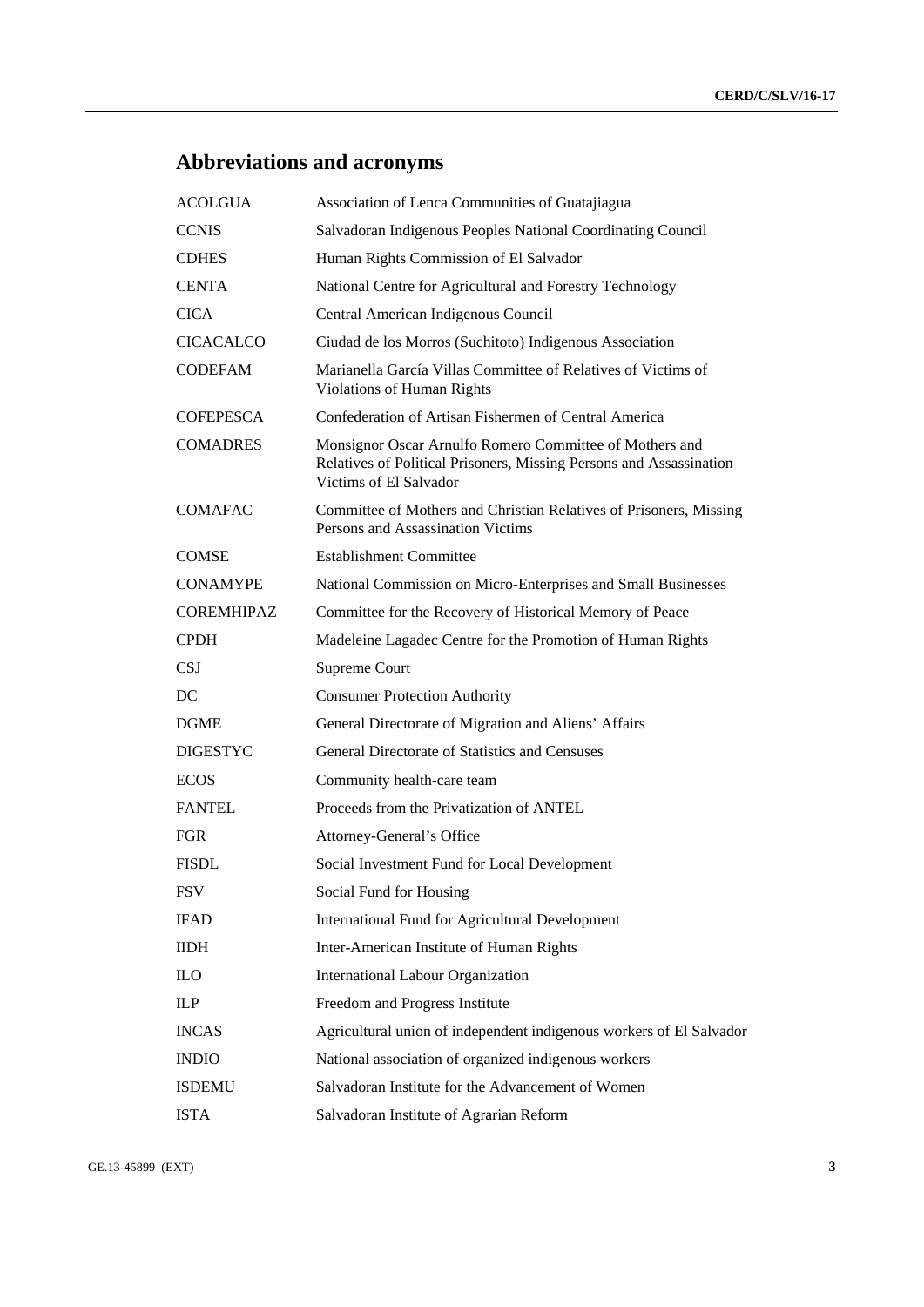| <b>LEPINA</b>    | Child and Adolescent Protection Act                                                              |
|------------------|--------------------------------------------------------------------------------------------------|
| <b>LOMP</b>      | Public Legal Service Organization Act                                                            |
| MAG              | Ministry of Agriculture and Livestock                                                            |
| <b>MARN</b>      | Ministry of the Environment and Natural Resources                                                |
| <b>MINEC</b>     | Ministry of Economic Affairs                                                                     |
| <b>MINED</b>     | Ministry of Education                                                                            |
| <b>MINSAL</b>    | Ministry of Health                                                                               |
| <b>MRREE</b>     | Ministry of Foreign Affairs                                                                      |
| <b>MTPS</b>      | Ministry of Labour and Social Security                                                           |
| NGO              | Non-governmental organization                                                                    |
| <b>PAHO</b>      | Pan-American Health Organization                                                                 |
| <b>OTL</b>       | Legal Protection Office of the Archbishopric of San Salvador                                     |
| <b>PAC</b>       | Capital contribution and credit programme                                                        |
| <b>PATI</b>      | Temporary Income Support Programme                                                               |
| <b>PNC</b>       | <b>National Civil Police</b>                                                                     |
| <b>PNIEMS</b>    | National Plan for Equality, Equity and Elimination of Discrimination<br>against Salvadoran Women |
| <b>PRIPESCA</b>  | Central American fishing and aquiculture integration process                                     |
| PRO BÚSQUEDA     | Association for Tracing Children Missing as a Result of the Armed<br>Conflict                    |
| <b>PRODEMOR</b>  | Rural Development and Modernization Project                                                      |
| <b>PRODEMORO</b> | Project for the Rural Development and Modernization of the Eastern<br>Region                     |
| <b>RIISS</b>     | Comprehensive and Integrated Health-Service Networks                                             |
| <b>RNPN</b>      | National Registry of Native Persons                                                              |
| <b>SCULTURA</b>  | Cultural Secretariat of the Office of the President                                              |
| <b>SIBASI</b>    | Basic Comprehensive Health System                                                                |
| <b>SI-EITP</b>   | Comprehensive Inclusive Full-time School System                                                  |
| <b>SINAI</b>     | National indigenous union of independent artisans                                                |
| SIS              | Secretariat for Social Integration                                                               |
| <b>STP</b>       | Technical Secretariat of the Office of the President                                             |
| <b>VMVDU</b>     | Department of Housing and Urban Development                                                      |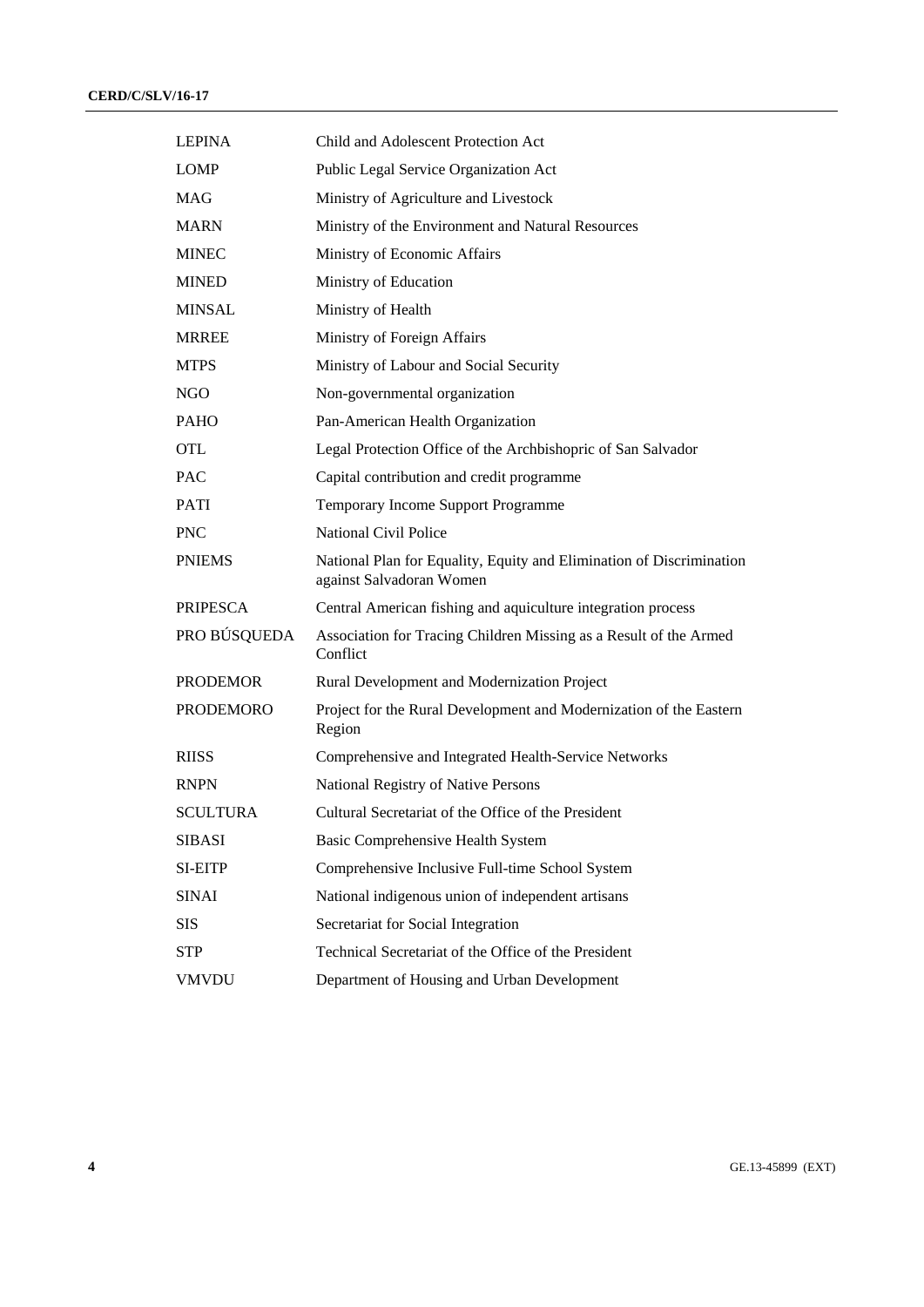# **I. Introduction**

1. The Government of El Salvador hereby submits its combined sixteenth and seventeenth periodic reports on the implementation of the International Convention on the Elimination of All Forms of Racial Discrimination, in accordance with article 9 of the Convention and on the basis of the recommendations formulated by the Committee on the Elimination of Racial Discrimination in paragraph 30 of document CERD/C/SLV/CO/14-15.

2. The information provided in this report is the result of an inter-agency team effort coordinated by the Ministry of Foreign Affairs and involving the following institutions: Ministry of Health (MINSAL), Ministry of Education (MINED), Ministry of Labour and Social Security (MTPS), Ministry of Agriculture and Livestock (MAG), Department of Housing and Urban Development (VMVDU), Supreme Court (CSJ), Attorney-General's Office (FGR), Cultural Secretariat of the Office of the President (SCULTURA), Consumer Protection Authority (DC), Salvadoran Institute for the Advancement of Women (ISDEMU), Salvadoran Institute of Agrarian Reform (ISTA), Social Fund for Housing (FSV), Social Investment Fund for Local Development (FISDL), National Civil Police (PNC), General Directorate of Migration and Aliens' Affairs (DGME) and General Directorate for Statistics and Censuses (DIGESTYC).

3. This report has been drawn up in accordance with the instructions provided in the Compilation of Guidelines on the form and the content of reports to be submitted by States parties to the international human rights treaties of 3 June 2009 (HRI/GEN/2/Rev.6). The Committee's concluding observations regarding the implementation of the Convention by El Salvador and contained in document CERD/C/SLV/CO/14-15 have been taken into consideration.

4. As stated by the Government of El Salvador in its oral report to the Committee in August 2010, the presence of indigenous peoples in the Salvadoran territory is recognized. The traditional negation of that reality had clearly led to the marginalization of the population group in question.

5. During the current administration, the Government has been implementing measures conducive to changing earlier attitudes. On 12 October 2010, in the framework of the First National Indigenous Congress, President Mauricio Funes Cartagena stated the following: "Let us officially finish with the historical negation of the diversity of our peoples and recognize El Salvador as a multi-ethnic and multicultural society. We are a society enriched by diversity. We must recognize that and therefore promote our diverse human, cultural, productive and social processes. This Government, your Government, is resolved to put an end to the policy of hiding the indigenous peoples and consigning them to oblivion. Through this event, we express our full determination to undertake specific action for their moral and, to the extent of available resources, material compensation." It is on that basis that the current Government is working with the indigenous peoples.

6. Against that background, El Salvador's Programme for Government refers to indigenous peoples in the following terms: "The Government shall build on a fair appreciation of the cultural, historical and ethnic heritage of indigenous peoples as part of the process of development of the country's cultural identities. It shall acknowledge the existence and rights of native or indigenous peoples and promote their institutional and legal recognition and the exercise of internationally established personal and collective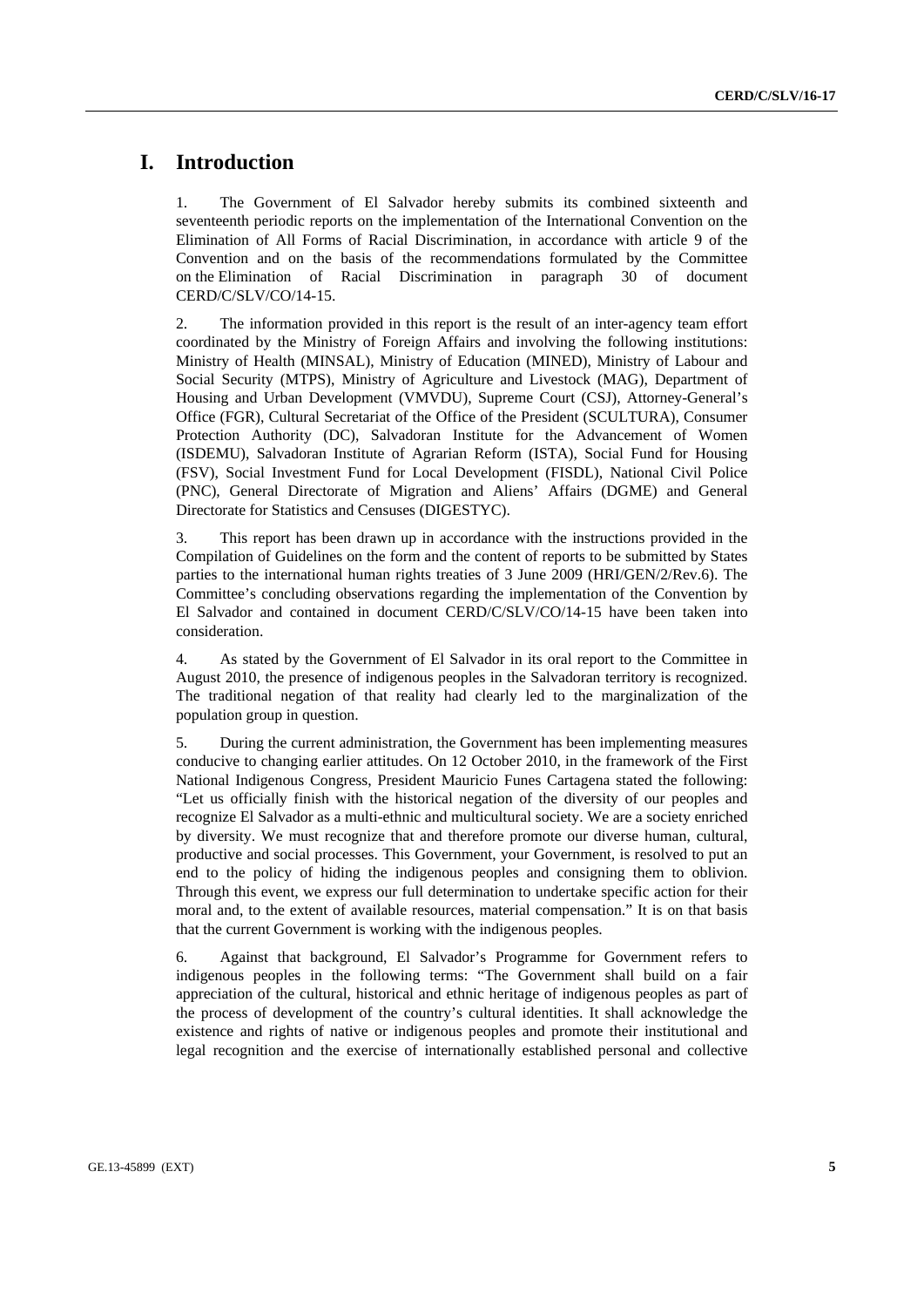rights."1 This approach demonstrates the interest of the current administration in the promotion and respect of the rights of the indigenous peoples.

7. The current Government established the National Directorate for Indigenous Peoples and Cultural Diversity, attached to the Cultural Secretariat of the Office of the President. That National Directorate is responsible for promoting the recognition of indigenous peoples at the level of policy and rules; mainstreaming issues concerning indigenous peoples into the various public institutions; supporting and highlighting the cultural expressions of indigenous peoples; and bringing into relief the country's population of African descent.

8. During the Human Rights Council seventh universal periodic review, held on 9–19 February 2010, El Salvador extended an open invitation to special rapporteurs and relevant working groups and undertook to continue promoting human rights and supporting the universal periodic review mechanism towards ensuring that human rights are respected and guaranteed in all countries.

9. In fulfilment of those commitments, the current Government has established a policy of full recognition of its human rights obligations under international instruments, including the State's obligation to align domestic legislation with international law.

10. Accordingly, on 13–17 August 2012 El Salvador was visited for the first time by the United Nations Special Rapporteur on the situation of the human rights and fundamental freedoms of indigenous peoples. Professor James Anaya was thus able to obtain first-hand information on the status of indigenous peoples in the country.

11. Moreover, as part of the preparation of the third, fourth and fifth national reports on the implementation of the International Covenant on Economic, Social and Cultural Rights and in line with the recommendation contained in CERD/C/SLV/CO/14-15, paragraph 27, the Government prepared in 2010 an updated version of its core document (HRI/CORE/SLV/2011).

## **II. Implementation of the articles of the Convention**

#### **Article 1**

#### **A. Definition of racial discrimination**

12. Article 3 of the Constitution provides as follows: "All persons shall be equal before the law. No restrictions based on nationality, race, gender or religion may be imposed on the exercise of civil rights." Yet the four attributes specified in that provision are the usual but not the sole conceivable bases of inequality: "other possible causes of discrimination should be identified — mainly through legislation and constitutional rulings — by rational criteria".2

13. El Salvador recently adopted the Act on Equality, Equity and Elimination of Discrimination against Women,<sup>3</sup> article 6.3 (on "Ground rules") of which defines the principle of non-discrimination as follows: "[...] *De jure* or *de facto* prohibition, direct or indirect, of discrimination against women, such discrimination being defined as any gender-based distinction, exclusion or restriction aimed at or resulting in impairing or

<sup>&</sup>lt;sup>1</sup> Programme for Government, 2009–2014: "Hope is born, change is coming".<br><sup>2</sup> Stay of proceedings decision of 10 Ostober 2000, Amnane 82, 00 programbule

<sup>&</sup>lt;sup>2</sup> Stay of proceedings decision of 19 October 2000, *Amparo* 82–99, preambular paragraph III 1.

<sup>&</sup>lt;sup>3</sup> Decree No. 645 of 17 March 2011, Official Journal No. 70, vol. 391, 8 April 2011.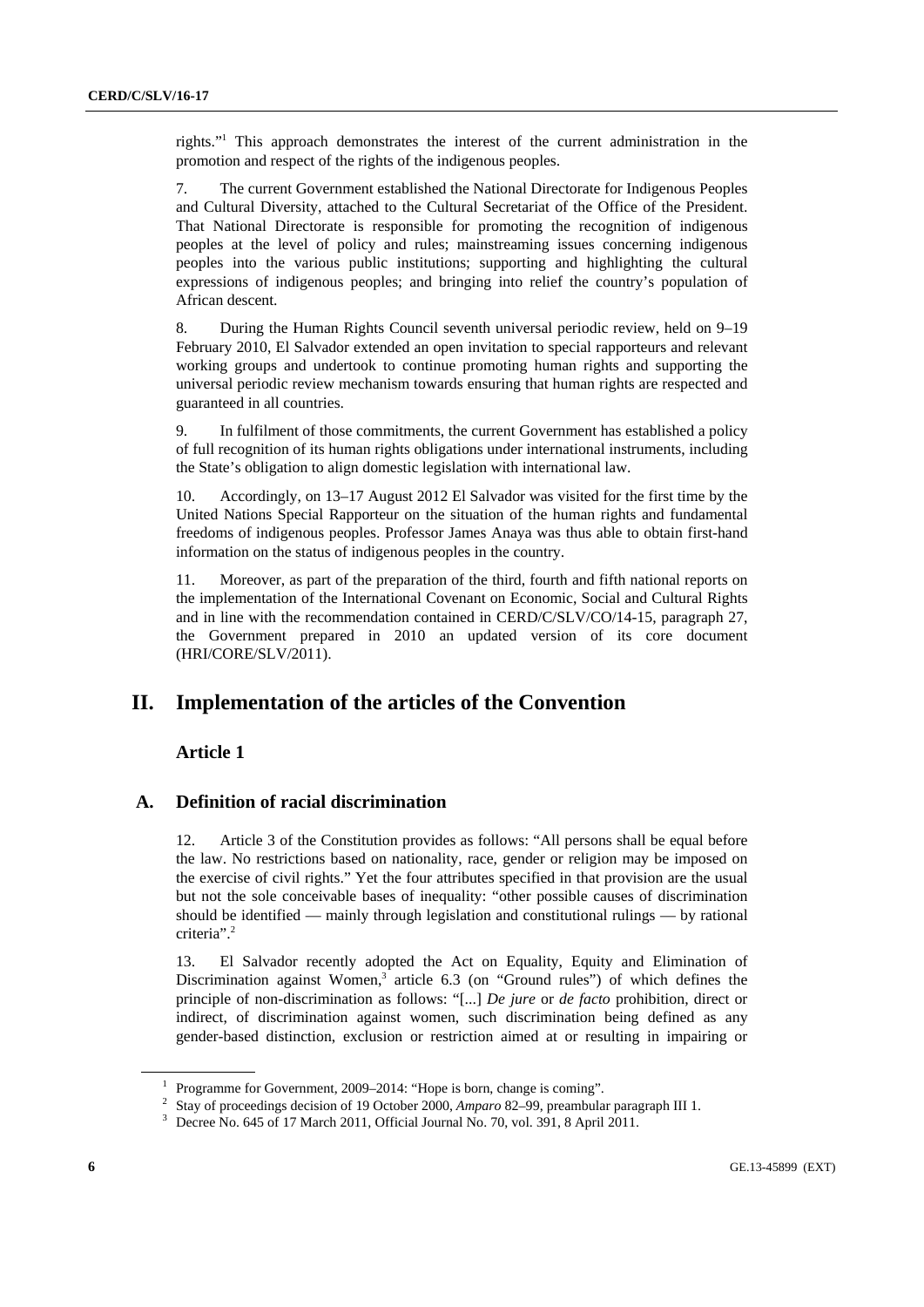preventing the exercise of women's fundamental human rights and freedoms in all areas, regardless of any socioeconomic, ethnic, cultural, political or personal circumstances."

14. According to the Act, the Government, through the Salvadoran Institute for the Advancement of Women (ISDEMU), shall adopt, for each administrative period, a national plan stating and developing, in a comprehensive and coordinated manner, the general outline of Government policy on and general strategy for equality and elimination of discrimination that must govern the goals and activities of State institutions. The National Plan for Equality shall be based on the principles and spheres of responsibility established by the law.

15. Thus mandated, the Institute submitted on 10 December 2012 to the President of the Republic the First National Plan for Equality, Equity and Elimination of Discrimination against Salvadoran Women (PNIEMS), outcome of a process of extensive consultation with many women from the entire country, institutional and community-organization representatives and delegates, feminist and women's organizations, trade unions, trade associations, cooperatives, departmental cabinets and municipal governments. The Plan is aimed at guaranteeing the fulfilment of the constitutional principle of equality and of the State's obligation to eliminate all forms of discrimination preventing Salvadoran women from fully carrying out their civic role.

16. In relation to the Committee's recommendation that El Salvador should incorporate in its domestic legislation a definition of racial discrimination that would include all elements set out in article 1 of the Convention and the Committee's request the State should provide information on affirmative action in the light of general recommendation No. 32 (2009) on the meaning and scope of special measures in the International Convention on the Elimination of Racial Discrimination (CERD/C/SLV/CO/14-15, para. 13), it should be noted that, as stated earlier, such a definition has not yet been incorporated as requested. Salvadoran legislation, however, establishes the principle of non-discrimination through various provisions (annex 1).

## **B. Information on whether the legal system of the State party allows or provides for special measures to secure the adequate advancement of groups and individuals protected under the Convention**

17. The information requested in this section is contained in paragraphs 141–174 of El Salvador's core document, updated in 2010 (HRI/CORE/SLV/2011).

### **Article 2 Legal framework and general policies to eliminate racial discrimination**

18. This information is contained in paragraphs 184–197 and 224–247 of HRI/CORE/SLV/2011.

19. In relation to the Committee's recommendation that El Salvador should amend its legislation to prohibit racial segregation explicitly and to undertake all necessary measures to prevent, prohibit and eradicate all practices of that nature in territory under its jurisdiction (CERD/C/SLV/CO/14-15, para. 16), it should be noted that, as stated earlier, although there is no legislation prohibiting racial segregation explicitly, the principle of non-discrimination is contained in various legal provisions, and the protection of inhabitants against any segregationist practices is thereby guaranteed.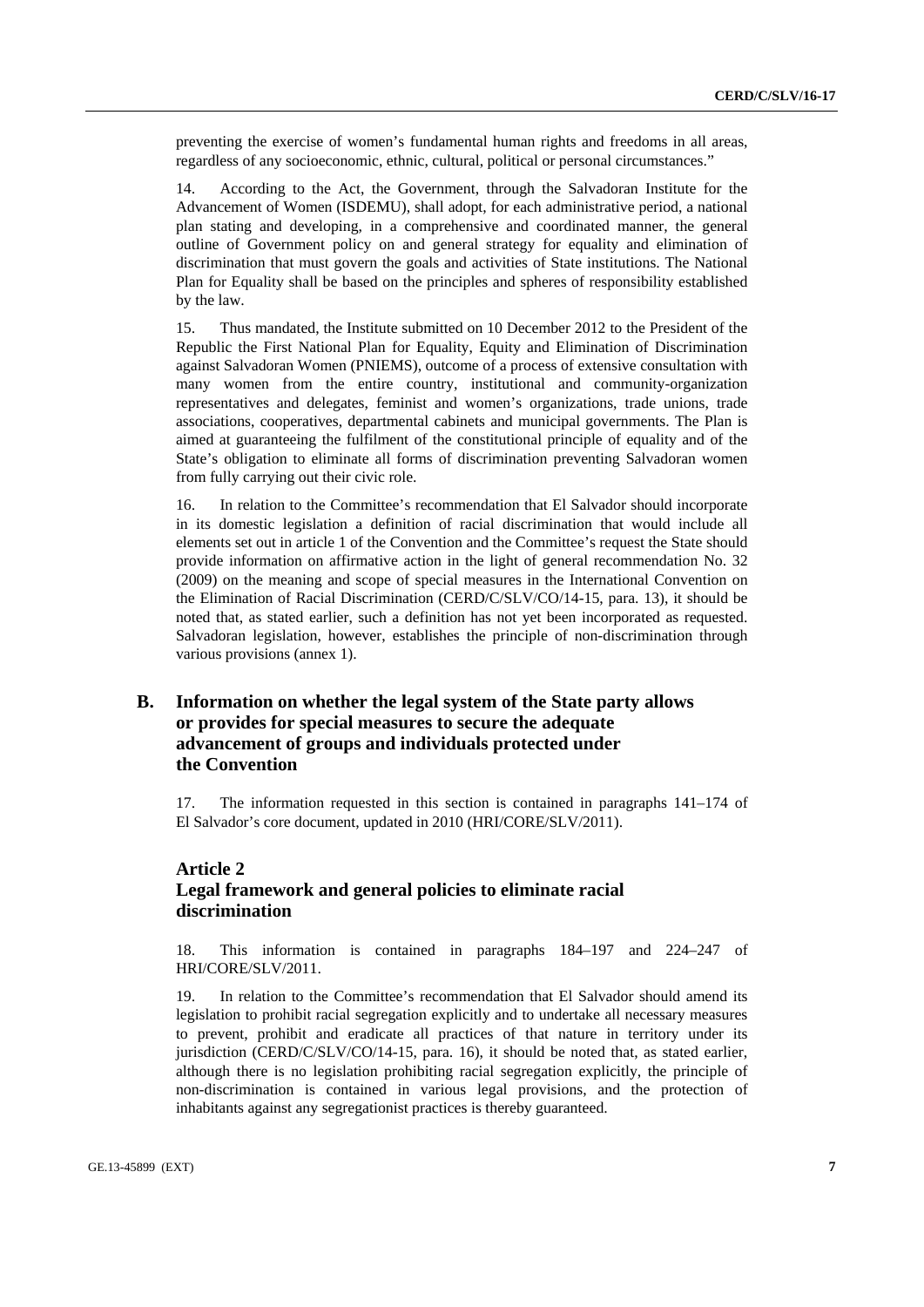20. The State of El Salvador is endowed with a system of civil rights and liberties consisting of the Public Legal Service (Attorney-General's Office, Office of the Human Rights Advocate and Counsel-General's Office), the judiciary and the Ministry of Justice and Public Security, which support the application of the principle of non-discrimination. Clearly, however, El Salvador, heeding the important recommendations of the Committee, must promote legislation and measures to prevent, prohibit and eradicate any practice involving racial segregation.

21. In relation to the Committee's recommendation that El Salvador should repeal the Amnesty Act and its the Committee's reiterated recommendation (CERD/C/SLV/CO/13, para. 15) that the State party should put into effect the recommendation made by the Inter-American Commission on Human Rights to adopt a programme of reparation and, where possible, material compensation for the victims (CERD/C/SLV/CO/14-15, para. 18), it should be noted that, although the General Amnesty (Consolidation of Peace) Act remains in force, the current Government is committed to abandoning the view of earlier administrations that the Amnesty Act is necessary for maintaining peace in the country. Under the system of responsibilities of the State of El Salvador, only the legislature has the power to repeal or amend the Act in question.

22. In that connection, the Supreme Court, in its ruling of 26 September 2000, held that, although the Amnesty Act is constitutional, judges may decide not to apply it when giving judgements on specific cases, adding that "it shall be for the judge to decide in each specific case when this exception applies, by means of an interpretation in keeping with the Constitution", and that "if the events which gave rise to the civil responsibility of a public official or employee have not been covered by an amnesty — because they involve crimes which cannot be the subject of an amnesty  $-$  or if the amnesty granted breaches the Constitution, the obligation to provide compensation may be asserted before the competent courts".

23. Regarding the recommendation of the Inter-American Commission on Human Rights to adopt a programme of reparation and, where possible, material compensation for the victims, the Ministry of Foreign Affairs (MRREE), in cooperation with the Technical Secretariat of the Office of the President (STP), promoted in 2011 and 2012 a series of measures, including the creation of joint working teams of the Government and various civil society organizations and associations for human rights in order to compile a registry of victims and their relatives, particularly with respect to the massacre at El Mozote; and agreements to implement such measures as, *inter alia*, the introduction of the community health-care team (ECOS, established in February 2012), assistance for agricultural and mechanical production, improvement of access roads, housing construction, lodging of older persons without a family and supply of drinking water.

24. Moreover, the Technical Secretariat and the Ministry of Foreign Affairs have launched an ongoing dialogue between the State and the victims and their representatives with a view to formulating a reparation plan for the victims of the massacre at El Mozote. The plan is to include in particular the following measures: identifying the deceased and surviving victims of the massacre and their relatives and providing them with medical and psychosocial care; creating spaces for asserting the dignity of the victims; facilitating the return of displaced victims; and promoting a social development programme in the area of the massacre.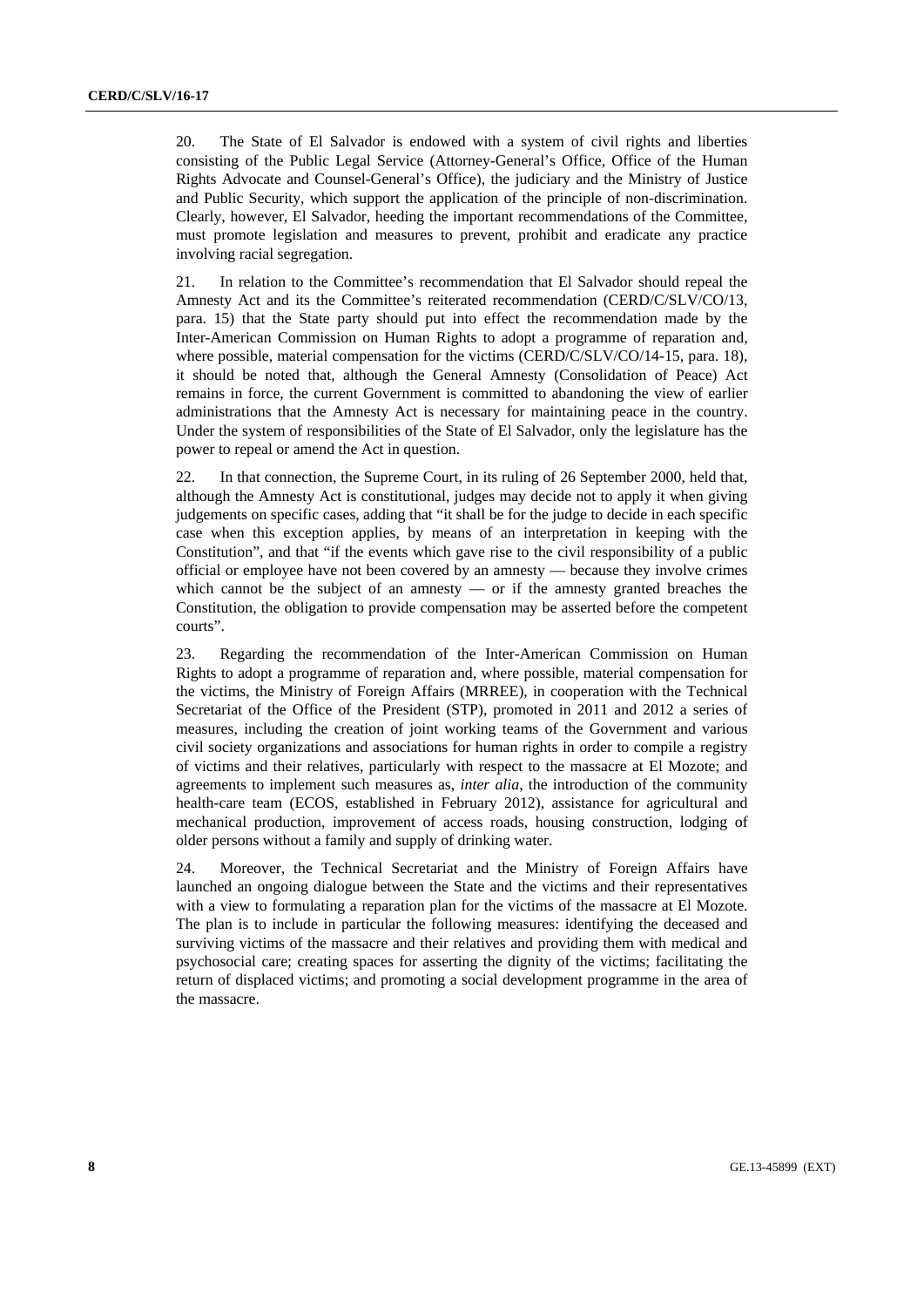25. The State expects that dialogue to help to identify the collective priority needs of the victims' relatives, dispersed in various villages and towns, and to lead to a comprehensive plan for the above reparative action, to be undertaken by the State. The ongoing dialogue is coordinated under the stewardship of the Social Dialogue Unit of the Office of the President, the El Mozote Human Rights Promotion Association and representatives of the Legal Protection Office of the Archbishopric of San Salvador (OTL), with the participation of many economic and social institutions of the State.

26. The General Directorate of Statistics and Censuses of the Ministry of Economic Affairs (DIGESTYC/MINEC) is developing and setting up the Unified Registry of Victims of Grave Human Rights Violations at the El Mozote Massacre and of their Relatives, a key tool for identifying, characterizing and assisting the persons in question. The aforementioned participatory process helps to determine the various aspects that the preparation of a registry of such a type and scope should cover. The registry aims to determine not only the number of assassinated and surviving victims and their relatives, but also their characteristics, such as, *inter alia*, gender, age, living conditions and urgent needs.

27. Dialogue with the victims has led to a consensus as to the key elements determining the scope of the registry, for instance the definition of a victim and a forced displacement victim, the geographic area covered by the registry, procedural outlines for access to information between the General Directorate of Statistics and Censuses and the El Mozote Massacre Victims' Association, criteria for inclusion in and exclusion from the registry, and registration procedures, namely house-to-house inquiries to identify victims and petition-based closed-ended registration of victims of forced displacement.

28. In the case of *Massacres of El Mozote and nearby places* v. *El Salvador*, on which the Inter-American Court of Human Rights pronounced itself on 25 October 2012, the State, in keeping with the policy of respect for human rights, acknowledged and fully admitted to the acts in question. The Court took a positive view of that recognition and of the apologies offered by the President of the Republic to the victims and survivors of the massacres at the twentieth anniversary of the signature of the Peace Accords on 16 January 2012. In its judgement, the Court held the Republic of El Salvador "internationally responsible for the human rights violations perpetrated by the Salvadoran Armed Forces in the massacres committed on December 11–13, 1981, in the village of El Mozote, the canton of La Joya, the villages of Ranchería, Los Toriles and Jocote Amarillo, the canton of Cerro Pando and the Cerro Ortiz cave in the municipality of Morazán. The Inter-American Court also determined that the enactment by the Salvadorian Legislative Assembly of the General Amnesty Law for the Consolidation of Peace and its subsequent application in this case by the Second First-Instance Court of San Francisco Gotera is contrary to the letter and spirit of the Peace Accords, which, understood in light of the American Convention, reveals a grave violation of the State's international obligation to investigate and punish the grave human rights violations of the massacres of El Mozote and nearby places".

29. Accordingly, the State of El Salvador shall pursue the dialogue and the activities launched, in line with the stipulations of the judgement (annex 2).

30. In accordance with the statement made by President of the Republic at the eighteenth anniversary of the signature of the Peace Accords on 16 January 2010, Executive Decree No. 57, establishing the National Commission on Reparations for the Victims of Human Rights Violations in the context of the Internal Armed Conflict, was adopted and entered into force in May 2012.

31. The Commission, designed as an institutional mechanism for preparing proposals for collective reparations to the victims of grave violations of human rights, includes the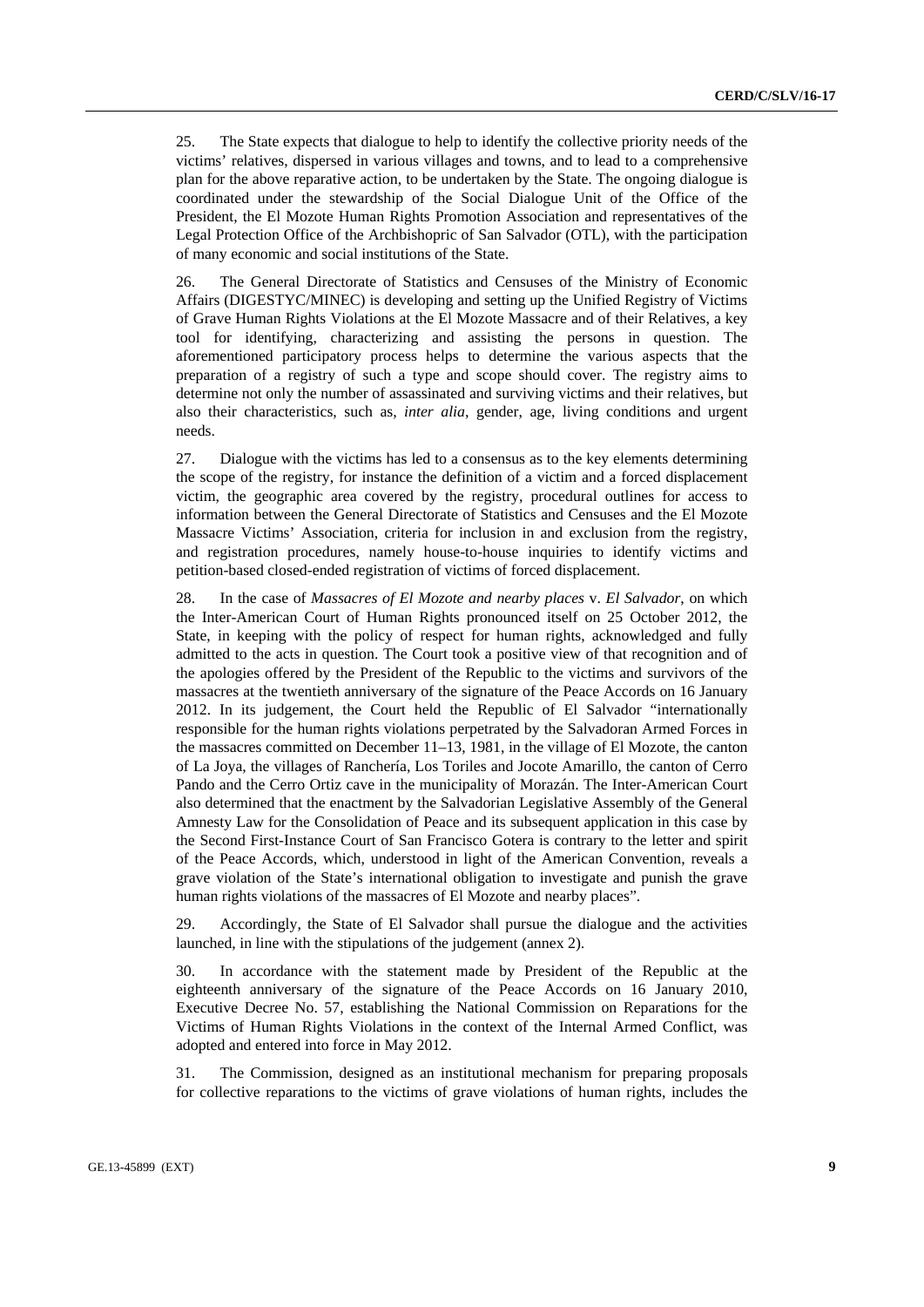Ministers of Foreign Affairs, Defence, Health and Finance, the Secretary for Social Integration and human rights organizations representing the victims.4

32. Through the Ministry of Foreign Affairs, the Ministry of Health (MINSAL) and the Secretariat for Social Integration (SIS), the Commission has held meetings with the Committee for Historical Memory *(Comité Pro Memoria Histórica)* and the Committee for the Recovery of Historical Memory of Peace (COREMHIPAZ) in order to share their contributions to an inclusive State policy on reparations.

33. On the basis of that dialogue, the Ministry of Foreign Affairs coordinated and carried out, during the last quarter of 2011, the first stage of the registration of victims. That involved joint work on the proposed content of registration forms, logistic organization, financial management and field work carried out by the individual organizations. Approximately 2,031 families that include direct and indirect victims were registered through that first effort. The Ministry of Economic Affairs, through the General Directorate of Statistics and Censuses (DIGESTYC), which also provides technical advice and computer support in view of the second stage of the registration, is helping significantly by ensuring the electronic processing of the data contained in the said forms.

34. Coordination with the Ministry of Health (MINSAL), through the Right to Health Unit and the Basic Comprehensive Health Systems (SIBASIs) of the various departments of the country, began in the second quarter of 2011 with a view to timely care for patients referred by the aforementioned organizations as emergency cases in view of their state of health. The development and ongoing improvement of health care procedures for victims have been possible thanks to the energetic and proactive involvement of those organizations.

### **Article 3 Apartheid**

35. El Salvador has been a party to the International Convention on the Suppression and Punishment of the Crime of Apartheid (1973) since 30 November 1979. However, no system comparable to the apartheid regime exists in the country.

## **Article 4 Prohibition and punishment of discriminatory activities**

36. Under article 292 of the Criminal Code, "public officials or employees, law enforcement officers or public authorities who, on grounds of nationality, race, gender, religion or any other personal attribute, deny a person any of the individual rights recognized under the Constitution shall be liable to one to three years' imprisonment and shall be disqualified from exercising their functions or holding their post during that time".

<sup>&</sup>lt;sup>4</sup> Those organizations are: Committee for the Recovery of Historical Memory of Peace (COREMHIPAZ); Committee of Mothers and Christian Relatives of Prisoners, Missing Persons and Assassination Victims (COMAFAC); "Monsignor Oscar Arnulfo Romero" Committee of Mothers and Relatives of Political Prisoners, Missing Persons and Assassination Victims of El Salvador (COMADRES); Legal Protection Office of the Archbishopric of San Salvador (OTL); "Madeleine Lagadec" Centre for the Promotion of Human Rights (CPDH); Human Rights Commission of El Salvador (CDHES); Association for Tracing Children Missing as a Result of the Armed Conflict (PRO BÚSQUEDA); and "Marianella García Villas" Committee of Relatives of Victims of Human Rights Violations (CODEFAM). With the exception of COREMHIPAZ, all of these organizations have grouped their efforts under the Committee for Historical Memory *(Comité Pro Memoria Histórica)*.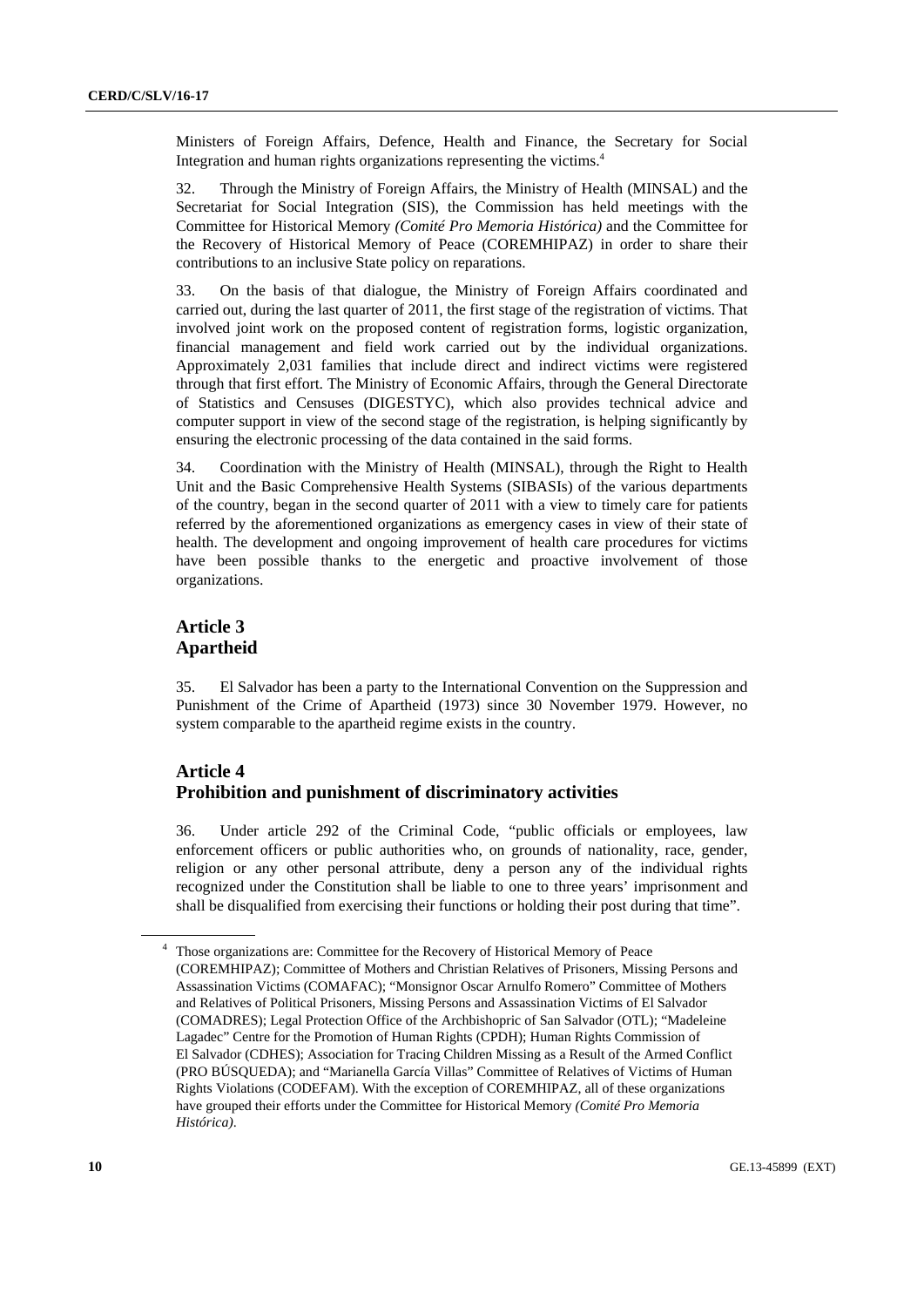37. Moreover, under article 246 of the same Code, "anyone who commits an act of serious discrimination in the workplace on the basis of gender, pregnancy, origin, civil status, race, social status or physical condition, religious or political beliefs, membership or non-membership of a trade union or adherence or non-adherence to its agreements, or kinship with other workers in the enterprise, and who does not restore the situation of equality before the law in accordance with requirements or an administrative sanction and does not redress the financial harm caused by such an act shall be liable to imprisonment for six months to two years".

38. As can thus be seen from the legislation in force, El Salvador has adopted provisions that preclude all acts or ideas based on racial superiority or hatred, as well as all acts of violence or incitement to violence against any race or group of persons of another colour or ethnic origin.

39. With regard to measures taken to counter discriminatory or racist platforms, there are in the country no organized or other propaganda activities which promote and incite racial discrimination. As mentioned, El Salvador has had no cases of public authorities or public institutions, national or local, promoting or inciting racial discrimination. Nevertheless, was such conduct to occur, article 292 of the Criminal Code would apply.

40. In 2006, El Salvador adopted the Government Ethics Act, which elaborates on the principles of public ethics as follows: "Article 4. Public servants shall act in accordance with the following principles of public ethics: ... (c) Non-discrimination. Attending to persons requiring or requesting public services, without any discrimination based on nationality, race, gender, religion, ideology, political opinion or social or economic condition."

41. According to the Supreme Court, a search for open or concluded cases involving complaints for racial discrimination has turned up no such records in the following magistrate's courts: Guaymango, department of Ahuachapán; Cuisnahuat, Caluco and Santo Domingo de Guzmán, department of Sonsonate; San Fernando, Cancaste and San Antonio Los Ranchos, department of Chalatenango; San Antonio, Cinquera and Jutiapa, department of Cabaña; Santa Clara, department of San Vicente; Paraíso de Osorio, department of La Paz; Nueva Granada, Estanzuelas and San Agustín, department of Usulután; Carlina, department of San Miquel; and Cacaopera, Gualococti, Guatajiagua, San Isidro, San Simón and Joateca, department of Morazán.

42. In relation to the Committee's recommendation that El Salvador should expedite national consultations with a view to modifying domestic legislation in order to bring it into conformity with the Convention and should provide information and statistics on legal actions and penalties for acts of racial discrimination committed by public officials or private individuals (CERD/C/SLV/CO/14-15, para. 17), note should be made that the judiciary is sensitive to the issue. Although an inquiry carried out in various magistrate's courts regarding victims of racial discrimination revealed no complaints of such treatment, care for victims is a key item on the agenda and in the activities of the country's judicial centres, which include Units of Care for Victims of Offences.

43. As an institution attached to the Ministry of Justice and Public Security, the National Civil Police (PNC) carries out specific work with the indigenous peoples in the municipalities of Izalco and Nahuizalco, department of Sonsonate. The National Civil Police takes specifically into consideration the Municipal Ordinance on the Rights of Indigenous Communities Established in the municipality of Nahuizalco. Beginning in 2011, the Human Rights Unit of the National Civil Police has organized, in police stations throughout the country, specific workshops on "Groups facing conditions and situations of vulnerability", including the peoples of indigenous and African origin. That Unit has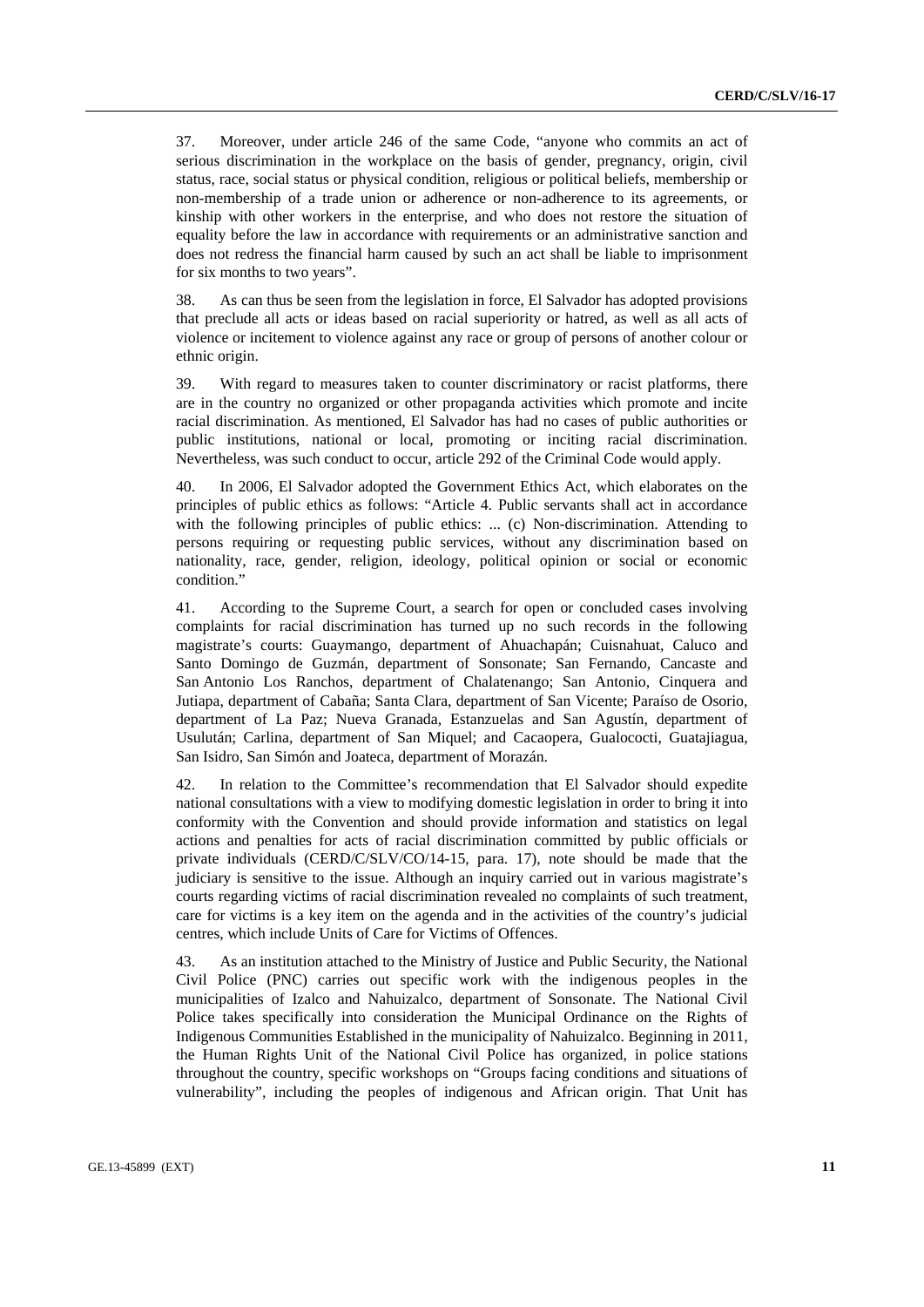planned direct arrangements with all communities of indigenous peoples, regarding in particular the issue of security.

## **Article 5 (1) Information grouped under particular rights**

### **A. Right to equal treatment before the tribunals and all other organs administering justice**

44. The Supreme Court (CSJ) implements the Constitution, the law and the regulations within its powers, as outlined in article 182 of the Constitution and further specified in secondary legislation. In that framework, in conducting their main activity, namely the administration of justice, the Supreme Court and the other courts are responsible for providing all person with maximum access to justice as broadly and freely as possible, without any discrimination based on gender, race, social or financial status, nationality or age.

45. There exist currently in the country 322 magistrate's courts competent to hear any type of complaint. There are also courts for specific types of cases.<sup>5</sup> Every court has an obligation to receive complaints or applications from anyone seeking access to justice, regardless of race. The information required for filing a complaint does not include race but only, for court- or administration-related reasons, the applicant's name, age, gender and address.

46. The judges or magistrates of the Supreme Court, chambers and courts responsible for implementing the Constitution, the international instruments signed or ratified by El Salvador and the secondary legislation embodied in the various codes have a duty to prohibit within their jurisdiction any discrimination based on a person's race.

#### **B. Other civil rights**

47. The right to freedom of movement and residence within the country and the right to cross the national borders are exercised in accordance with article 13 of the Universal Declaration of Human Rights and article 5 of the Constitution. However, all nationals and aliens must comply with the migration requirements established under the security policies implemented by the Government.

48. The General Directorate of Migration and Aliens' Affairs (DGME) regulates the free movement of nationals and aliens in accordance with article 5 of the Constitution, worded as follows: "All persons shall be free to enter, leave or remain in the national territory subject to restrictions established by law. No one may be obliged to change domicile or residence except by order of a judicial authority in the special cases and subject to the requirements established by law. No Salvadoran shall be expatriated, prohibited from entering the national territory, denied a passport for return or other identification papers or prevented from leaving the country except by decision or judgement of a competent authority, handed down in accordance with the law." With regard to aliens, the General Directorate is guided by article 97 of the Constitution, which provides that "the cases and

<sup>&</sup>lt;sup>5</sup> Namely, 22 family courts, 9 labour courts, 26 civil courts, 46 criminal first-instance courts, 21 criminal trial courts, 3 children's and adolescents' courts, 20 juvenile courts (for under age offenders), 11 civil and commercial courts, 6 specialized courts (for complex offences and organized crime cases) and 6 general courts (for any type of case). The Supreme Court comprises four chambers which hear, respectively, administrative, civil, criminal and constitutional cases.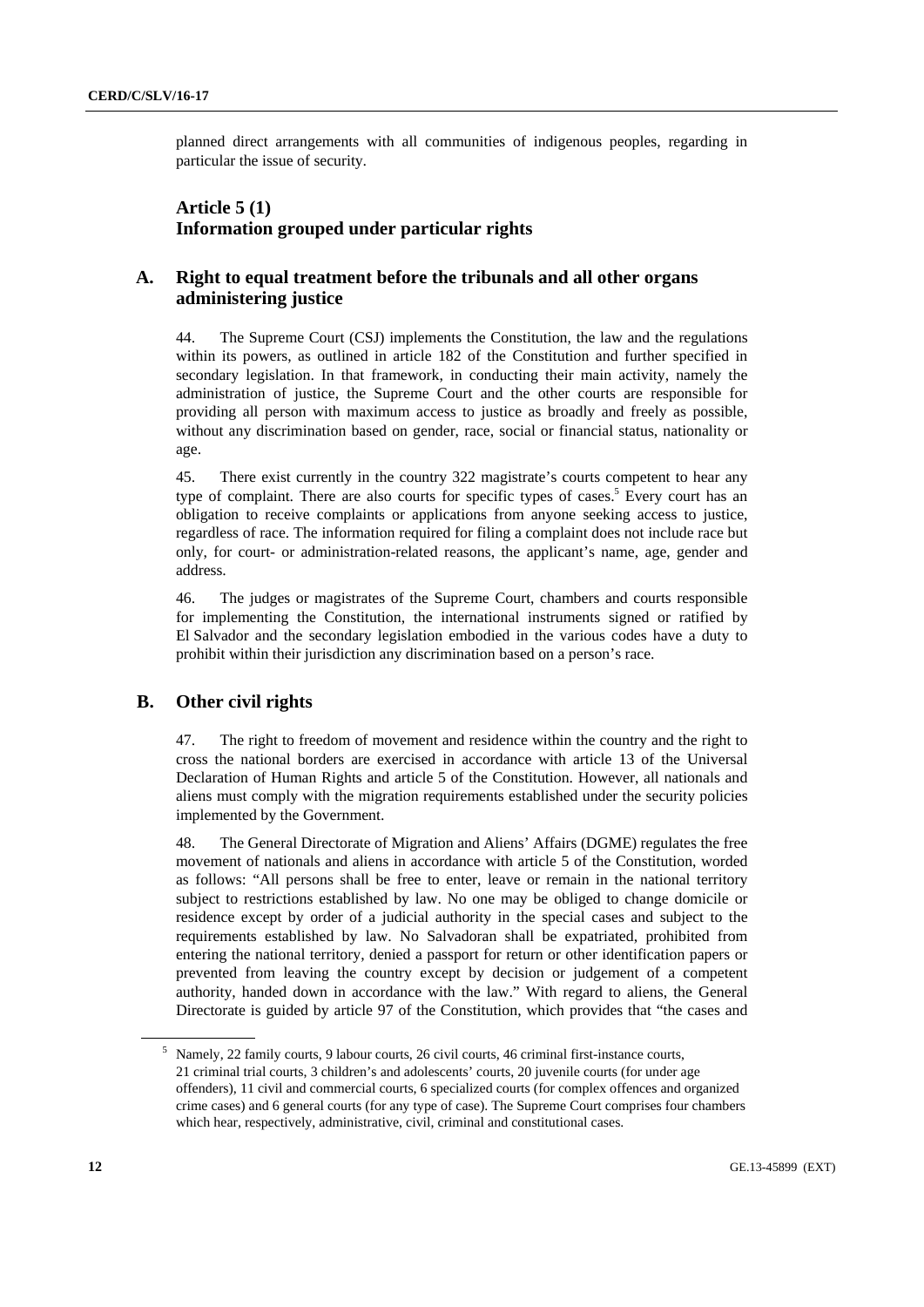manner in which entry into and residence in the national territory may be denied shall be established by law".

49. Strict compliance with the provisions of the above article 5 of the Constitution is guaranteed as regards the right to leave any country, including one's own, and to return to one's country. Migration checks set up at any border post of the country are carried out in accordance with the Migration Act, article 1 of which provides as follows: "Migration control shall involve organizing and coordinating the services that verify the documents nationals and aliens entering and leaving the national territory; dealing with problems caused by such movements; and monitoring the aliens' compliance with the law relating to their stay and activities in the country."

50. Accordingly, the General Directorate must ensure that the entry and exit of nationals and aliens meet migration requirements. In the particular case of returning nationals who lack identification documents attesting to their Salvadoran nationality, all means of investigation are used to verify the information provided and thus avoid arbitrary treatment or acts.

51. In connection with the right to nationality, article 90 (3) of the Constitution is flexible when it comes to granting nationality of origin to any national of the countries of the former Federal Republic of Central America. As nationals of origin, the persons concerned are entitled to opt for certain privileges.

52. The Constitution also regulates the issue of double or multiple nationality (art. 91); lays down the theoretical basis of *jus soli* in relation to a specific territory and of *jus sanguinis* in direct relation to one's ancestors (art. 90, paras. (1) and (2)); and complements the provisions on nationality in articles 92–94, establishing constitutional principles regarding Salvadorans by birth and naturalized citizens born in foreign States (other than those of the former Federal Republic of Central America).

53. The Constitution as a set of normative principles and secondary legislation, through specific provisions, establish modalities for granting or abandoning, grounds for revoking and procedures for recovering Salvadoran nationality. Procedures by which aliens may opt for such nationality are based on strict compliance with the relevant legal framework.

54. As regards measures taken to ensure that certain non-citizen groups are not discriminated against in terms of access to citizenship or naturalization, the Aliens' Department of the General Directorate of Migration and Aliens' Affairs is the body responsible for assisting aliens in connection with the various services that they request as tourists, residents or applicants for naturalization. Recent measures adopted to prevent the above discrimination include the consideration of all aliens entering the country as tourists and the standardization of requirements, proceedings and procedures for all nationalities.

55. Under articles 29, 31, 39, 40, 42, 43, 46 and 47 of the Migration Act and the Special Rentier-Residents Act, permanent residents must have their resident's card authenticated in the year of acquisition of permanent resident status and every two years thereafter. Remunerated activities may be freely exercised under article 45 of the Migration Act, which provides that "any permanent resident may freely engage in paid or profit-making activities". That implies equal rights and obligations in the area of gainful employment, regardless of nationality and without prior authorization.

56. Regarding measures adopted to reduce the number of cases of stateless persons, it should be noted that, although it has not ratified the Convention relating to the Status of Stateless Persons, El Salvador has signed it and, as a result, any person issued a document attesting such status is subject to no restriction on the freedom of movement. Under article 41 of the Migration Act, Salvadorans having abandoned their nationality and, for any reason, returning to El Salvador are regarded as permanent residents.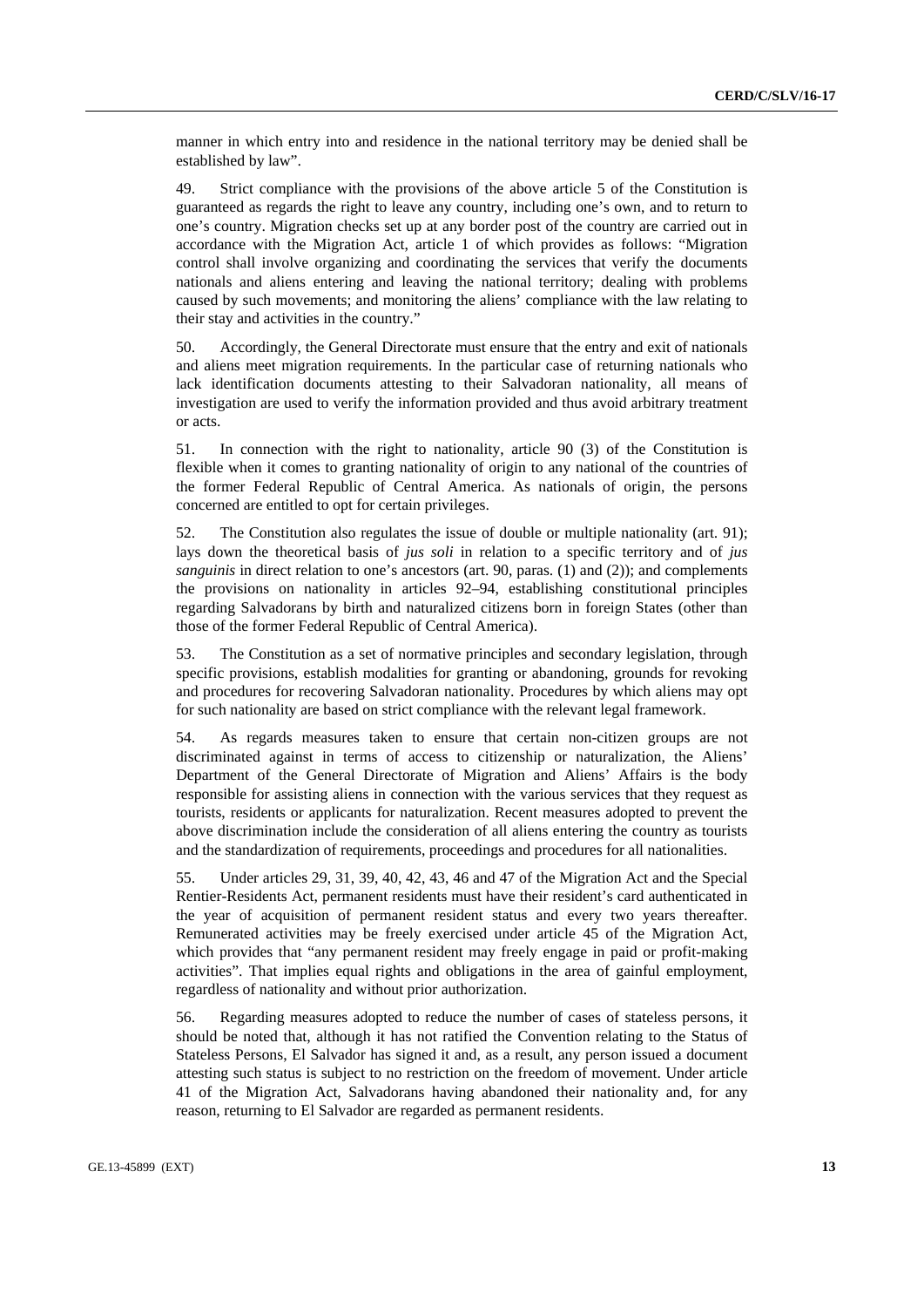57. Regarding the application of different standards of treatment in the case of persons seeking citizenship and non-citizen spouses (female and male) of citizens, the treatment is egalitarian as a matter of constitutional principle and legal provision, since under article 3 of the Constitution, "all persons are equal before the law. No restrictions based on nationality, race, gender or religion may be imposed on the exercise of civil rights".

58. Under article 3 of the Aliens Act, "foreigners within the national territory shall enjoy individual guarantees on an equal footing with nationals, subject to the limitations set forth in the Constitution and the secondary legislation of the country". The provisions referred to establish no relevant distinction between nationals and aliens, men and women, civil partners and spouses, or citizens and non-citizens.

59. The right to marriage and choice of spouse is enshrined in articles 32–36 of the Constitution (chapter II on social rights, section 1, on the family). Article 32 is worded as follows: "The family is the foundation of society and shall be protected by the State, which shall enact the necessary legislation and create appropriate organizations and services for the formation, well-being and social, cultural, and economic development of the family. Marriage is the legal basis of the family and rests on the equality of the spouses before the law. The State shall encourage marriage, whose absence, however, shall not affect the enjoyment of the rights accorded to the family."

60. The Family Code provides as follows: "Marriage is the legal union entered into by a man and a woman in order to establish a full and permanent life together" (art. 11); and "marriage shall be constituted and contracted by the parties' free and mutual consent, declared to an authorized official and celebrated in line with the form and other requirements established in this Code. The parties shall be deemed to have entered into a contract for life" (art. 12).

61. Article 12 of the Aliens Act provides as follows: "With the exception of political rights, foreigners within the national territory shall enjoy the same rights and be subject to the same obligations as nationals. On grounds of public order or reciprocity, the State may restrict or impose special conditions on such rights and obligations." Under article 15 of the Act, "in respect of requirements for its celebration, effects, assets, the spouses' mutual rights and obligations, divorce or annulment, the marriage of foreign nationals, shall be governed by Salvadoran law".

62. In relation to the right to own property, alone or in association with others, the right to personal and collective property, without any distinction based on nationality, is enshrined in the Constitution, which provides as follows: "All persons shall have the right to life, physical and mental integrity, liberty, security, work, property and ownership and the right to be protected in the preservation and defence of these rights" (art. 2); "the inhabitants of El Salvador shall have the right to associate freely and to assemble peacefully and without weapons for any lawful purpose. No one may be obliged to belong to an association. No one may be limited in or prevented from exercising any lawful activity on grounds of not belonging to an association. Armed groups of a political, religious or trade-union nature shall be prohibited" (art. 7); and "every person may alienate freely his or her property in accordance with the law [...]" (art. 22).

63. Article 103 of the Constitution provides as follows: "[...] the right to private ownership shall be recognized and guaranteed as a conferred right. Intellectual and artistic property shall also recognized, for periods and in the manner specified by law. The subsoil shall belong to the State, which may grant concessions for its exploitation." Under article 18 of the Aliens Act, "ownership, possession, methods of acquisition and registration of movable and immovable assets of foreigners, and any rights established on such assets, shall be governed by Salvadoran law".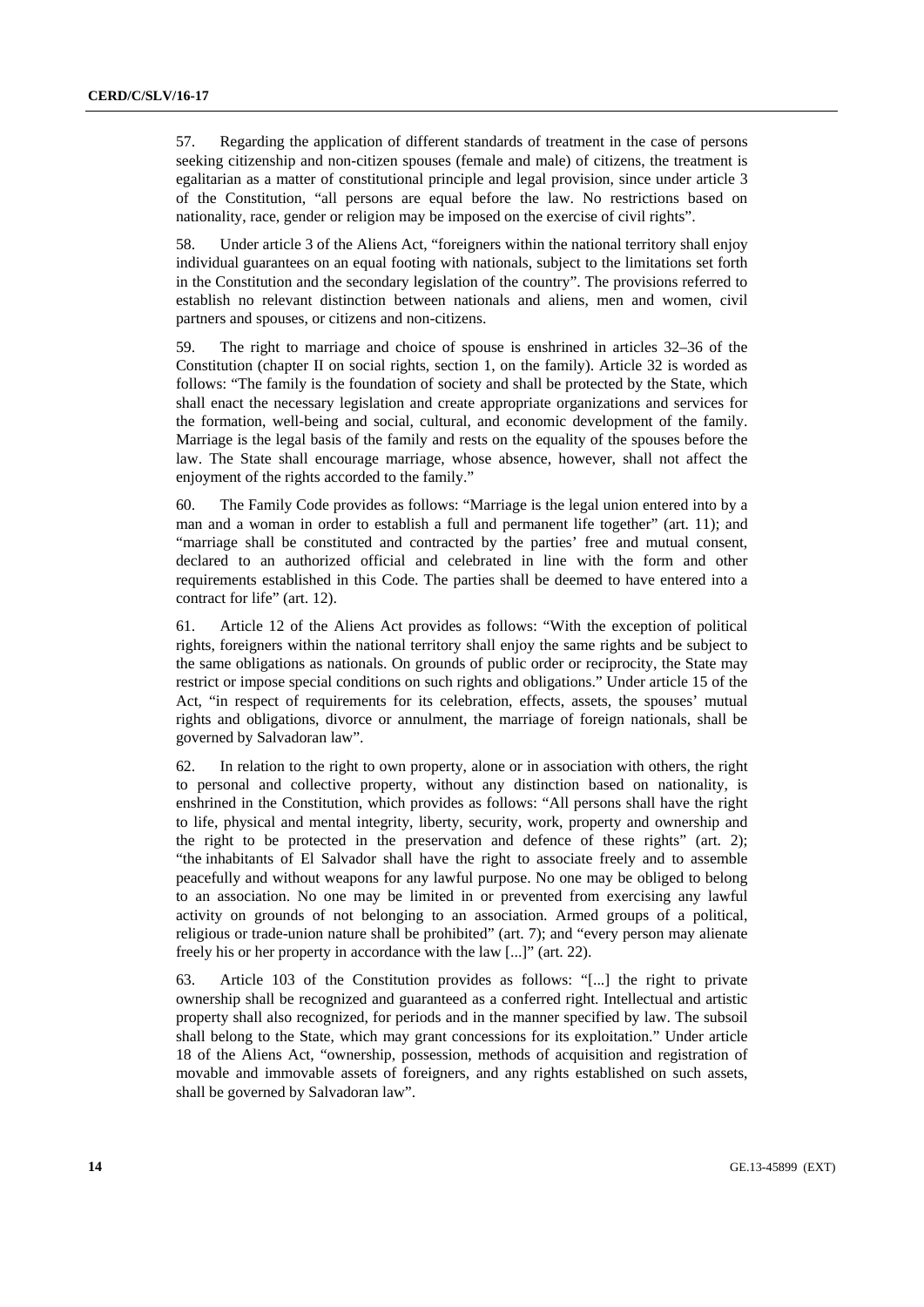64. On the right to inherit, the provisions in force imply no differentiation between nationals and aliens. Thus, under article 22 of the Constitution, "every person may alienate freely his or her property in accordance with the law. Property shall be transferable in the manner established by law. The drawing up of a will shall be free". The relevant provision of the Aliens Act is quoted in the preceding paragraph.

65. In relation to the right to freedom of thought, conscience and religion, article 6 (1) of the Constitution provides as follows: "All persons may freely express and impart their thoughts, provided that they do not disturb public order or cause harm to the morals, honour or privacy of others. Exercise of this right shall not be subject to prior examination, censorship or security, but any person who in exercising it breaks the law shall be held liable for the offence committed." In connection with nationality, article 97 of the Constitution provides as follows: "The cases and manner in which entry into and residence in the national territory may be denied shall be established by law. Foreigners who participate directly or indirectly in internal politics shall forfeit the right to residence."

66. The right to religiousness or religion is subject to no precondition or distinction. Article 25 of the Constitution provides for no difference between nationals and aliens and is worded as follows: "The free exercise of all religions, subject to no limitation other than the requirements of public morals and public policy, shall be guaranteed. No religious act shall serve to establish the civil status of persons."

67. Under article 45 of the Migration Act, "the Ministry of the Interior shall grant permanent resident status to catholic priests and monks at the request of the competent church authority, which for the purposes of this Act shall be the Apostolic Nunciature or the Ordinary concerned".

68. On the right to the freedom of opinion and expression, article 6 of the Constitution provides as follows: "All persons may freely express and impart their thoughts, provided that they do not disturb public order or cause harm to the morals, honour or privacy of others. Exercise of this right shall not be subject to prior examination, censorship or security, but any person who in exercising it breaks the law shall be held liable for the offence committed. In no case shall printing presses or their accessories or any other means of disseminating thoughts be confiscated as instruments of an offence. Print, radio, television and other media enterprises may not be taken over by the State or nationalized by expropriation or by any other procedure. This prohibition shall apply to the stocks and shares owned by their proprietors. The above-mentioned enterprises shall not apply different tariffs or engage in any other kind of discrimination on the basis of the political or religious nature of the material published or broadcast. The Constitution recognizes the right of reply as a means of protecting the fundamental rights and guarantees of the person. Public performances shall be subject to censorship in accordance with the law."

69. With respect to the right to freedom of assembly and association, the Constitution provides as follows: "The inhabitants of El Salvador shall have the right to associate freely and to assemble peacefully and without weapons for any lawful purpose. No one may be obliged to belong to an association. No one may be limited in or prevented from exercising any lawful activity on grounds of not belonging to an association. Armed groups of a political, religious or trade-union nature shall be prohibited."

70. In relation to the Committee's recommendation that El Salvador should grant legal recognition to indigenous peoples in domestic law and to provide an update on the motion for Constitutional Reform for the Recognition of Indigenous Peoples in El Salvador (CERD/C/SLV/CO/14-15, para. 14), Constitutional Reform Agreement No. 5 of 25 April 2012 (Official Journal No. 84, vol. 395, 9 May 2012) aims to amend article 63 of the Constitution through the addition of the following clause: "El Salvador recognizes the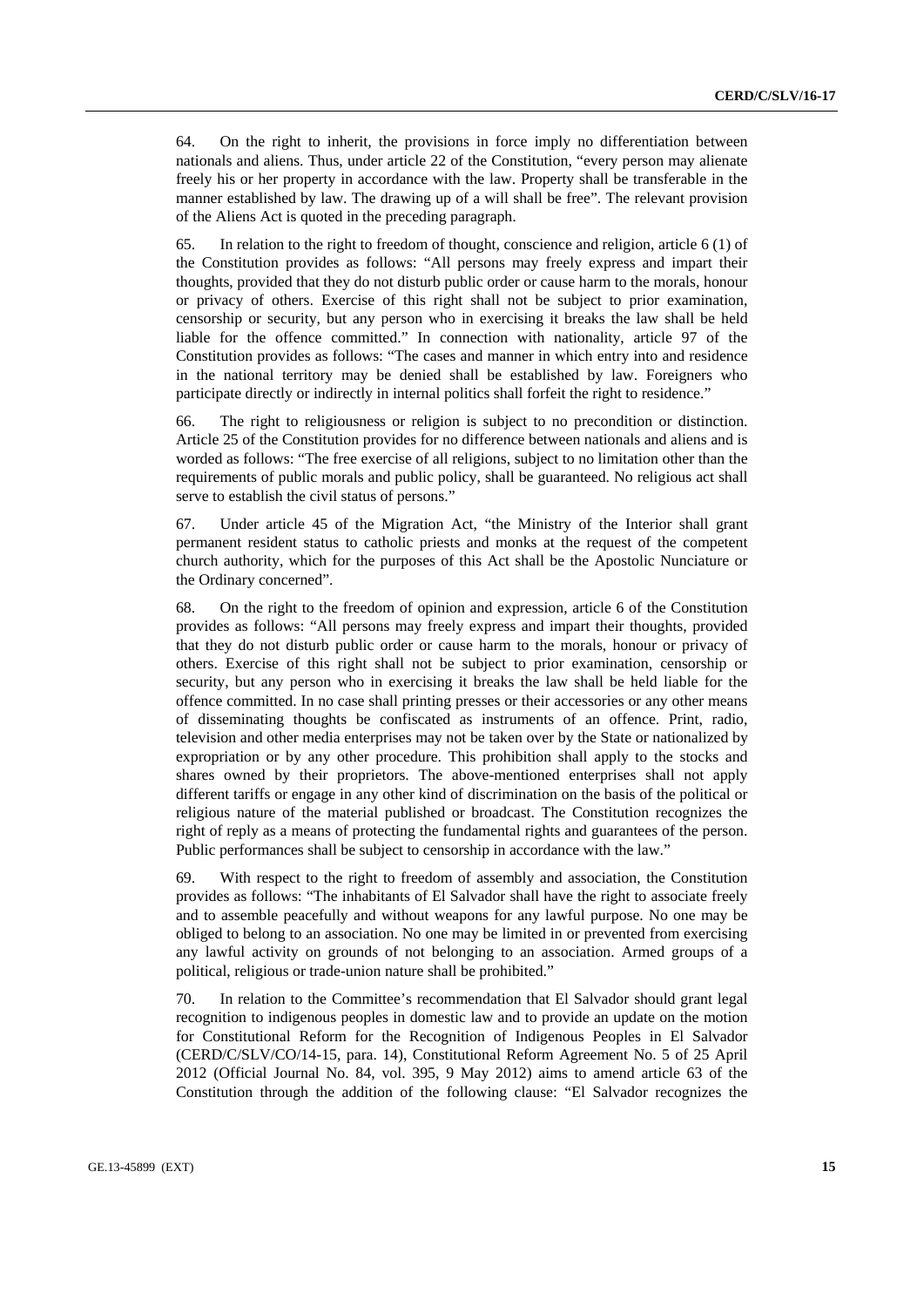indigenous peoples and shall adopt policies to preserve and develop their ethnic and cultural identity, world view, values and spirituality."

71. The preamble of the above Agreement states the following: "Throughout history, the identity of the indigenous population of El Salvador has been ignored. Accordingly, the Salvadoran State must admit that the population includes groups with distinct beliefs, traditions, culture and world view, entitled to special protection with regard to their specificity and their time-honoured ways of life and practices." It is hoped that, during the current legislature, at least two thirds of the deputies will vote in favour of the Agreement, so that it is ratified.

72. Note should be taken of the Municipal Ordinance on the Rights of the Indigenous Community of Izalco (Official Journal, 25 April 2012), second such instrument to be adopted in the department of Sonsonate, after the Municipal Ordinance on the Rights of Indigenous Communities Established in the municipality of Nahuizalco, referred to in the August 2010 oral report to the Committee.

73. In February 2012, El Salvador signed the Nagoya Protocol on Access to Genetic Resources and the Fair and Equitable Sharing of Benefits Arising from Their Utilization to the Convention on Biological Diversity, which provides for the protection of the knowledge of indigenous peoples relating to genetic resources. In order to promote the Protocol, the Ministry of the Environment and Natural Resources (MARN) began in March and April 2012 to organize, in the west of the country, workshops attended by many indigenous representatives of that area, who candidly stated their complaints and concerns.

74. In relation to the Committee's reiterated recommendation that El Salvador should take the necessary legislative steps in order to ratify International Labour Organization (ILO) Indigenous and Tribal Peoples Convention, 1989 (No. 169) (CERD/C/SLV/CO/14-15, para. 15), the Ministry of Labour and Social Security has drawn up an advisability assessment of that Convention, as a contribution to the related discussion. That assessment is currently examined by the Higher Labour Council, in search of an official position on the subject.

75. Through training for civil servants of State bodies, the Ministry of Foreign Affairs supports the Cultural Secretariat in the process of raising awareness of the situation and rights of the country's indigenous peoples.

## **Article 5 (2) Economic, social and cultural rights**

#### **A. The right to work**

76. In relation to the right to the work, the Ministry of Labour and Social Security (MTPS) is developing a strategy of decentralization and devolution of public employment services. Known as the National Employment Network, the strategy builds on a regional approach to such services, offered with the support of key local actors.

77. The National Employment Network currently comprises 58 job centres at the national level. They provide job placement services, occupational orientation, and information on advanced training courses and on the labour market. As a result, job placement indicators have increased by 85 per cent compared to previous years. That regional strategy enables enterprises to hire skilled labour from their own area, thereby reducing to a certain extent labour migration towards other municipalities.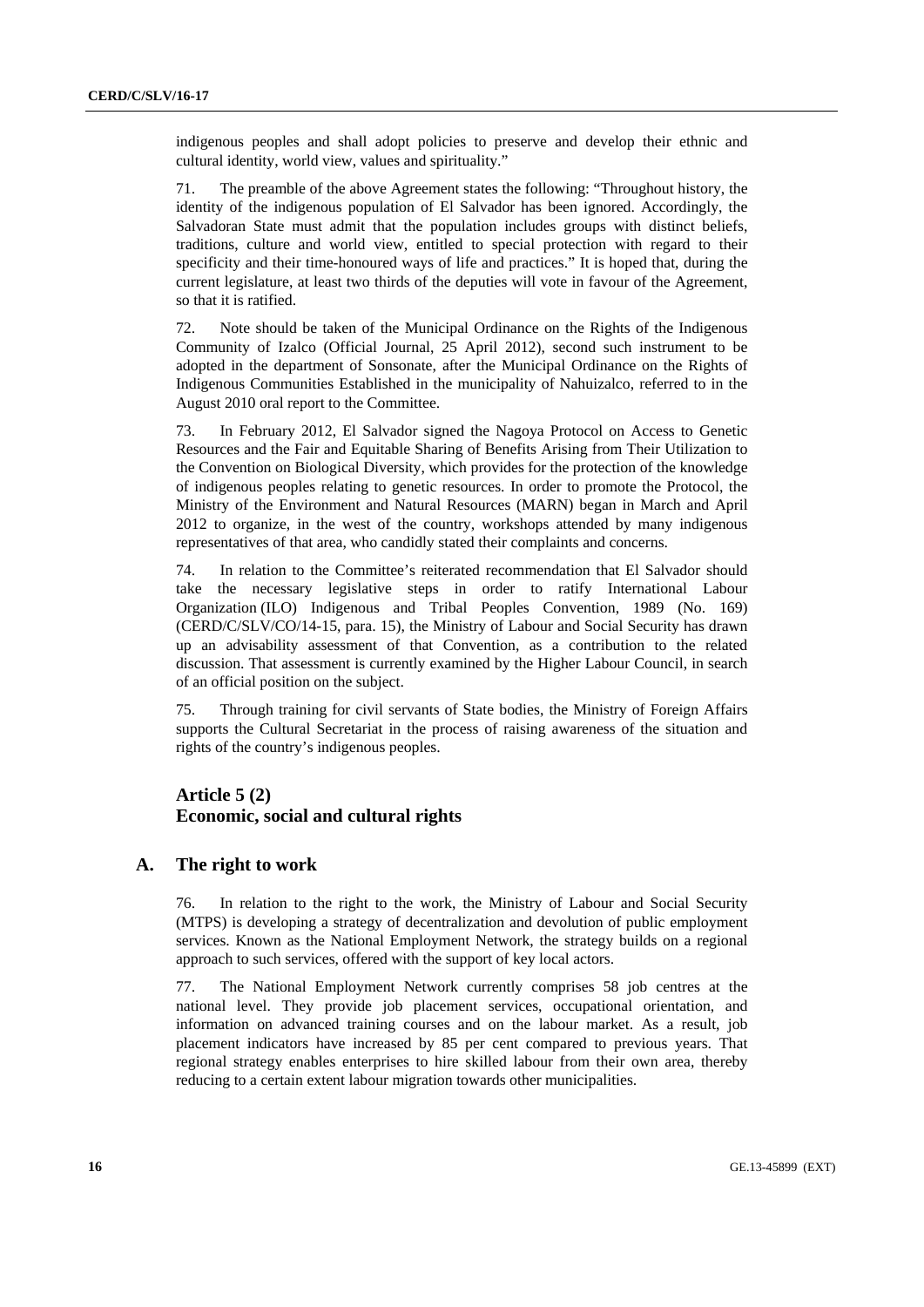78. The Ministry of Labour and Social Security has set up job centres in municipalities with a high concentration of indigenous people, such as, in the west of the country, Sonsonate and Izalco, department of Sonsonate; and, in the central zone, Tepecoyo, department of La Libertad; Cojutepeque, department of Cuscatlán; Santiago Nonualco, department of La Paz, and Nueva Concepción, department of Chalatenango (annex 3).

79. In the department of San Salvador, the municipalities of Panchimalco, Rosario de Mora, Santiago Texacuangos and Tonacatepeque have no job centres. The Ministry of Labour and Social Security employment agents, however, offer their services on a weekly basis through the Temporary Income Support Programme (PATI) of the Government. The support consists in occupational orientation, registration in a database and search for a decent *iob*.

80. Thus, users of job centres set up in the above municipalities receive the following services: registration in the Ministry of Labour and Social Security database, job placement and employment-related guidance (through specialized workshops or personalized counselling).

#### **B. The right to form and join trade unions**

81. According to the current records of the National Department of Social Organizations in the Ministry of Labour and Social Security, the following four professional associations of indigenous peoples are authorized:

 (1) Integración Nacional de Indígenas Organizados (National association of organized indigenous workers) (INDIO), established on 19 March 2000, incorporated on 8 May 2000 and with a current membership of 65 (29 men and 36 women);

 (2) Sindicato de Trabajadores Independientes Indígena Campesino de El Salvador (Agricultural union of independent indigenous workers of El Salvador) (INCAS), established on 20 March 2004, incorporated on 28 August 2006 and with a current membership of 38 (23 men and 15 women);

Sindicato de Trabajadores Independientes Comunal Coordinador Nacional Indígena Salvadoreño (Salvadoran Indigenous Peoples National Coordinating Council) (CCNIS), established on 26 January 2006, incorporated on 4 April 2006 and with a current membership of 38 (15 men and 23 women);

 (4) Sindicato Indígena Nacional de Artesanos Independientes (National indigenous union of independent artisans) (SINAI), established on 20 May 2006, incorporated on 13 September 2006 and with a current membership of 41 (26 men and 15 women).

82. The above associations were fully identified as indigenous upon establishment. As attributes such as ethnic group, race or religion of an association's membership are not verified, it is not known whether other legally registered organizations have indigenous members.

83. The National Department of Social Organizations has undertaken to launch a training, dissemination and counselling campaign on the right to organize, addressing the indigenous peoples.

#### **C. The right to housing**

84. The Social Fund for Housing (FSV) Act and the related basic implementing regulations define clearly the use to be made of resources: they specify that the mission of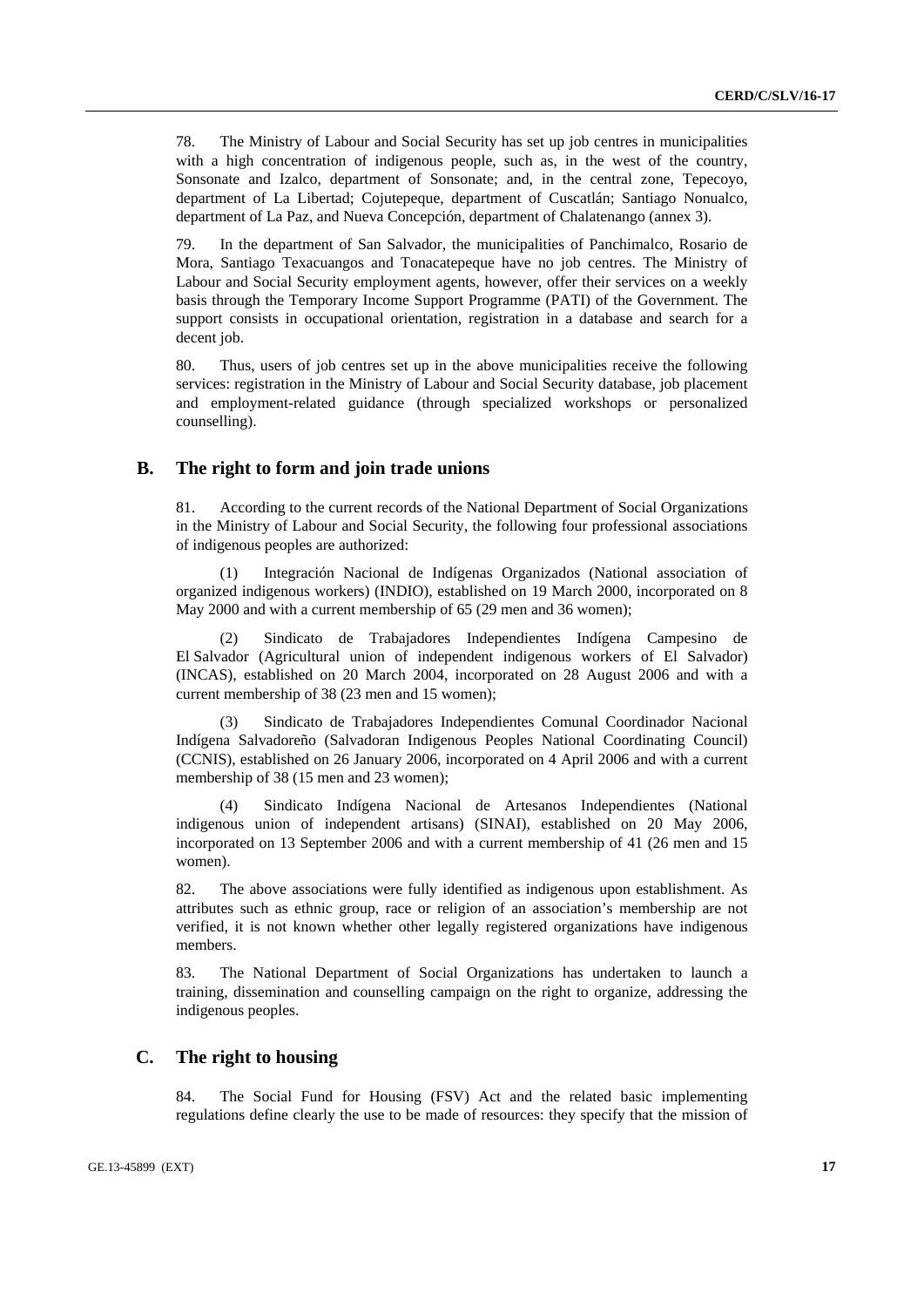FSV consists in any action designed to provide workers with comfortable, healthy and safe housing. That mandate is reflected in institutional credit standards, particularly with regard to prerequisites to be met by borrowers. Those standards are clearly based on the policies governing access to housing or related support through FSV and contain no element conducive to discrimination based on political views, race, gender or religion.

85. That is corroborated by the results of the FSV credit programme, which in the period June 2009-June 2012 provided a total of 18,400 families with housing solutions in the amount of US\$ 277.32 million, of which 44.4 per cent were absorbed by women and 55.6 per cent by men.

86. In addition, in order to fulfil its mission, FSV may draw on various alternative sources of credit under a series of programmes, such as those providing loans for private and public sector workers, the "Casa para Todos" (homes for all) Programme, the "Vivienda Cercana" (nearby homes) Plan, the Contribution and Credit Programme (PAC), which is for workers with variable incomes, and the Retired Worker Credit Programme.

87. In order to highlight the housing concerns of indigenous peoples, the Department of Housing and Urban Development (VMVDU) organized in January 2012 between the head of the department and representatives of the Native People's National Coordinating Authority of El Salvador and other indigenous groups a meeting, during which a working agenda was established by the two sides to facilitate discussion on the issue of indigenous housing based on full respect for the world view of the persons concerned.

88. The Department is currently formulating "Comarca Indígena" (indigenous area) pilot project for indigenous housing, in relation to which various meetings with indigenous leaders took place in the first half of 2012. In that process, the indigenous organizations' views and recommendations, which are important, were taken into consideration with a view to their incorporation into the project.

89. Although the Department lacked actual experience with projects designed for the population groups in question, the bilateral meetings held with the Multisectoral Forum of Indigenous Peoples, which is coordinated by the Cultural Secretariat of the Office of the President, launched a process for outlining a preliminary conceptual framework for the above project, based on proposals formulated during the discussions. In that context, a problem tree, drawn up and discussed in a workshop held between social sector experts and native peoples' representatives, helped to identify some of the causes of housing shortages in the indigenous sector.

90. The Department is aware of the need to launch a programme aimed at typical indigenous families, not only to show the State's recognition of their existence, but also because the Salvadoran indigenous population deserves such a project. In that spirit, fund-raising through cooperation with national and international institutions shall proceed in parallel with the development of the preliminary framework and its various components.

91. One of the difficulties encountered in that process consists of a lack of financial and human resources for the feasibility assessment stage, which requires relevant ethnographic research on housing; and of basic information for project formulation, expansion and improvement. Accordingly, efforts are made to secure further technical assistance and coordination through inter-agency procedures, continue raising awareness of indigenous issues among VMVDU experts and keep developing the project outline, while at the same time seeking cooperation mechanisms.

92. According to the Salvadoran Institute of Agrarian Reform (ISTA), in three years of activity the Government has granted 34,325 ownership titles to peasants and plans to attain the level of 35,000 titles in the coming months, compared to 34,000 such titles granted during the preceding 20 years. The Government's objective is 50,000 titles.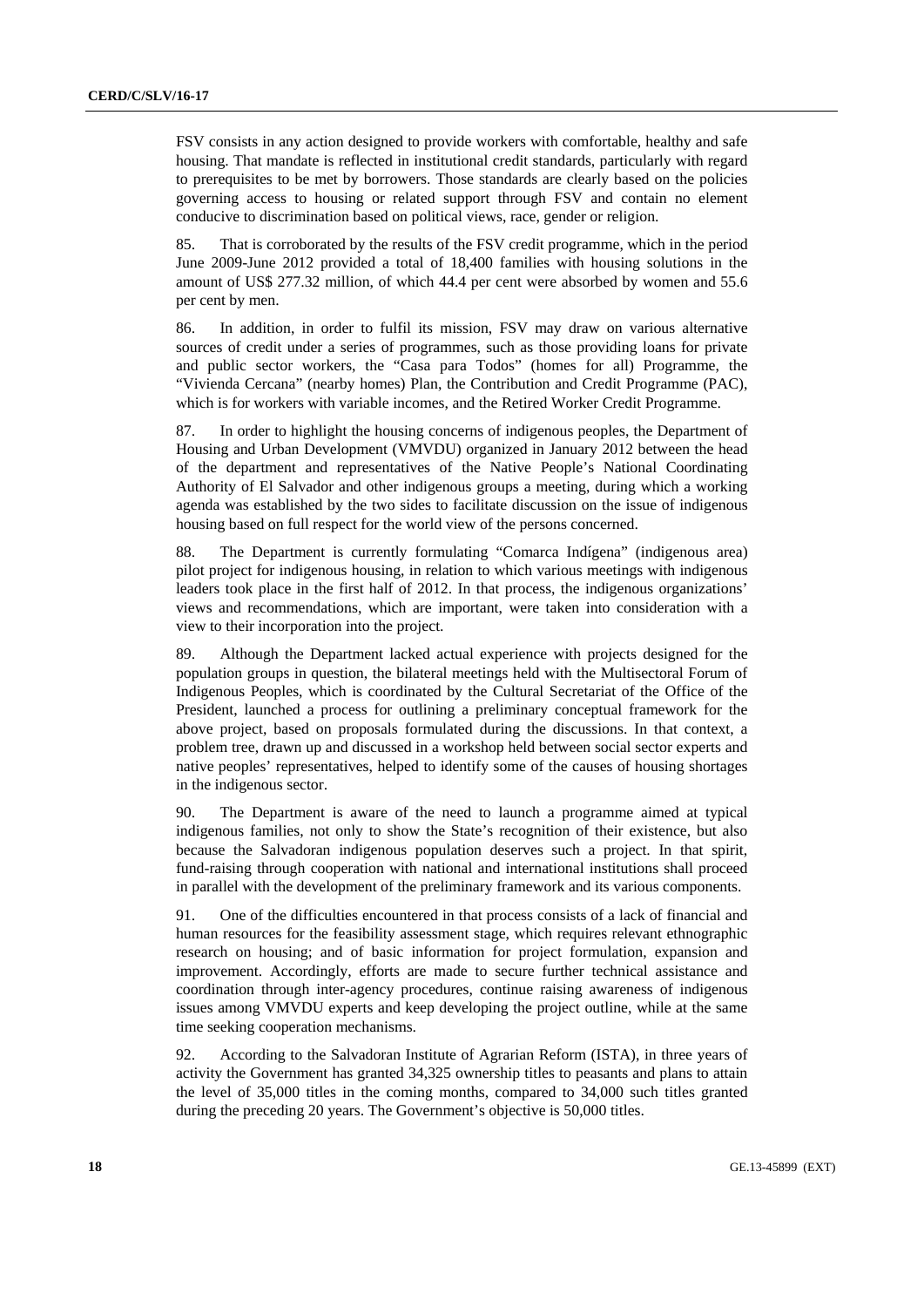93. Many of the recipients of the above titles have been living on the land concerned since before the agrarian reform of 1980. Others joined them later under the pressure of poverty and the need to find a place for at least a rickety dwelling. Ownership titles entitle the beneficiaries to basic water-supply and lighting services for their houses and to technical assistance and agricultural packs from the Ministry of Agriculture and Livestock.

94. The Salvadoran Institute of Agrarian Reform enhances the legal certainty of housing tenure by developing appropriate policies, plans and programmes. Accordingly, as part of efforts to support poor population groups by facilitating access to land for women, the indigenous population and vulnerable population categories, the agreement known as "Proposed solution for persons demobilized from local government services (former paramilitaries)" was concluded in December 2011 between the Government and the associations of former paramilitaries. The agreement provided for, *inter alia*, granting building plots or sites to those demobilized in 1992 who had not received that benefit when the Peace Accords were signed on 16 January 1992.

95. In the above agreement, it was recommended to the Institute to implement Agricultural Community Settlement Projects and Farm Land Subdivisions in order to secure financing for former paramilitaries. The Rural Solidarity Programme was thereby initiated. At the same time, the Landless Peasants Programme was created for landless and financially and socially vulnerable persons or families that, not being former paramilitaries, do not qualify for the Rural Solidarity Programme. The Landless Peasants Programme provides resident indigenous communities engaged in farming with access to land allocated by the Institute within the agrarian legal framework in force, and in that manner enables them to exercise, as other beneficiaries, the right to improve their standard of living.

#### **D. The right to public health, medical care, social security and social services**

96. Addressing the citizens on 15 September 2010, the President of the Republic made the following statement: "The most far-reaching reform that we have launched is the creation of the new National Comprehensive Health System. That revolutionary initiative, that profound change, will make medical care available to every Salvadoran, starting with those who had never received such care before, the poorest, the excluded... In sum: health is my Government's priority." The Health Reform was officially launched on 20 September of the same year.

97. Backed by the current administration's political will to build the National Comprehensive Health System in accordance with the citizens' needs, the above reform aims to ensure the full exercise of the human right to health; and reveals a long-term commitment to eliminating inequalities in respect of health and progressing, on the basis of solidarity, towards universal coverage.

98. The Health Reform is based on the following eight key elements: (1) Comprehensive and Integrated Health-Service Networks (RIISS); (2) Emergency medical services; (3) Medicines and vaccines; (4) National Health Institute; (5) National Health Forum; (6) Intersectoral and intrasectoral work; (7) Health-related planning and strategic information; and (8) Human resources of the health sector. These factors are politically and institutionally crucial to the development, strengthening and sustainability of the reform.<sup>6</sup> Currently, 74 municipal and inter-municipal micro-networks, 16 departmental and 5 regional networks and the national network are in operation.

 <sup>6</sup> Ministry of Health, Report on the Work of the Ministry, 2011–2012, p. 14.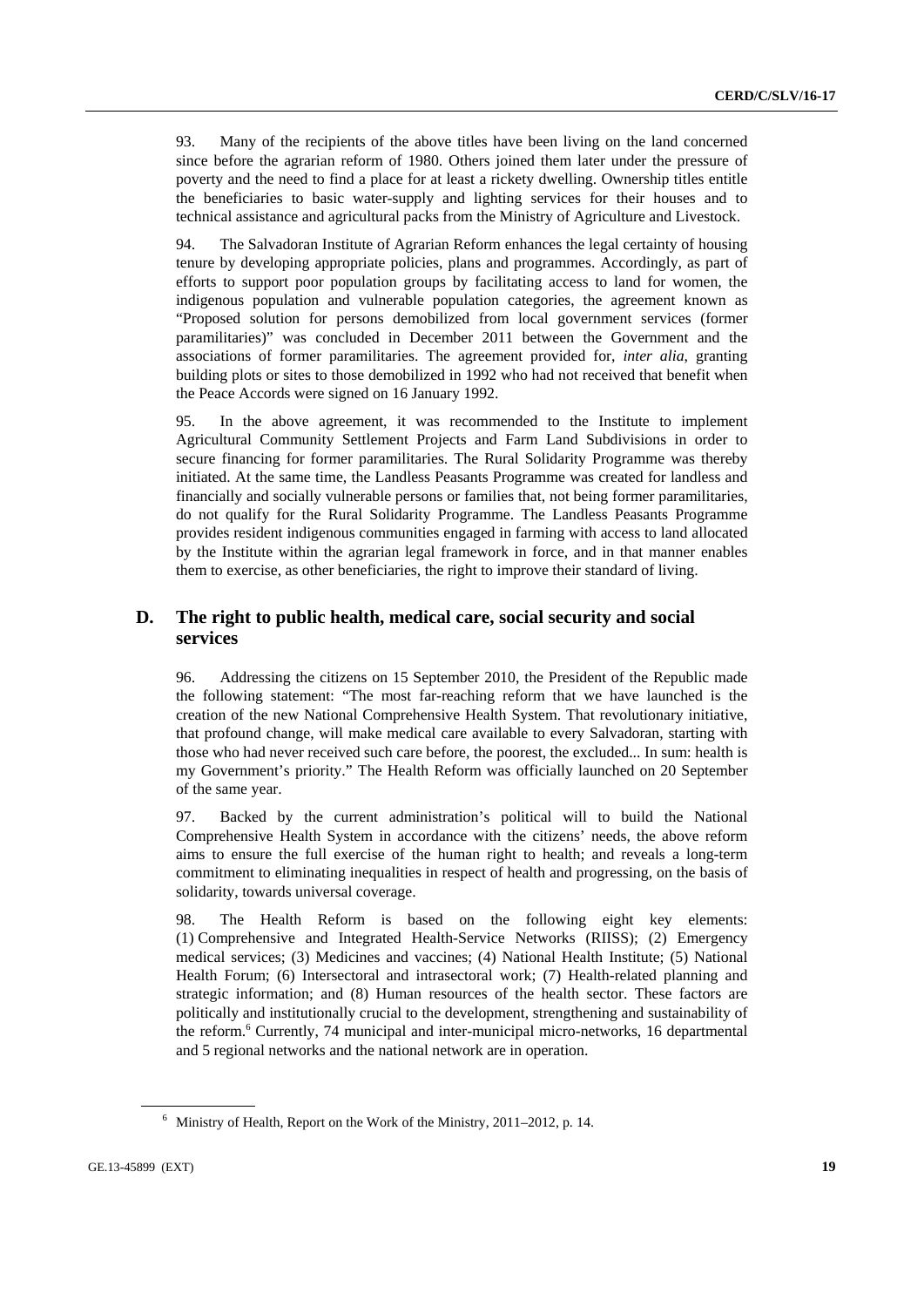99. The comprehensive health care model with a family- and community-based approach implemented by the Ministry of Health as part of the Reformation de Health relies on promotion, prevention, control of health factors by the citizens and search for solutions combining effectiveness, solidarity, equity and intersectoral action.<sup>7</sup>

100. The comprehensive health care model with a family- and community-based approach operates through the above networks, whose aim is to ensure access of the population to sustainable, appropriate and effective health services by means of a fair and efficient distribution of resources through community participation.<sup>8</sup>

101. The model is developed by family-oriented community health-care teams (family ECOSs), responsible for the health of the entire population under their purview and applying essential ethical and moral principles. To that end, such teams must know their environment and identify, together with the community and with the help of formal and informal leaders, the factors underpinning the health of the population concerned. Those factors include the self-identification of the indigenous family.<sup>9</sup>

102. Since 2010, that information has been obtained by means of the family record, a tool used for the identification of the social determinants of health at the community level. The record is filled out during a home visit aimed at an overall perception of the person, the family, their surroundings, environmental and housing conditions and interpersonal relations and the functioning of family ties.<sup>10</sup>

103. In 2010, the Ministry of Health incorporated into the family record, viewed as a country-wide Health Reform tool for the said identification of determinants, a component on indigenous peoples. Instructions for filling out the record include a definition of indigenous peoples, based on information provided by indigenous leaders and the relevant literature.

104. The family record has been used by family ECOSs (each comprising a physician, a nurse and a health worker) to obtain from every family in the team's area of responsibility information regarding the family's multicultural identification among the Nahuatl-Pipil, Lencas, Kakawira and Chortí peoples.<sup>11</sup> On the basis of that information, it has been determined that 8.8 per cent of the families covered by the comprehensive health care model with a family- and community-based approach at the national level identify themselves as indigenous.

105. In 2011, work was launched on drawing up a preliminary proposal for an intercultural approach to health in those areas with a strong indigenous heritage in which family ECOSs operate. That includes developing a critical path to defining the intercultural approach as part of the Intercultural Health Plan. Currently, that process, led by the National Directorate for Indigenous Peoples and Cultural Diversity and supported by the Pan-American Health Organization (PAHO), is in full progress and is aimed at facilitating the creation of spaces necessary for achieving synergy between the two models and raising awareness within the sectors concerned.

106. In view of the above facts and commitments to the indigenous population's health, the Brazilian Cooperation Agency (ABC) backed in 2012 a project entitled "Support for health care activities and training for indigenous councils in El Salvador" and aimed at

 <sup>7</sup> Ministry of Health, "Operational outline for the development of activities in family-oriented or specialized community health-care teams (family or specialized ECOSs)", p. 13. First edition 2011,

Ministry of Health.<br><sup>8</sup> *Ibid.*, p. 30.<br><sup>9</sup> *Ibid.*, p. 41.<br><sup>10</sup> *Ibid.*, p. 42.<br><sup>11</sup> Corroboration of this last piece of information is pending.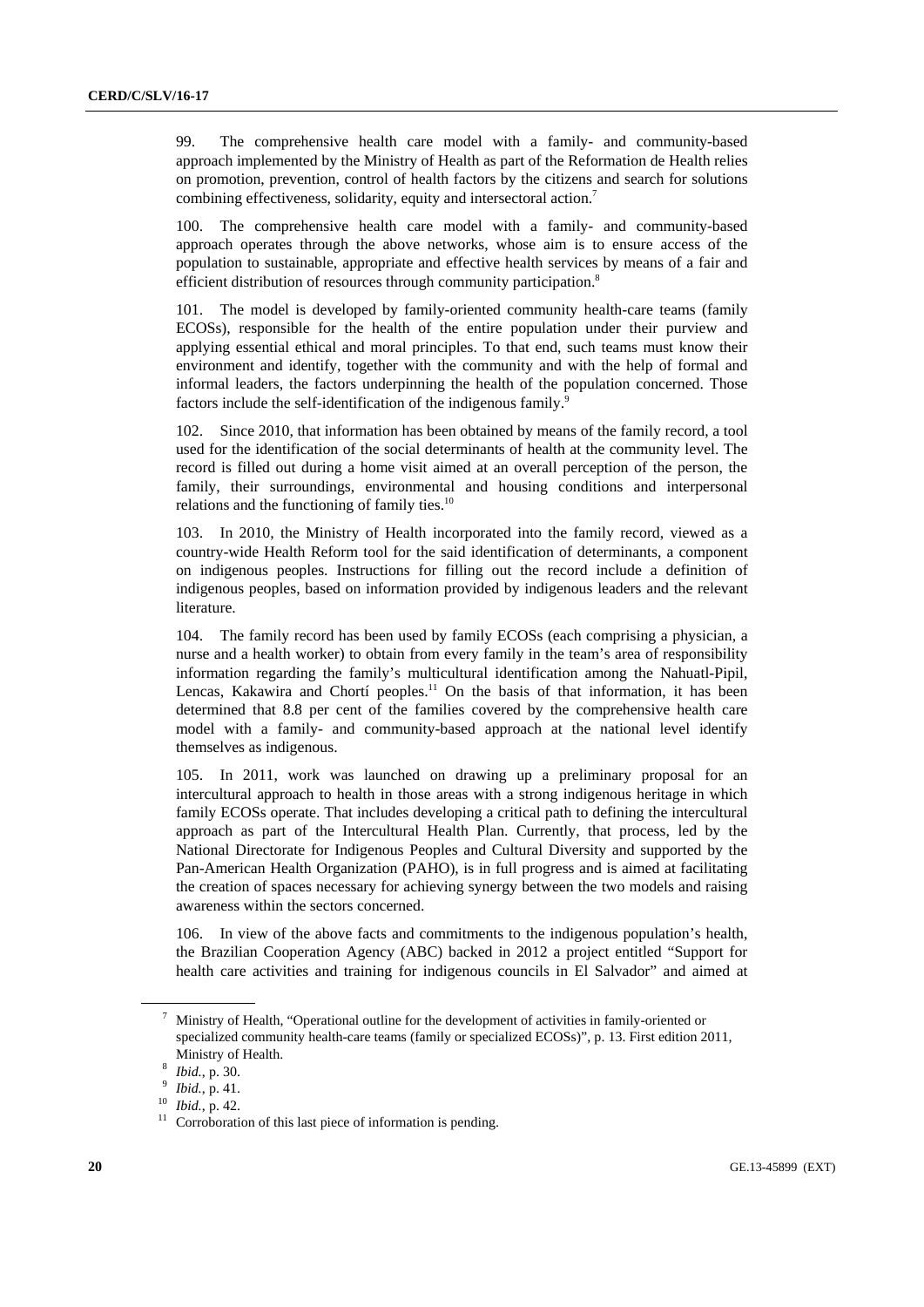assessing the health care situation of the country's indigenous peoples, developing a plan for training health workers in the intercultural approach and promoting activities related to social oversight by indigenous organizations, in coordination with the Cultural Secretariat of the Office of the President.

#### **E. The right to education and training**

107. Under the Social Educational Plan 2009–2014, the inclusive full-time school model is implemented in line with a new attitude towards education and with a view to improving learning and ensuring access, retention and successful completion. The model aims at establishing schools that are equitably organized, provided with the technical and material resources required by their context, capable of self-evaluation, methodologically innovative, making use of local advantages and bent on steady improvement.

108. That model implies zero tolerance towards any type of discrimination, priority of the best interests of boys and girls in the educational process, promotion of all-round training in values, including personal diversity, use of various approaches to learning, and encouragement of the participation of the family and the community.

109. The Ministry of Education has initiated inclusive processes within the educational system and has worked on the implementation of an inclusive education policy (annex 4), the readjustment of the Ministry's relevant rules and the promotion of human rights education. That process is supported by the Inter-American Institute of Human Rights (IIDH) on the basis of a cooperation agreement signed with the Ministry of Education in December 2009.

110. As progress in strengthening comprehensive sexual education with a rights and gender approach from infancy through adolescence has shown, the Ministry of Education has taken into consideration Executive Decree 56 of 2010 on the prohibition of discrimination based on sexual orientation,

111. Administrative measures have been adopted in the areas of education and learning in order to combat prejudices that lead to racial discrimination. Accordingly, human rights education has been strengthened and a ministerial commission, in which all ministry directorates, departments and divisions participate, has been set up to review and manage human rights mainstreaming into every high-priority educational programme and to follow up on the implementation of relevant recommendations.

112. Currently, a pedagogical outline is being developed for the implementation of the relevant commitments and legal framework. Over and above holding awareness-raising and commitment-review meetings, the task of the above commission consists in ensuring that relevant information is disseminated to all schools of the country.12

113. Activities carried out under the Programme of Education in Human Rights, Values and Civic Mindedness include equal opportunities education; promotion of the human rights of children, adolescents, women, indigenous peoples and persons with disabilities; environmental and family education; and dissemination of information on the educational commitments enshrined in ratified international instruments and on their fulfilment.

114. Under the Social Educational Plan 2009–2014, curricula are being readapted in order to ensure the sustainability of processes launched through successful pilot projects. In the current year, the contents of nursery and first-, second- and third-cycle education were validated; the contents of secondary education are being developed; and teachers' training is being designed, first on a general human rights basis and subsequently in view of sexual

<sup>&</sup>lt;sup>12</sup> Information provided by the Sonsonate departmental directorate of education, 13 August 2012.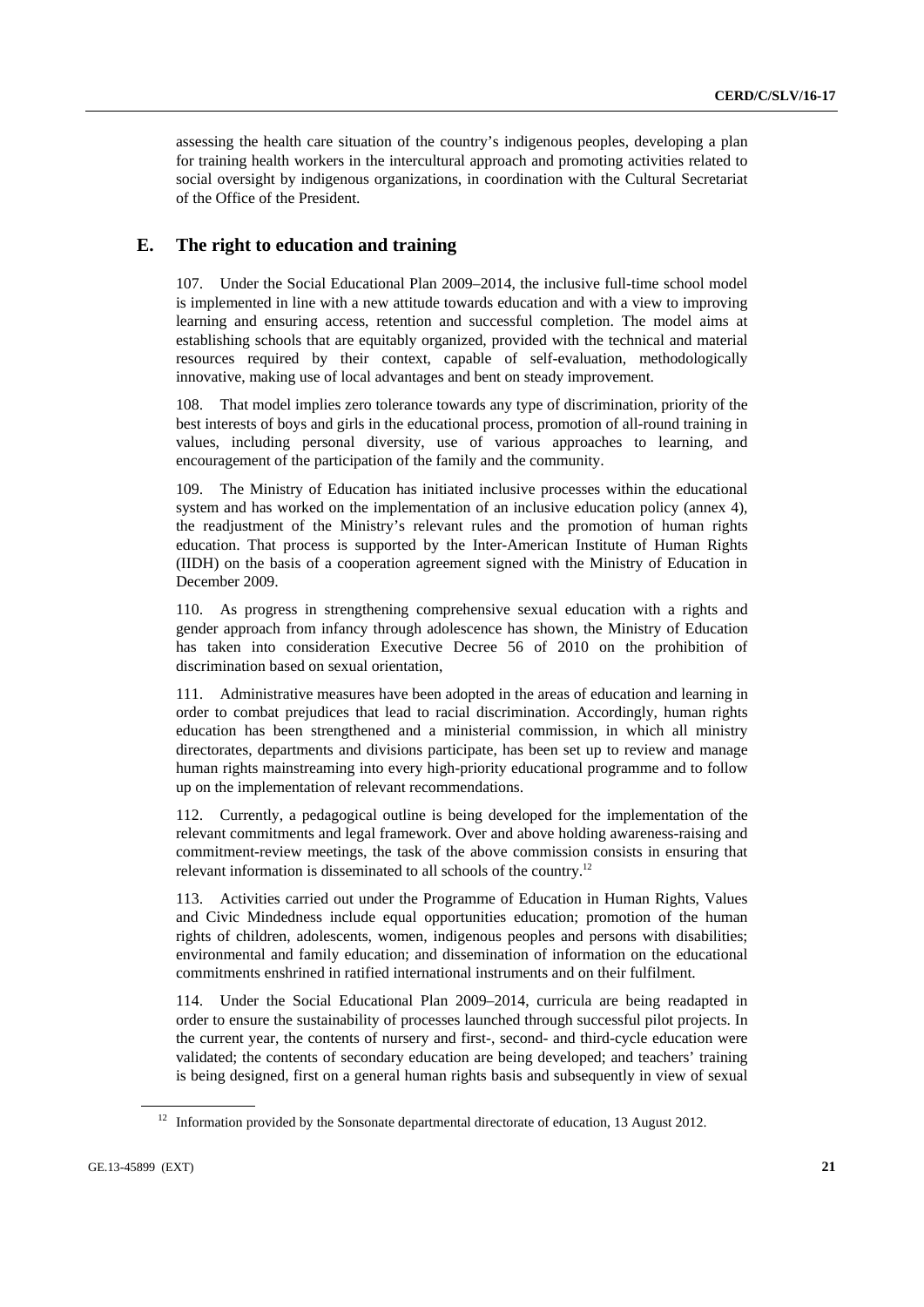education requirements specific to the psychological development of the various age groups.

115. With World Bank and Italian Development Cooperation funding, work is under way to integrate the above subjects into the training of teachers and other educational actors in the interests of inclusive education, related processes, and the elimination of any form of discrimination against any social group.

116. Non-discrimination measures in the educational system are facilitated by the Inclusive Education Policy, complemented by the Educational Social Plan 2009–2014, "Let's go to school", and the inclusive full-time school educational model aimed at reducing the drop-out rate, enhancing educational opportunities at school centres or community establishments, and promoting harmonious relations and the culture of peace in the school.

117. The profound changes systematically introduced into Salvadoran education since 2009 under the Comprehensive Inclusive Full-time School System (SI-EITP) facilitate the expansion of evolving school-community and school-region relations to the municipalities with an indigenous population.

118. The pedagogical component of the system includes a proposal, concerning the country as whole, for educational centres with community participation and a focus on the learners' characteristics so as to identify the skills required for development in the local context. The related Pedagogical Technical Assistance and teacher's training procedures are based on an approach respectful of intercultural relations.

119. In the regional organization component, particularly with regard to the developmental organizational model, consideration is given to setting up an establishment committee (COMSE) as a body providing advice and support to the school centre concerned.

120. In relation to the Committee's recommendation that El Salvador should step up its efforts to improve the enjoyment by indigenous peoples of economic, social and cultural rights (CERD/C/SLV/CO/14-15, para. 19), efforts began under the current administration to involve especially the indigenous peoples and communities in various processes.

121. As mentioned in paragraph 7 above, the National Directorate for Indigenous Peoples of the Secretariat for Social Integration (SIS) was attached, as a manifestation of the current Government's interest, to the Cultural Secretariat of the Office of the President, merging with the Indigenous Peoples and Multicultural Relations Programme to streamline functions and renamed Indigenous Peoples Coordinating Authority. Subsequently, in July 2012, the Secretary for Culture decided to consolidate the Directorate for Indigenous Peoples by transforming it into the National Directorate of Indigenous Peoples and Cultural Diversity, officially established in October 2012.

122. Currently, the National Directorate for Indigenous Peoples and Cultural Diversity of the Cultural Secretariat of the Office of the President is the sole State agency specialized in issues related to the indigenous peoples and therefore constitutes the organization where specific work is carried out to promote the rights of indigenous peoples. In that context, the activities of that Directorate have comprised three main lines of action.

123. The first main line of action is the pursuit of legal recognition, aimed at guaranteeing the economic, social and cultural rights of indigenous peoples. The following activities have been undertaken:

 (a) Support for constitutional reform with a view to the recognition of indigenous peoples;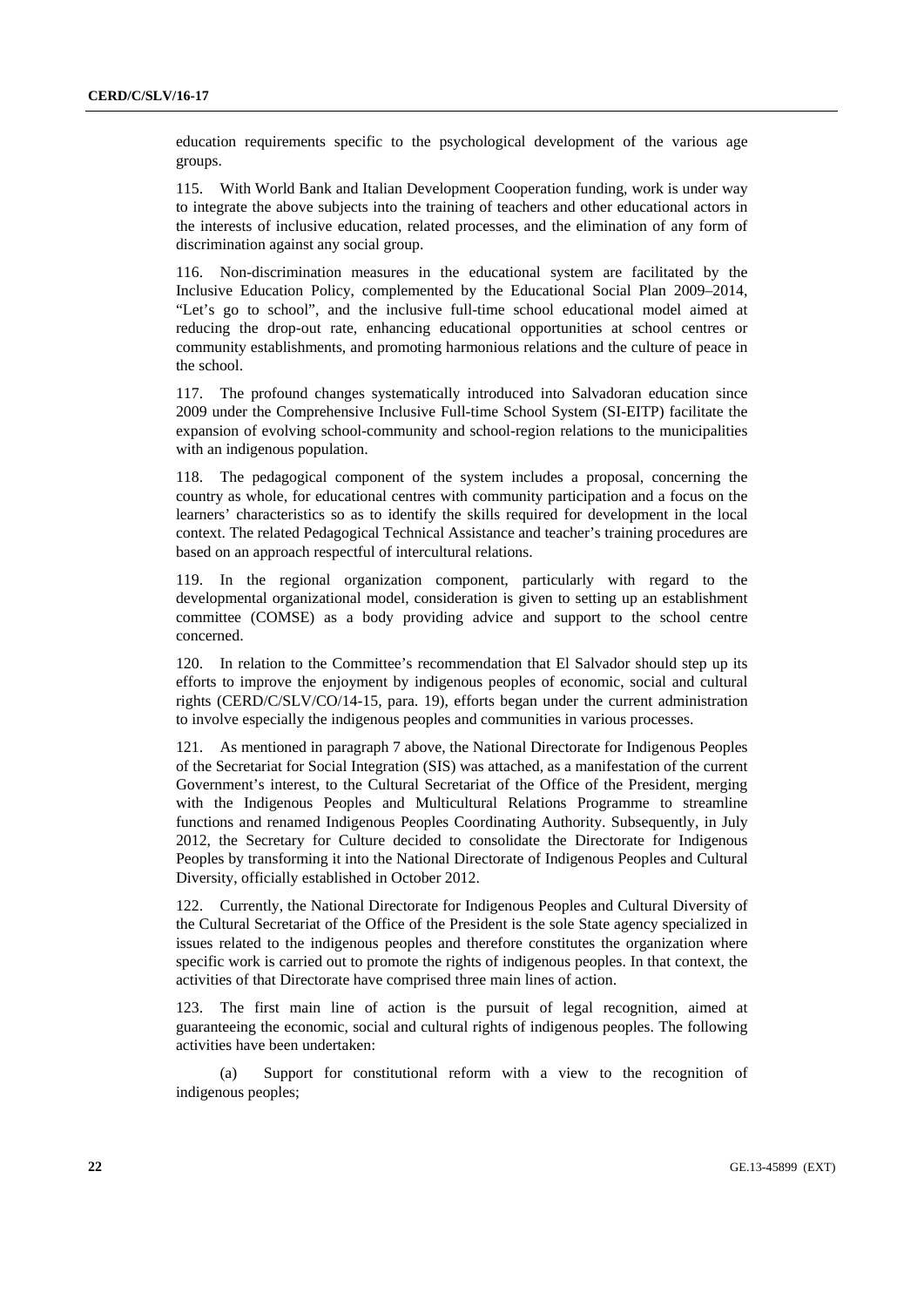(b) Promotion and drafting of the Municipal Ordinance on the Rights of the Indigenous Community of Izalco, adopted by the municipal authorities concerned (Official Journal, 25 April 2012);

 (c) Incorporation of the cultural rights of indigenous peoples into the draft Culture Act prepared by the Cultural Secretariat of the Office of the President;

 (d) Support for the signature of the Nagoya Protocol, which provides for the protection of the knowledge of indigenous peoples;

Coordination with the Secretariat for Social Integration in organizing events related to ILO Convention No. 169, including two working documents analyzing the viability of the Convention.<sup>13</sup>

124. The second main line of action consists in efforts to implement activities and projects together with State bodies. An initiative of the National Directorate, the Multisectoral Forum of Indigenous Peoples, involved in those efforts, comprises various official entities $14$  and indigenous organizations and encourages the mainstreaming of the question of indigenous peoples into Government administration. In monthly meetings held since October 2011, the views and needs expressed by indigenous organizations have been taken into consideration with a view to developing projects and processes beneficial to the indigenous communities.<sup>15</sup>

125. The Multisectoral Forum is fully open to any indigenous organization. Its meetings have led to specific agreements with various State entities with a view to implementing activities, programmes and policies for the benefit of indigenous peoples. For instance, the Ministries of Agriculture and Livestock, the Environment and Natural Resources, Labour and Social Security, and Health, and the Department of Housing have helped to launch initiatives to mainstream the question of the indigenous peoples into various programmes and working agendas.

126. Moreover, the above meetings have addressed issues crucial to the indigenous peoples, such as the building of dams on the Sensunapán river in the municipality of Nahuizalco, department of Sonsonate.

127. In 2012, the Secretary for Culture of the Office of the President initiated a series of bimonthly meetings, attended by a broad range of male and female indigenous leaders, with a view to improving the coordination of work for indigenous groups. In such meetings, the indigenous representatives can discuss their needs and proposals directly with the Secretary for Culture. The National Directorate for Indigenous Peoples and Cultural Diversity also holds bilateral meetings with the indigenous organizations with a view to improved coordination of relevant work.

 <sup>13</sup> One by the Ministry of Labour and Social Security and one by the National Directorate for

Indigenous Peoples and Cultural Diversity of the Cultural Secretariat of the Office of the President. 14 The following Government entities participate in the Forum: Ministries of Health, Labour and Social Security, the Environment and Natural Resources, Education, Agriculture and Livestock, Foreign Affairs, Tourism and the Interior, Department of Housing, Technical Secretariat of the Office of the President, Secretariat for Strategic Affairs of the Office of the President, and Office of the Human

Rights Advocate. 15 Native People's National Coordinating Authority, Salvadoran Indigenous People's National Coordinating Council (CCNIS), Association of Indigenous Communities of El Salvador (ACCIES), Indigenous Communities of Suchitoto (department of Cuscatlán), indigenous Communities of Cojutepeque (department of Cuscatlán), Nahuatl-Pipil Traditional Council of Nahuizalco (department of Sonsonate) and indigenous Communities of Cacaopera, Morazán, represented in the Winaka organization (Kakawira people).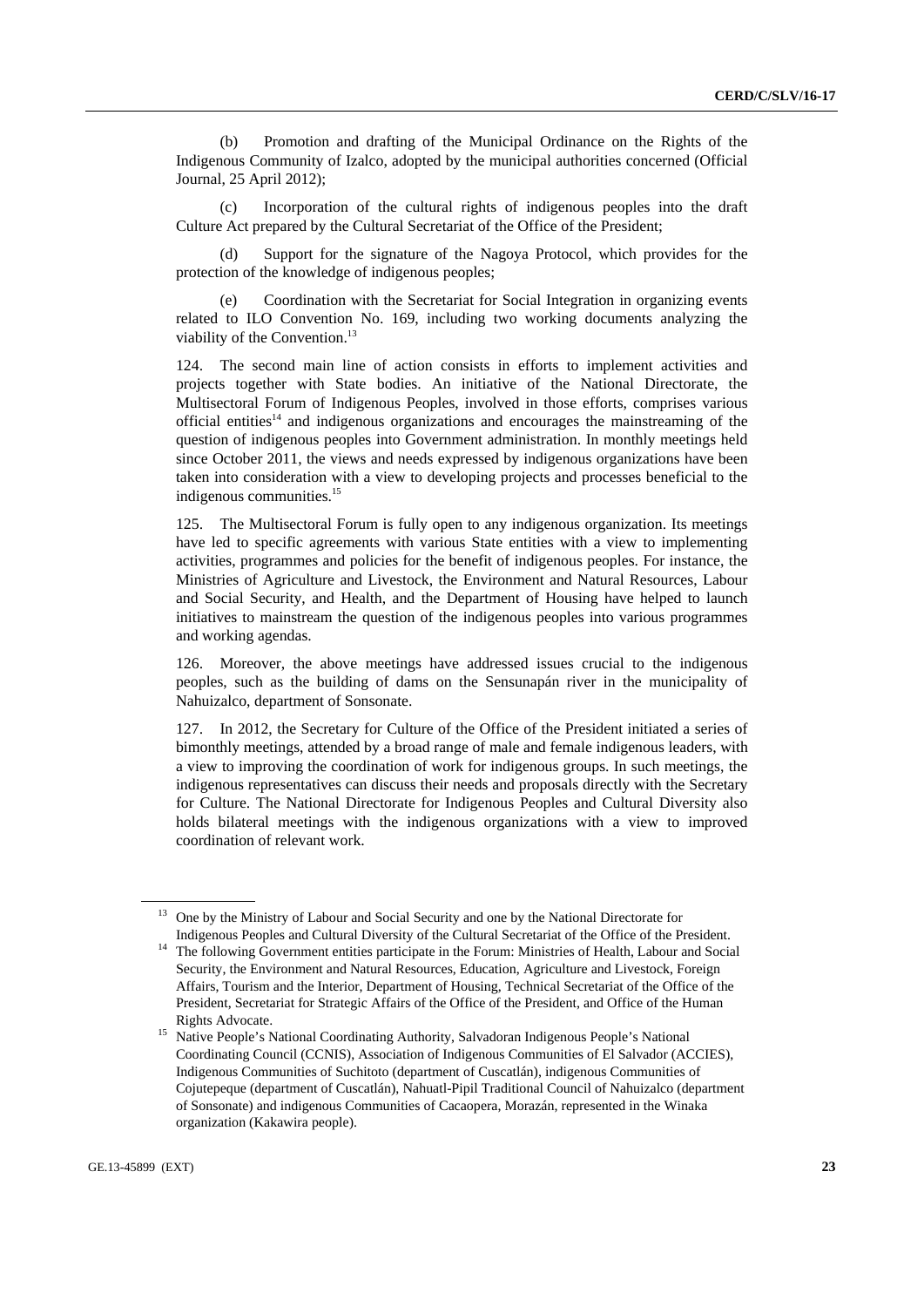128. Through meetings seeking optimal approaches to indigenous issues, the National Directorate for Indigenous Peoples and Cultural Diversity has also cooperated with the:

 (1) Ministry of Tourism to highlight the cultural expressions of indigenous peoples in the best way possible;

 (2) National Registry of Native Persons (RNPN) to improve the documentation of indigenous children and adolescents;

(3) Ciudad Mujer (women's city) Programme,  $16$  a highly effective initiative for raising awareness of issues concerning indigenous women.

129. The third main line of action consists in the promotion of cultural activities of indigenous peoples. The National Directorate of Indigenous Peoples and Cultural Diversity has supported and contributed to various commemorative events, such as, *inter alia*, the seventy-ninth and eightieth anniversary of the 1932 genocide; the ceremony of the commencement of sowing in Cacaopera (2012); various activities of the Brotherhood of the Eternal Father of Izalco (Sonsonate); and the commemoration, by the Nahuatl-Pipil traditional council, of the World Environment Day in Nahuizalco (Sonsonate).

130. The Nahuizalco cultural centre, named Nahuatl-Pipil House because it focuses on indigenous culture, organizes periodically activities that highlight indigenous cultural expressions in the framework of celebrations and commemorations of dates important to the communities concerned.

131. The Central American Caribbean Cultural Corridor project, carried out in cooperation with the Organization of Ibero-American States (OIS) with the participation of the culture ministries and secretariats of all Central American and Caribbean countries, focuses on the culture of persons of African descent. Exceptionally, however, in El Salvador the project promotes the cultural expressions of indigenous communities, highlighting and revitalizing their crafts and dances in the framework of a cultural route developed in Cacaopera and Guatajiagua, department of Morazán; Panchimalco and the surrounding area, department of San Salvador; and Izalco, Nahuizalco and the surrounding area, department of Sonsonate.

132. Currently, the project is establishing networks of groups of indigenous dancers and craftsmen. Activities have been implemented to support and stimulate their work. On 12 October 2012, an encounter of indigenous dancers took place in the National Theatre, San Salvador, enabling various dancing groups to exchange their experience and show their art to the general public.

133. In the second half of 2011, the National Directorate of Indigenous Peoples and Cultural Diversity set up a Documentation Centre on Indigenous Peoples, which has already collected approximately 260 relevant items. In view of the scarcity of such articles, which are produced in the country, the National Directorate of Indigenous Peoples is preparing three studies on the municipalities of Nahuizalco (Sonsonate), Panchimalco (San Salvador) and Cacaopera (Morazán) in order to document the life, and especially the cultural expressions, of the resident indigenous communities (annex 5).

134. Support is provided to indigenous representatives for activities at the international level. In order to increase the global visibility of the indigenous peoples of El Salvador, two indigenous leaders who attended the United Nations Permanent Forum on Indigenous

<sup>&</sup>lt;sup>16</sup> Ciudad Mujer is a programme promoted by the Government through SIS to ensure the enjoyment of fundamental rights of Salvadoran women through specialized services related to sexual and reproductive health, comprehensive care in gender violence cases, economic empowerment and promotion of women's rights. The programme operates a child care facility which minds children while their mothers receive various services.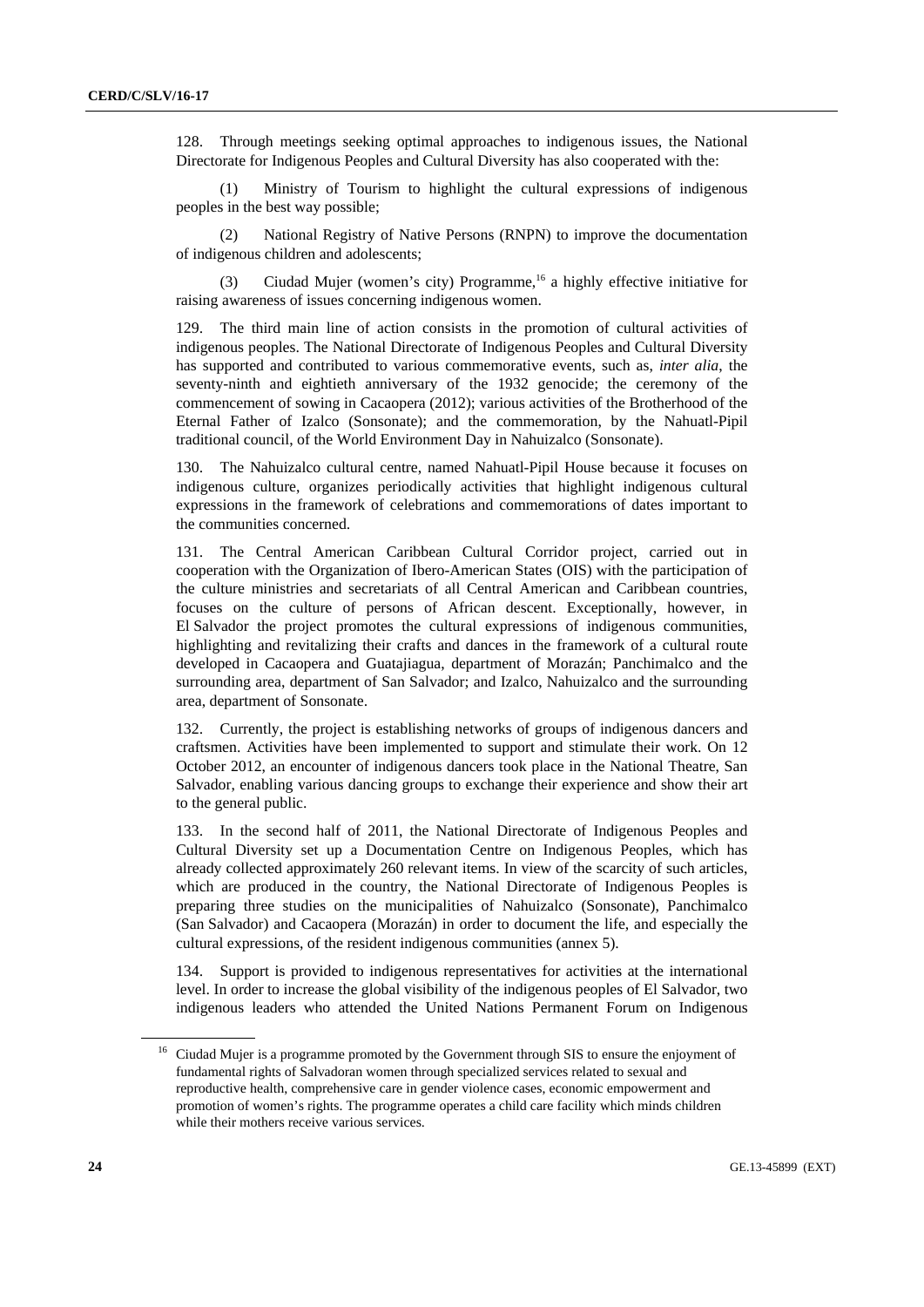Issues in early May 2012 received guidance with regard to the organization of their reports, and appreciated such help.

135. The above National Directorate and the Ministry of Foreign Affairs facilitated an indigenous leader's access to a grant offered by the Government of Israel in connection with indigenous rural development.

136. With a view to the dissemination of information on El Salvador's commitments regarding indigenous issues, two workshops were held in the first half of 2012 in order to raise awareness of the rights of indigenous peoples. One was attended by public officials of the Multisectoral Forum of Indigenous Peoples and the second by public officials of various services of the Ministry of Foreign Affairs who were responsible for preparing this report. Moreover, talks have been organized in various sectors, including among students, on the rights and identity of the indigenous peoples.

137. The Salvadoran Institute for the Advancement of Women (ISDEMU) has developed a special awareness of and sensitivity towards the circumstances of indigenous women. Despite difficulties in accessing participatory forums, indigenous women of Morazán and the department of Sonsonate take part in advisory and social oversight councils designed to enable women to exercise their citizen's rights and play a leading role in monitoring and following up on policies, legislation, programmes and projects formulated and implemented in order to guarantee the rights of Salvadoran women. Those participants received training in order to be empowered in various areas.

138. Ventanilla Móvil (movable window) is an important activity that takes place once a month in Community Health Units and consists in offering information on such issues as women's rights and violence prevention. That activity has been developed in the municipalities of Cacaopera, Chilanga and Guatajiagua, department of Morazán, all with a strong native presence. In 2011 and 2012, forums were organized in cooperation with Feliciano Ama Foundation and Andrés Bello University in order to provide information on indigenous culture and on the life of indigenous women.

139. In the period 2009–2010, the Institute implemented good institutional practices through projects targeting indigenous women in Sonsonate, Ahuachapán and San Salvador and consisting of various productive activities designed to boost the economic potential of indigenous women.

140. The Ministry of Agriculture and Livestock (MAG) has established forums for effective dialogue and expression of the needs of indigenous peoples. In September 2011, the Ministry joined the Multisectoral Forum of Indigenous Peoples coordinated by the Cultural Secretariat.

141. In cooperation with the Multisectoral Forum, the Ministry supported the regional event entitled "Exchange among native communities on non-industrial fishing in Central America", held in December 2011 and sponsored by, *inter alia*, the project entitled "Support for the Central American fishing and aquiculture integration process" (PRIPESCA), the Confederation of Non-industrial Fishermen of Central America (COFEPESCA), the Central American Indigenous Council and the Central American Integration Secretariat (SICA) / Organization of the Fisheries and Aquaculture Sector of the Central American Isthmus (SICA/ OSPESCA). The goal of the event was to lay the basis for a specific programme to strengthen fishing by native communities in the SICA member countries. The outcome has been the identification of lines of action conducive to such a programme for responsible fishing by native communities recommended at the regional level.

142. In September 2012, the National Centre for Agricultural and Forestry Technology (CENTA) signed with the Jaguar Paths indigenous organization an agreement that includes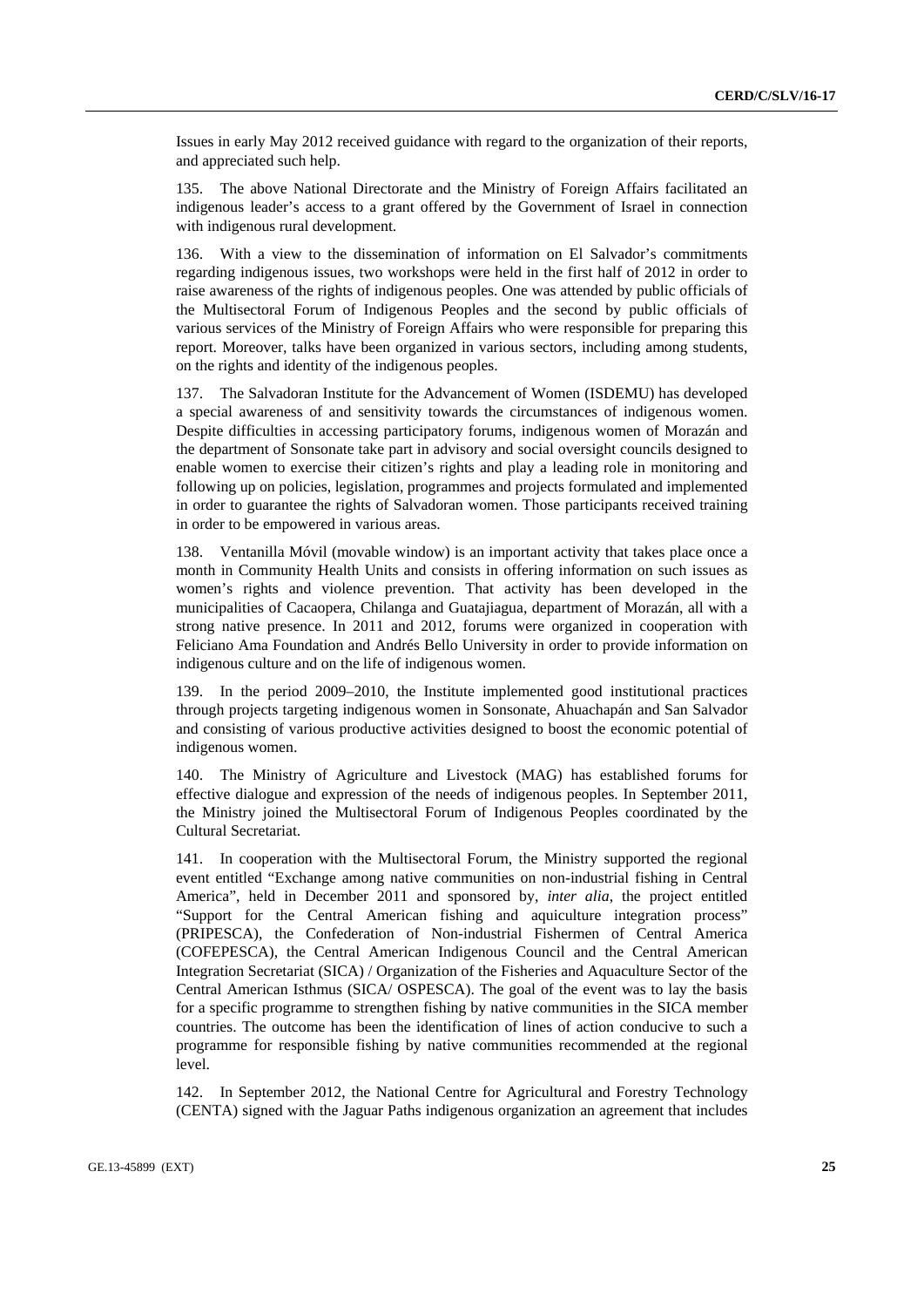a series of training activities concerning the handling of maize and sorghum. Although the training ran into implementation problems due to failure of the members of the organization to attend, the action in question continues to figure on the work plan of the Centre, which for the first time has included an initiative for indigenous peoples in its Annual Plan. Moreover, CENTA has supported indigenous peoples in various ways, such as through the use of Creole flint corn and the distribution of firewood saving cooking stoves.

143. In January 2012, the Ministry of Agriculture and Livestock, through the General Directorate of Rural Development and with International Fund for Agricultural Development (IFAD) financing, launched the Rural Development and Modernization Project (PRODEMOR), whose area of implementation includes 66 municipalities, namely all municipalities in the departments of San Vicente, Cabañas, La Paz and Cuscatlán and 6 municipalities in the department of San Salvador (Tonacatepeque, Guazapa, San Martín, Panchimalco, Santiago Texacuangos and Rosario de Mora), and which, as the first project of the Ministry to specify activities clearly addressing native peoples, began in areas with indigenous communities and organizations.

144. In the framework of a similar initiative, the Rural Development and Modernization Project for the Eastern Region (PRODEMORO), support was provided to the Lenca Community Association of Guatajiagua (ACOLGUA) in the form of, *inter alia*, training, farm plans, advice on crops and water filters. The land where the project is developed has been acquired by the natives under the Spanish Banyola Solidaria project through the Freedom and Progress Institute (ILP).

145. Arrangements were made for agricultural packages to be distributed to 42 indigenous producers of the CIKACALCO organization of Suchitoto, department of Cuscatlán, and 52 producers of the Bautista Agricultural Producers' Association R.L., Indigenous Movement of Cuxcatan, canton of El Llano, Cojutepeque.

146. The Ministry of the Environment and Natural Resources (MARN) organized periodic meetings with the Commission of Indigenous Leaders. Coordinated action by the Ministry and the National Directorate for Indigenous Peoples and Cultural Diversity led to cooperation between the Ministry and the indigenous peoples through the establishment of a commission of indigenous male and female leaders, with which the Ministry meets periodically in order to address various issues of environmental interest.

147. The Ministry promoted the signature of the Nagoya Protocol which, as mentioned in paragraph 73 above, provides for the protection of the knowledge of indigenous peoples relating to genetic resources (plants and animals).

148. Generally speaking, spaces have been created to discuss local problems, such as the construction of dams on the Sensunapán river. The Ministry of the Environment and Natural Resources has held various meetings on that issue in order to provide relevant information and seek solutions to the related conflicts.

149. The Technical Secretariat of the Office of the President supports the work of the National Directorate of Indigenous Peoples and Cultural Diversity. In the second half of 2012, the Technical Secretariat established a forum for meeting with the indigenous peoples in order to arrive at specific decisions and implement processes in favour of those groups. By mutual agreement with the Technical Secretariat, indigenous leaders and representatives proposed a basic agenda, to be further developed by the current administration, on key aspects of the rights of indigenous peoples. That document will guide the Government in the implementation of measures crucial to the indigenous peoples of the country.

150. In relation to the Committee's recommendation that El Salvador should improve its census methodology (CERD/C/SLV/CO/14-15, para. 12), the Government, through the Technical Secretariat of the Office of the President and the Secretariat for Social Integration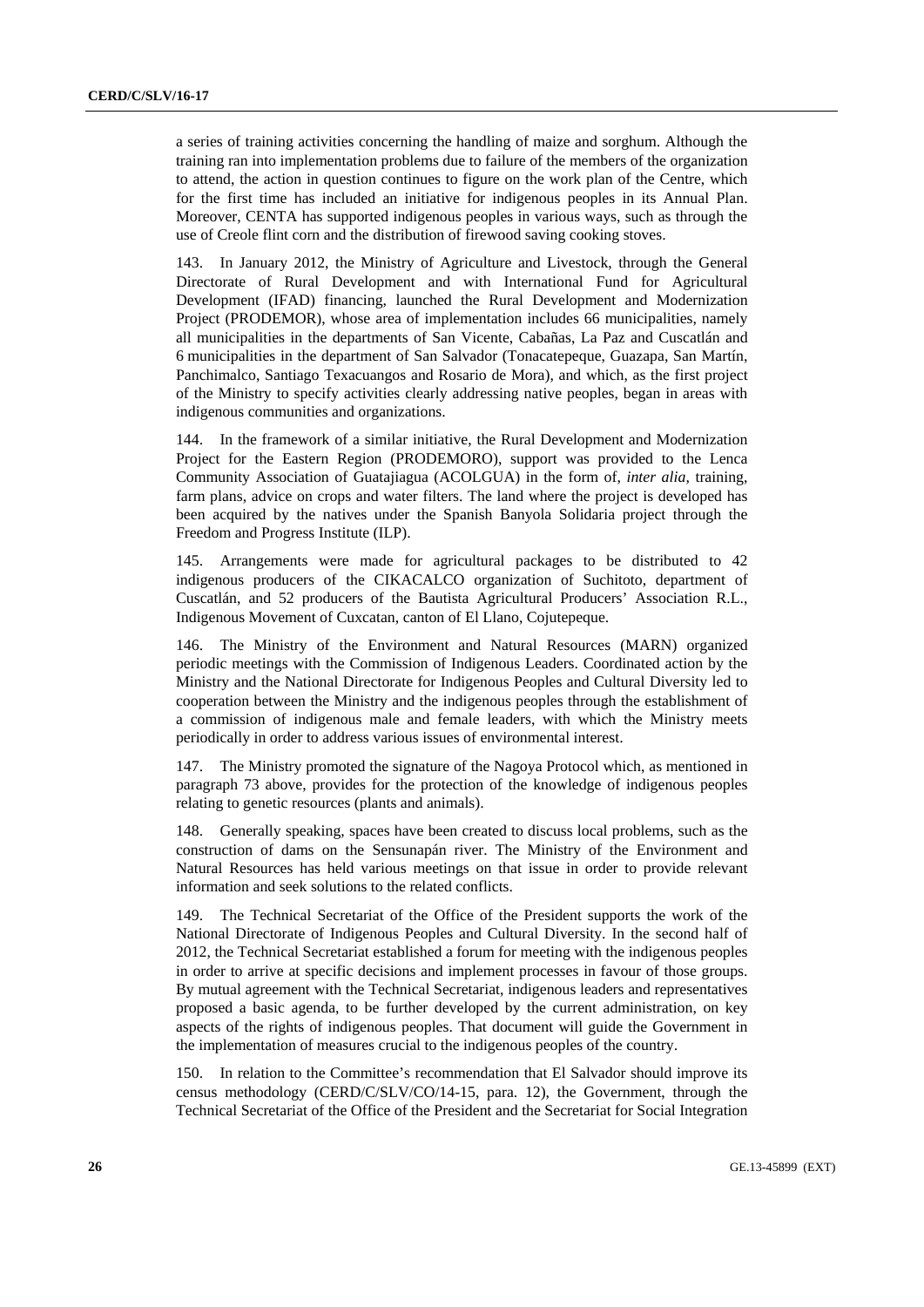(SIS), planned in 2012 a census of the entire population, with the participation of certain international organizations, with which discussions were held regarding the necessary financing. For lack of funds, the census has not yet taken place but the relevant observations and recommendations shall be taken into consideration with a view to securing the data necessary for all social indicators used. That information will also be collected through the next census which, according to the international norm of a ten-year interval, should take place in 2017.

151. The General Directorate of Statistics and Censuses (DIGESTYC), prior to the census and as was the case with the sixth population census and fifth housing census of 2007, shall in due time organize and plan the methods to be employed and analyze the data collection tools in close cooperation with international organizations ready to provide suitable advice and know-how.

152. Moreover, appropriate workshops will be organized with the participation of representatives of, *inter alia*, public and private institutions, NGOs and social organizations with a view to their active involvement in census planning and implementation.

153. In the meantime, certain State institutions have begun including information on the indigenous peoples in data compilations. Thus, the Ministry of Health (MINSAL) has incorporated a section on indigenous peoples into the family record, a tool used to collect data for the identification of the social determinants of health at community level. Although the primary goal of that tool is not census-taking, the data thereby collected will constitute a meaningful input in estimating the country's indigenous population.

154. The Ministry of Education has reviewed the methods of collecting information on the number of indigenous children registered in the educational system. The relevant statistics are based on the geographic location of the place of residence. Changes were made to the data collection form used for the census of school children and, since 2011, the family is expected to indicate whether it identifies itself as indigenous. Moreover, the Educational Support Committee for Indigenous Affairs has identified the schools attended by indigenous children in order to initiate an awareness-raising process as part of a plan for protecting the indigenous population.

155. In the absence of reliable data on the country's indigenous population, as indicated above, the characteristics of certain municipalities are studied in order to gain insights into the specificities of the groups concerned.

156. In relation to the Committee's recommendation that El Salvador should enhance efforts to improve the enjoyment of economic, social and cultural rights by Afro-descendants (CERD/C/SLV/CO/14-15, para. 20), it should be noted that least 7,441 persons of African descent lived in the country in  $2007$ ,<sup>17</sup> mainly in the San Salvador, Usulután, Santa Ana and Sonsonate departments. According to research, although no settlement of persons of African descent has yet been identified, the African phenotypical and cultural elements are observable in the country. Certain communities, such as in the municipalities of Atiquizaya, department of Sonsonate, and San Alejo, department of La Unión, acknowledge that their cultural heritage includes elements of African origin.

157. Contrary to the nationalist construct of a supposedly homogeneous country, the above findings establish the ethnic and cultural plurality of El Salvador. The issue of detecting the African heritage and any communities that identify themselves as being of African origin is currently in progress.

158. Against that backdrop, the Cultural Secretariat of the Office of the President decided to join in on the activities of the Office of the United Nations High Commissioner for

<sup>&</sup>lt;sup>17</sup> DIGESTYC, Population Census, 2007.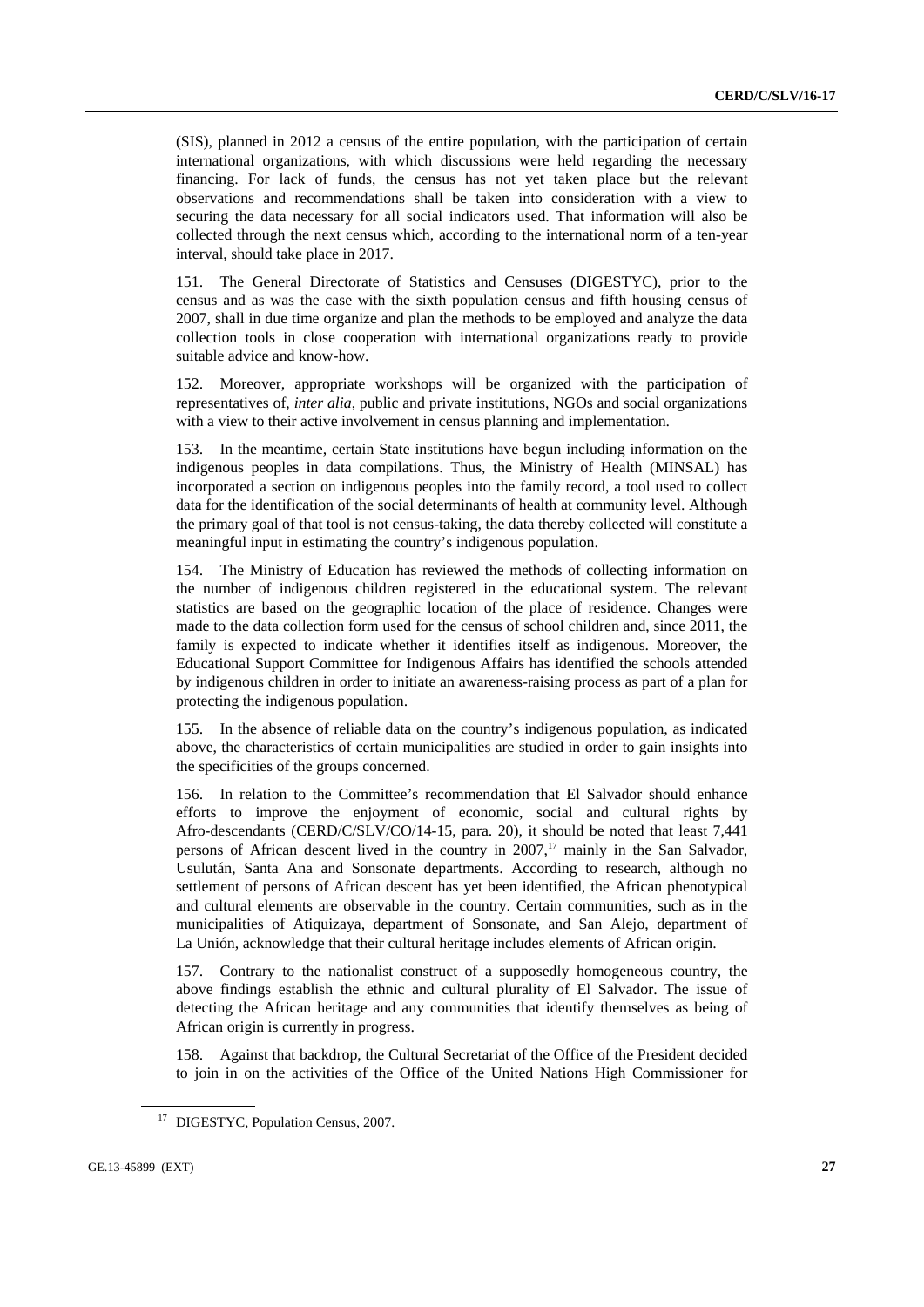Human Rights (OHCHR); and participated in the Central American seminar and workshop held in September 2011 in connection with the International Year for People of African Descent. The purpose of the event was to analyze the situation of human rights of persons of African origin in the region and define activities for a regional agenda aimed at eliminating any violations of those rights.18 The Cultural Secretariat also participated in the follow-up seminar and workshop of 2012 and plans to continue contributing to that important effort.

159. In December 2011, the OHCHR Regional Office for Central America, in coordination with the Cultural Secretariat of the Office of the President and the Office of the Human Rights Advocate, organized in El Salvador an event on the "Presence of people of African descent in El Salvador: challenges in building cultural diversity", attended by the Secretary for Culture and the Human Rights Advocate. The event, which included expert reports highlighting African elements in the Salvadoran heritage, was organized in the framework of the International Year for People of African Descent, proclaimed by the United Nations General Assembly on 18 December 2009.

160. The audiovisual unit of the Cultural Secretariat is preparing a video on El Salvador's heritage of African origin and its cultural, phenotypical and genetic manifestations. The video, prepared with objectivity and rigour, will help to highlight the presence of the people concerned and the related traditions in the country.

## **Article 6 Effective remedies before the competent national courts and other State institutions**

161. Under criminal law, the State guarantees the rights and protection of victims. Article 106 of the Code of Criminal Procedure<sup>19</sup> sets forth explicitly the rights of victims.

<sup>&</sup>lt;sup>18</sup> OHCHR, *Proceedings* of the Central American seminar and workshop for the International Year for People of African Descent, 2011, and of the related follow-up and evaluation seminar and workshop,

<sup>2012.</sup> Panama City, 2012. 19 Code of Criminal Procedural, Legislative Decree No. 733, adopted on 22 October 2008 (Official Journal No. 20, vol. No. 382, 30 January 2009: "Rights of the victim", art. 106. – "Victims shall have the right: (1) To be involved in and kept informed of all proceedings before the National Civil Police, the Office of the Attorney General and the courts, and to know the outcome of those proceedings; (2) To be informed of their rights and assisted by a lawyer of the Office of the Attorney General or by a special representative thereof, as appropriate; (3) To be assigned an interpreter or a person capable of explaining his or her affirmations, if necessary; (3A) TO BE INFORMED OF ANY DECISION CONCERNING THE APPLICABILITY OF A PLEA BARGAIN AND TO USE THAT POSSIBILITY IN ACCORDANCE WITH THIS CODE; (4) To give their opinion regarding any request that would benefit the accused, except if, having been called, they fail to appear in court; (5) To challenge decisions in favour of the accused, even when they have not been involved in the proceedings; (6) To be heard during the enforcement stage of the sentence before prisoners are granted leave of absence, conditional release or conditional suspension of the sentence; (7) To be notified if the complaint or accusation is abandoned or waived or of any other decision implying the discontinuation of the proceedings; (8) To provide evidence in person during the stages of the proceedings designated for that purpose in this Code, without prejudice to the powers of the prosecutor or the complainant; (9) To be compensated for harm arising out of the offence, and to have damage caused by the offence repaired or the claimed object returned; (10) If they are minors: (a) To have their best interests considered in the decisions taken during the proceedings; (b) To have their vulnerability recognized during the proceedings; (c) To receive assistance and specialized support; (d) To enjoy appropriate protection of their privacy and to proceedings held partially or totally in closed session lest information that may lead to their own or a relative's identification should become known publicly; (e) To be able to testify in an environment that is not formal or hostile and recording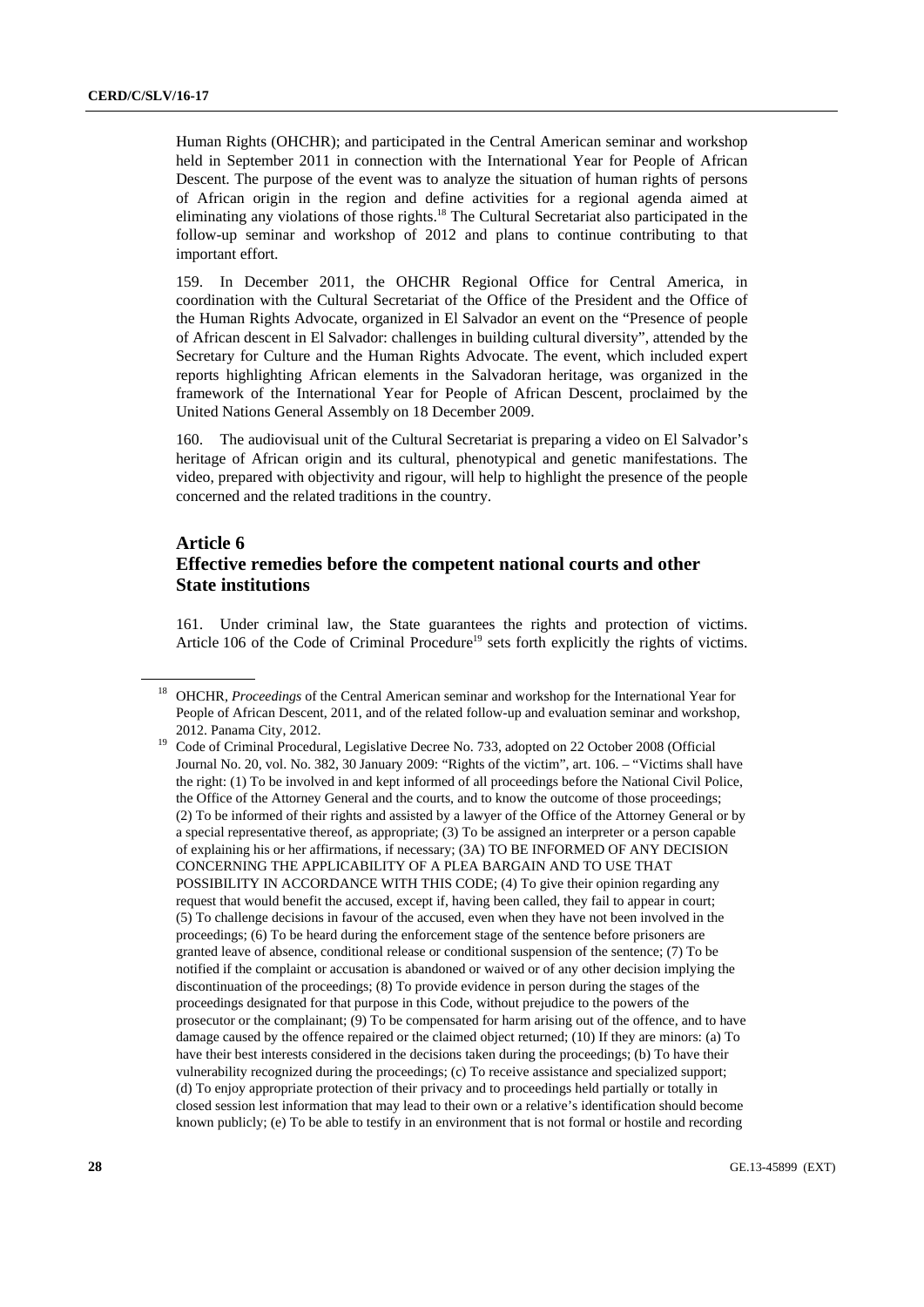In particular, paragraph (2) of that article lays down the victims' right "to be informed of their rights and assisted by a lawyer of the Office of the Attorney General or by a special representative thereof, as appropriate".

162. In line with the principle of equality underpinning criminal law, the victims, without any distinction, are apprised of their guaranteed entitlement to information on their rights in the framework of criminal proceedings. Accordingly, legal assistance entails the obligation to keep them informed, starting with the possibility of associating themselves with the criminal proceedings and up to conclusion and any appeals, so that the counsel is aware of all elements necessary for making appropriate decisions with a view to obtaining damages.

163. Moreover, the State has adopted legislative and institutional measures through the promulgation of the Special Act on the Protection of Victims and Witnesses, $^{20}$  whose aim is to regulate the measures of protection and support provided to the victims, witnesses and anyone else who find themselves at risk or in danger as a result of their involvement in a criminal investigation or judicial proceedings or of their family ties with a person involved in such a case. The protection and support measures in question are to be applied without any distinction.

164. Under the above Act, the State created the Coordinating Commission of the Justice Sector, leading entity of the Victims and Witnesses Protection Programme. The Commission is administered by the Technical Executive Unit of the Justice Sector.

165. In relation to the costs and complexity of the judicial process, the national legal system is governed by the constitutional principle of free justice, given that under article 181 of the Constitution "the administration of justice shall be free of charge".<sup>21</sup> Accordingly, no civil servant or employee of the judiciary may receive payments or bonuses from persons appearing before a court for purposes of administration of justice, given that justice is accessible to all without any distinction.

166. Moreover, the Constitutional Chamber of the Supreme Court has established in its rulings<sup>22</sup> that the principle of justice free of charge takes, at the level of individual litigants, two forms or the shape of two rights: right to legal aid free of charge and right to the administration of justice free of charge.

167. As regards the right to free legal aid, article 194 (II) (2) of the Constitution provides as follows: "The Office of the Counsel-General shall be responsible for: [...] Providing legal aid to persons of limited financial means, and legal representation in the defence of their freedom and their labour rights [...]." Under that provision, the said responsibility of the Counsel-General imposes on him or her an obligation and by the same token entitles

their testimony so that it can be replayed at the public hearing when necessary; and not to be interrogated personally by the accused, or face him or her, if they are under 12; (f) To give their opinion to the judicial or administrative authority before the latter makes a decision affecting them; (g) To have the Attorney General's Office immediately notified; (h) To have a counsel assigned to them to provide appropriate assistance and support during the proceedings, if they lack a legal representative or the latter's interests are incompatible with theirs or if the counsel is solicited by the victim with due discernment; (11) To enjoy the measures provided for under the applicable protection schemes; (12) To receive psychological or psychiatric support, if necessary; (13) To enjoy other

rights established in this Code, in treaties in force and in other laws."<br>Special Act on the Protection of Victims and Witnesses, Legislative Decree No. 1029, adopted on 26 April 2006 (Official Journal No. 95, vol. 371, 25 May 2006). 21 Constitution, Decree No. 38 of 15 December 1983 (Official Journal No. 234, vol. 281, 16 December

<sup>1983),</sup> art. 181.<br><sup>22</sup> Constitutional Chamber of the Supreme Court, Remedy of unconstitutionality, No. 53-2003, issued on 3 June 2005.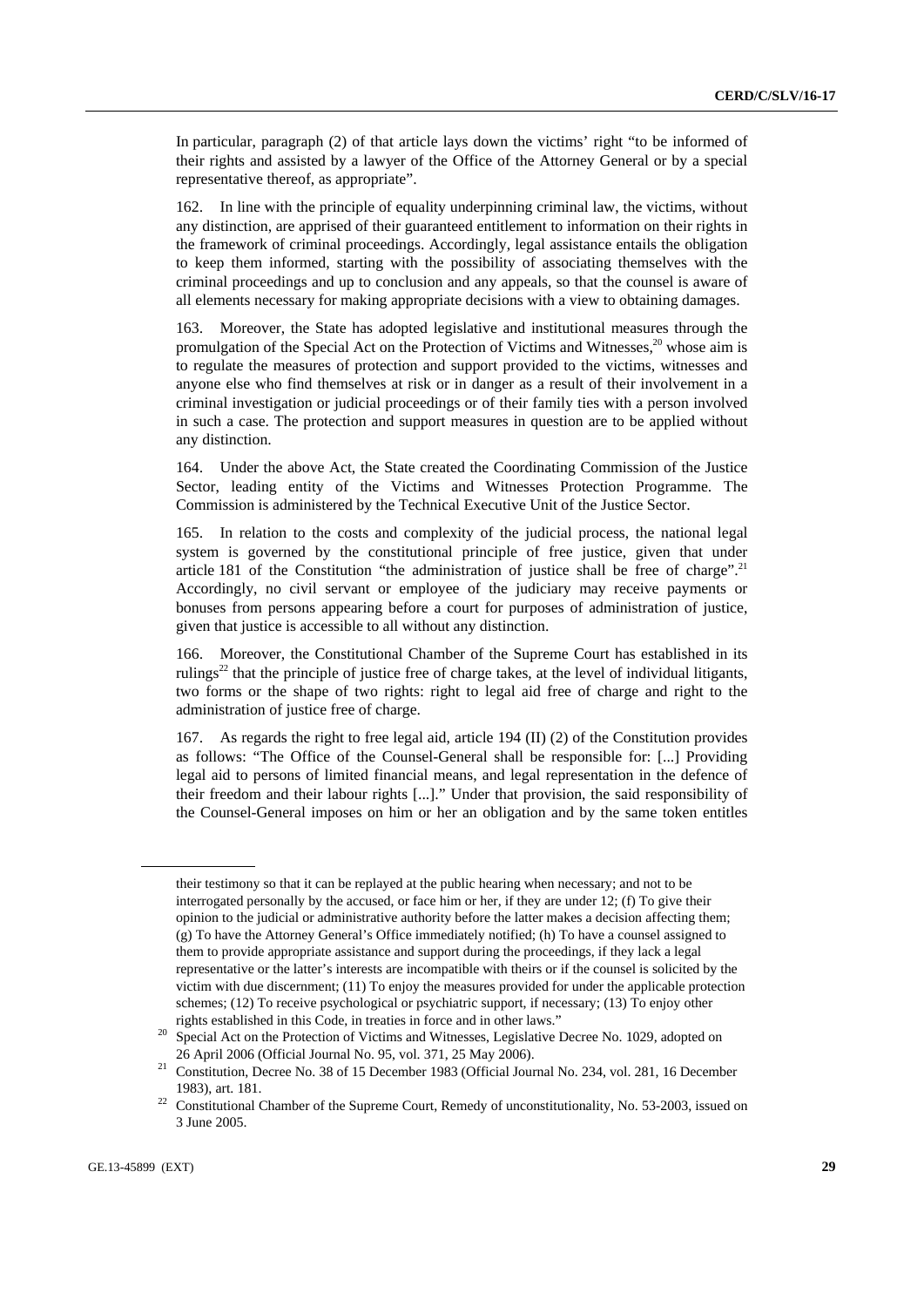persons of limited financial means to request and obtain from his or her Office legal aid free of charge.

168. That right comprises a series of benefits to be provided to all persons who establish that they lack sufficient resources to dispute in a lawsuit to which they are a party or to initiate proceedings. The Public Legal Service Organization Act (LOMP) lists the following four main specific forms taken by that right: defence of the family and the minor; of workers' rights; and of rights *in rem* and personal rights; and public defender action in connection with individual freedom.

169. Persons who establish that they lack sufficient resources may request free legal aid. Under the Constitution, such persons may be individuals or legal entities, national or foreign with residence in the Salvadoran territory. In other words, the scope of the provision is broad and the sole criterion stipulated is the inadequacy of financial resources, as established by the law, without any reference to race.

170. Although the Constitution provides for the State's obligation to offer, through the Counsel-General, free legal aid, that is not the sole basis on which such aid may be obtained. There are also private bodies and NGOs that engage in such activities on a voluntary basis.

171. The second application of the principle referred to by the Constitutional Chamber is inferred from the aforementioned article 181, which establishes the obligation of judicial bodies to abstain from receiving benefits in exchange for administering justice. That obligation translates into the litigants' corollary right to free administration of justice. Ultimately, that right brings to bear the principle of equality of all persons before the law and the courts inasmuch as it constitutes a constitutional guarantee of all potential litigants' access to the judicial system. In fact, experience has amply shown that, in the various judicial systems, the costs of participation in proceedings is one of the obstacles to access to justice, given that the procedures for exempting persons of limited resources from such costs are particularly slow and ineffective.

172. Thus, the right to free administration of justice prohibits courts from collecting fees or payments in consideration for services rendered in the exercise of judicial duties. Such prohibition does not prevent the generation and receipt of procedural costs, the imposition of fines or the payment of damages, either at an early stage to pre-empt the malicious filing of an appeal, or subsequent to the conclusion of the proceedings.

173. As to national institutions authorized to receive and process individual complaints of racial discrimination, the principle of access to justice has been implemented at the constitutional and secondary legislation levels and governs the role of the authorities that administer justice. Under article 182 (5) of the Constitution, the Judicial Service is entrusted with "ensuring full and expeditious administration of justice, for which purpose the measures deemed necessary shall be adopted". Accordingly, any person enjoys a guaranteed right to protection and defence in respect of any act or omission affecting his or her legal status, including racial discrimination. Complaints are filed with, and the respective proceedings take place before, national authorities, such as the Office of the Human Rights Advocate,<sup>23</sup> the Office of the Counsel-General,<sup>24</sup> the Office of the Attorney-General<sup>25</sup> and the Government Ethics Tribunal.<sup>26</sup>

<sup>&</sup>lt;sup>23</sup> Constitution, Decree No. 38 of 15 December 1983 (Official Journal No. 234, vol. 281, 16 December 1983), art. 194. 24 *Idem.*

<sup>&</sup>lt;sup>25</sup> Constitution, Decree No. 38 of 15 December 1983 (Official Journal No. 234, vol. 281, 16 December 1983), art. 193.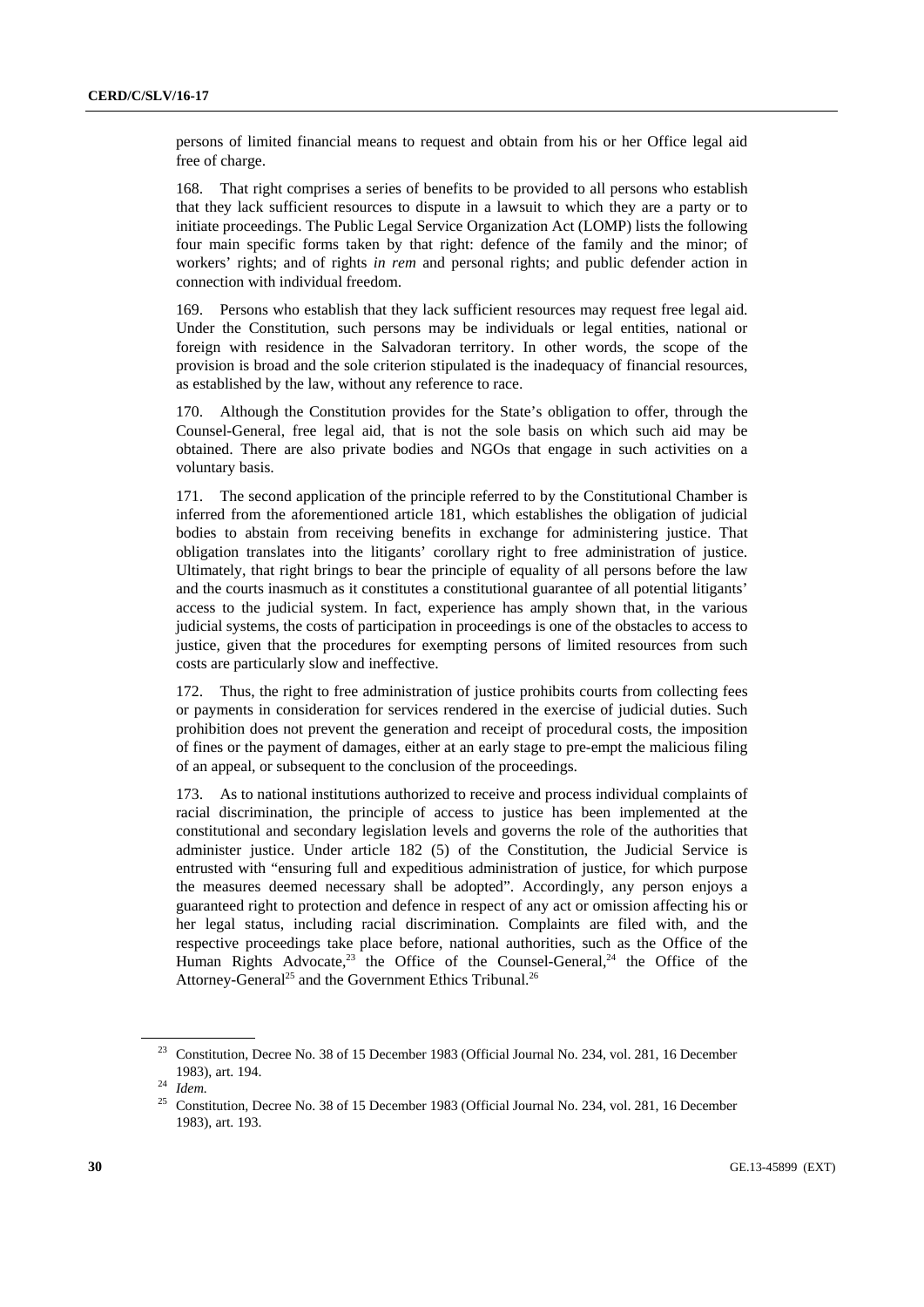## **Article 7**

#### **A. Education and teaching**

174. The Ministry of Education (MINED) is working towards a gradual recognition of intercultural settings by the educational system and seeking to revitalize the Nahuatl language in areas with indigenous communities. The Cuna Náhuat (Nahuatl cradle) pilot project, a follow-up to the Nahuatl immersion programme, aims to create a new generation of Nahuatl speakers to succeed the older users of that language. The project was launched in 2010 and it is hoped that its findings will help to replicate the initiative in various indigenous areas. Under the project, 25 preschool boys and girls in the municipality of Santo Domingo de Guzmán, department of Sonsonate, attend two early learning sections using exclusively Nahuatl. The children come from homes where at least one person speaks the language. The project is implemented by four female Nahuatl speakers from the same municipality who have received training in early learning, first aid and other activities related to child development. They are supervised by an assistant teaching specialist.

175. Progress has been made in promoting a community centre for cultural development in the municipality of Izalco, where efforts to revitalize Nahuatl are under way, the teachers', students' and specialists' capacities to promote bilingual and Nahuatl intercultural education are being enhanced, and the Integrated Regional System of Inclusive Schools strategy is applied to 12 schools sharing, *inter alia*, the same geographic conditions and cultural bases. The above centre supports training in Nahuatl for bilingual teachers and the exploration, for the benefit of school children, of the local historical heritage with a view to the promotion of cultural identity.

176. The Comprehensive Citizen Support Management Programme, created in 2009, includes an effective component encouraging education in the areas of human rights, gender, art and culture, preserving ancestral values and culture and promoting indigenous cultural development, including the protection of Nahuatl. An agreement has been signed between the Ministry of Education and Don Bosco University (annex 6). The objective is to create, through a community cultural committee, educational networks addressing the indigenous population. Young educational professionals with a basic knowledge of Nahuatl transmit their cultural heritage to the new generation through, *inter alia*, instruction in traditional artistic expressions and the promotion of plastic-arts or music workshops.

177. The Izalco cultural centre seeks to provide training to students attending nearby schools or young persons not in the school system. Emphasis is placed on the indigenous world view and, for the youngest, on traditional music and dancing.

178. The Educational Support Committee for Indigenous Affairs, which, created in 2006 by Decision No. 15-0280 of the Education Department, had made no measurable impact and, for various reasons, was inactive, was reactivated on 2 May 2012. Currently, the Committee seeks to include among its members not only specialists of the Cultural Secretariat of the Office of the President and the Ministry of Education, but also a representative of every identified native group (Kakawira, Lenca and Nahuatl).

179. Since May 2012, monthly meetings have been held and a work plan has been drawn up for 2012–2013 (annex 7). Educational support will be provided to the indigenous population in cooperation with various national and local ministerial bodies. As part of the Committee's work, information available on each indigenous language has been compiled in respective primers (two for Nahuatl, one for Potón and one for Cacaopera or Kakawira)

<sup>&</sup>lt;sup>26</sup> Government Ethics Act, Legislative Decree No. 1038, adopted on 26 April 2006 (Official Journal No. 90, vol. 371, 18 May 2006), art. 12 (e).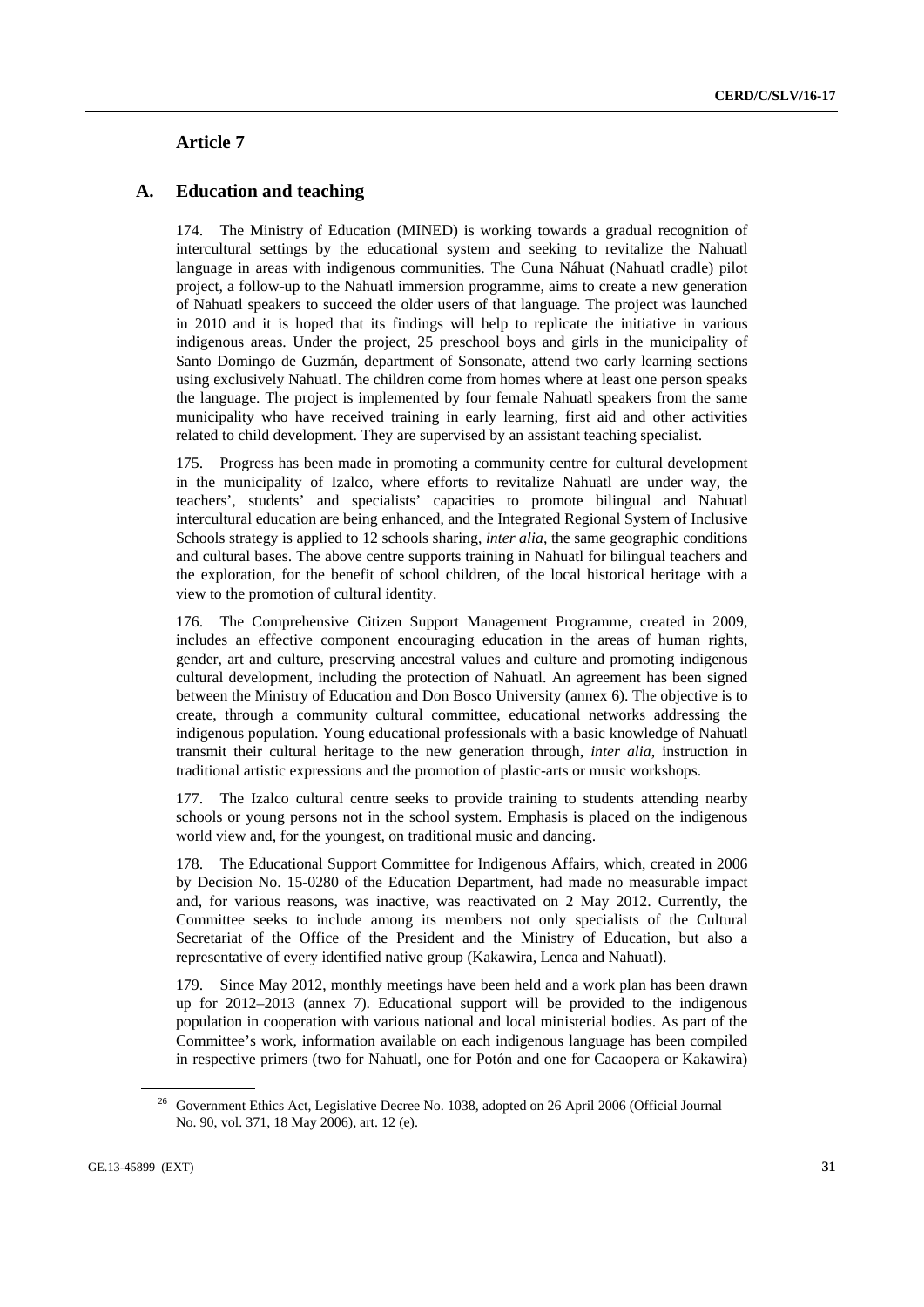prepared by the Department of Literature of the University of El Salvador. The information has been reviewed and observations have been transmitted to the section for the preservation of indigenous culture of the Education Quality Improvement Project (funded by the World Bank). An operational plan for educational services for the indigenous peoples has been drawn up.

180. In 2011, the Ministry of Education began to compile data on the indigenous student population. Most of the 29,044 indigenous students (13,881 male and 15,163 female) identified in 12 departments live in the department of Sonsonate, followed by the departments of Morazán and Cuscatlán. Only in the departments of La Paz and Cabañas did no students identify themselves as indigenous.<sup>27</sup> In addition to the census of school children, the Educational Support Committee for Indigenous Affairs has identified schools attended by indigenous children in order to initiate an awareness-raising process as part of a plan for protecting the indigenous population (annex 8).

181. It is recognized that opting for a human rights education approach leads to focusing on the legal framework in force, which is based on the Constitution, ratified international instruments and other legislation protecting civil rights. Moreover, a commitment has been made to eliminating all forms of discrimination, particularly against the indigenous peoples, which have a long history of exclusion from society.

182. Consequently, in order to meet, within the educational system, the obligation to exclude from any act or practice any racial discrimination against persons, groups or institutions and to ensure that educational communities comply with that obligation, the Ministry of Education has introduced amendments to the General Education Act to prevent discrimination against pregnant or nursing adolescents.28 The Child and Adolescent Protection Act (LEPINA), which is fully in force, facilitates the enforcement of the Convention on the Rights of the Child, particularly regarding the elimination of all forms of discrimination: according to the third preambular paragraph of the Act, "under the Convention on the Rights of the Child, ratified by the Republic of El Salvador on 27 April 1990, the States parties shall respect and ensure the rights set forth in the Convention to each child within their jurisdiction without discrimination of any kind, irrespective of the child's or his or her parent's or legal guardian's race, colour, gender, language, religion, political or other opinion, national, ethnic or social origin, property, disability, birth or other status".

183. Referring to the principles of equality, non-discrimination and equity, article 11 of the above Act provides as follows: "All children and adolescents shall be equal before the Law. Accordingly, there shall be no justification for any distinction, exclusion, restriction or preference based on such criteria as gender, race, skin colour, age, language, religion, worship, opinion, membership, national, ethnic or social origin, financial status, special needs, physical or mental disability, birth or any other attribute of children, adolescents, and their parents, representatives or custodians that aim at or result in restricting or preventing the recognition, enjoyment or exercise of the fundamental rights of the persons in question [...]."

184. Progress has been made in revising textbook contents to eliminate any expressions conveying images, references, names or opinions that are stereotypical or degrade any groups protected by the Convention, and replace them with images, references, names or opinions underscoring the dignity inherent to all human beings and their equality in the enjoyment of human rights. In line with the Inclusive Education Policy and the legal framework in force, including agreements ratified by El Salvador, the Ministry of

<sup>&</sup>lt;sup>27</sup> MINED. Monitoring, Evaluation and Statistics Office. San Salvador, 26 July 2012.<br><sup>28</sup> General Education Act, Reform Legislative Decree No. 735, 26 May 2011 (Official Journal No. 119, vol. 391, 24 June 2011), arts. 76-A and 98 (h).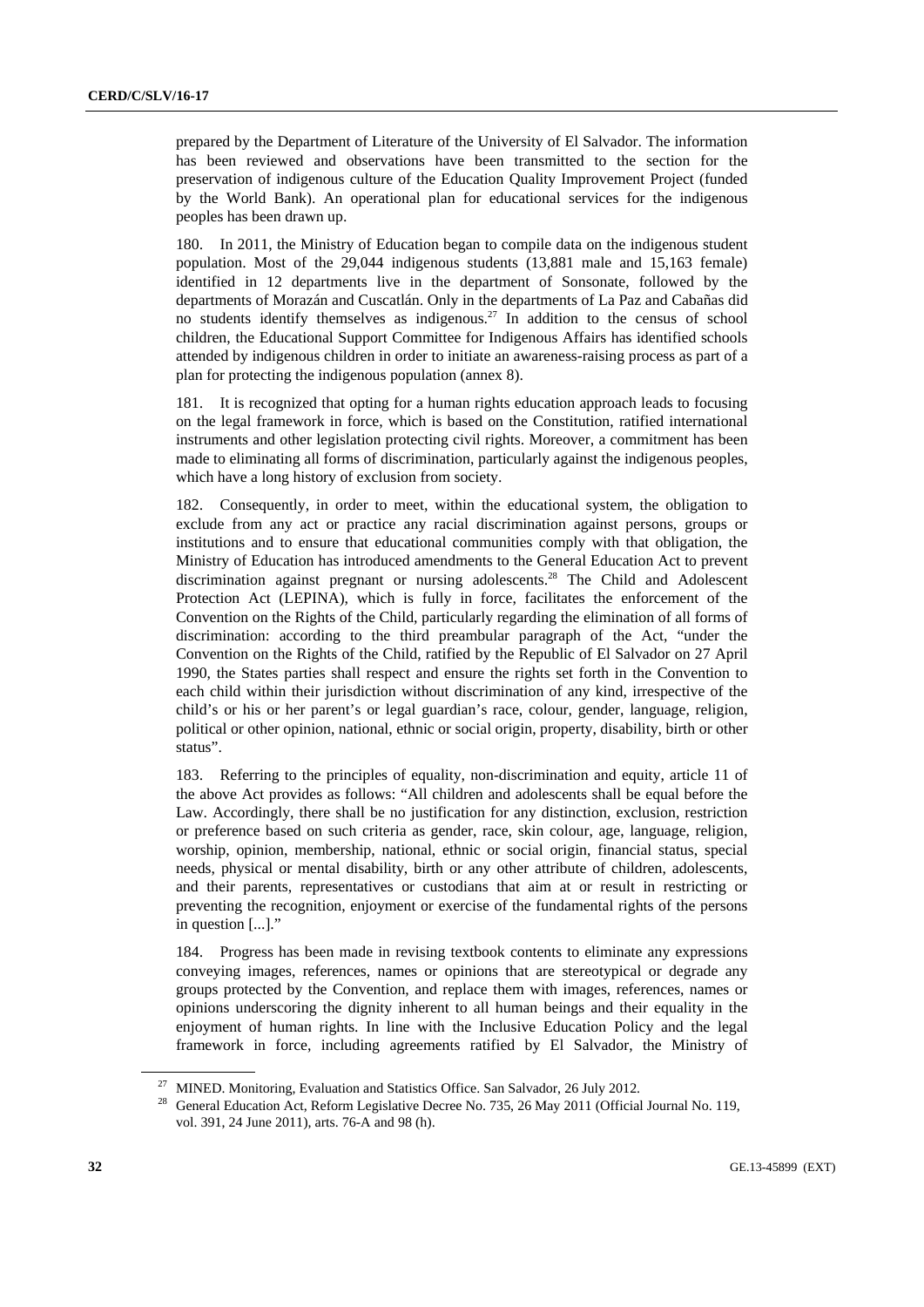Education has instructed teams of experts to include in the new textbooks, for all levels and types of education, chapters on the history and culture of the native peoples, migrants and minorities living in the national territory.

185. The promotion of language and images or any type of illustration embodying an inclusive and human rights approach respectful of the various cultures has been established as standard procedure for publications, such as textbooks, multimedia programmes and television broadcasts. That rule has guided textbook development and selection, as one may observe in the Cipotes Collection, part of the free textbook policy.

186. The Ministry of Education has arrived at the conclusion that intercultural education presupposes intercultural training and the revitalization of the Nahuatl language, not only in indigenous areas. The activities considered by the of Educational Support Committee for Indigenous Affaires point to three regions, whose names, as translated by linguists, are "Nahuatl territory" (central and western part of the country), "Lenca territory" (eastern region) and "Kakawira territory" (also in the east, specifically in the municipalities of Cacaopera, San Simón and the surrounding area).

187. Since 2010, the Government has been providing Don Bosco University with an annual US\$ 40,000 subsidy for the Programme for the Revitalization of the Nahuatl or Pipil language of El Salvador.

188. In relation to the Committee's recommendation that programmes for the revitalization of the Nahuatl-Pipil indigenous language should be expanded to other indigenous languages (CERD/C/SLV/CO/14-15, para. 21), note should be made that the Nahuatl language primer has been produced in Braille and that in May 2012 the House of Culture for the Blind<sup>29</sup> transcribed into Braille a Nahuatl primer drawn up by Genaro Ramírez, Nahuatl speaker from Santo Domingo de Guzmán. It has been possible to send a few copies of that primer to various educational institutions for the visually impaired.

189. United Nations treaties and documents have been translated into Nahuatl. Around the middle of 2011, a translation office was set up in the former National Directorate for Indigenous Peoples of the Secretariat for Social Integration (SIS). The following documents were translated before the work of that office was discontinued for lack of funds: (1) United Nations Declaration on the Rights of Indigenous Peoples; (2) International Convention on the Elimination of All Forms of Racial Discrimination; (3) Convention on the Rights of the Child; and (4) Concluding observations of the Committee on the Elimination of Racial Discrimination, formulated at its seventy-seventh session, concerning El Salvador. In 2012, those translations were shared with the Ministry of Ministry of Foreign Affairs and are in the process of being authenticated as official documents of the State.

190. Referring to the suggestion to expand intercultural activities and programmes for the revitalization of Nahuatl-Pipil to other communities, the Ministry of Education points out that, although efforts have been made, including the dissemination of the Nahuatl national anthem, which is sung at public events in some rural and urban communities, it has so far been impossible to expand such activities and programmes for Nahuatl and other native languages to the educational centres of other municipalities for the following reasons: (a) The Nahuatl-speaking population is small, concentrated and mostly composed of elderly persons; consequently, the Ministry of Education is promoting the revitalization of the language in early childhood, and even that has been possible only with a small group of children; and (b) the preservation of Kakawira in Morazán is a long-standing need.

Although the House of Culture for the Blind does not answer to the National Directorate for Indigenous Peoples and cultural Diversity but to the National Directorate for Cultural Development Spaces of the Cultural Secretariat, the work carried out by that establishment for the preservation of Nahuatl must be stressed.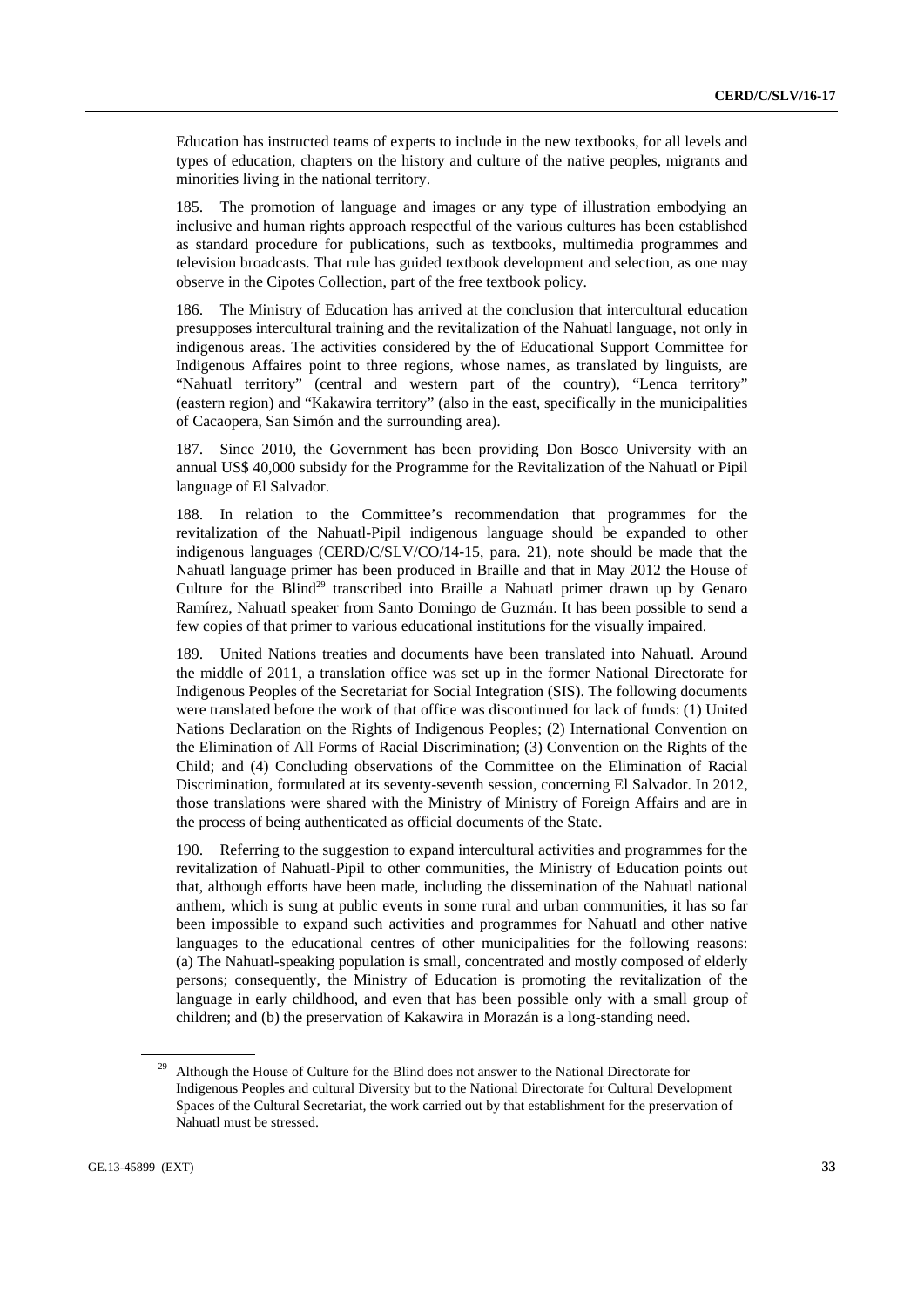191. The general national budget approved for 2013 provides for a US\$ 200,000 allocation to the Secretariat for Social Integration, to be distributed as basic universal pension<sup>30</sup> to elderly speakers of Nahuatl.

#### **B. Culture**

192. The Central American Caribbean Cultural Corridor project, carried out in cooperation with the Organization of Ibero-American States (OIS) and the participation of Central American and Caribbean countries, focuses on the culture of persons of African descent. Exceptionally, however, in El Salvador the project promotes the cultural expressions of indigenous communities, highlighting and revitalizing their crafts and dances in the framework of a cultural route developed in the following three areas: Cacaopera and Guatajiagua, Panchimalco and its surroundings, and Izalco, Nahuizalco and their surroundings.

193. The first few activities to be carried out under this project are now under way and include, in particular, the compilation of information on cultural expressions of the above three areas, a meeting of the chiefs of indigenous dancing groups and the organization of local workshops for indigenous artisans. Coordination with the Ministry of Tourism is being promoted in order to revitalize the cultural corridor in question.

194. Part of the Caribbean Cultural Corridor project consists in a contest for young indigenous persons involved in culture preservation projects. Two winners have been awarded a prize consisting in a trip to Spain or another Spanish-speaking country.

195. Activities have been organized at the Nahuatl-Pipil House of Nahuizalco and other Houses of Culture.<sup>31</sup> The House of Culture of Nahuizalco, under the designation of Thematic Nahuatl-Pipil House, regularly coordinates its work with the municipality's Nahuatl-Pipil Traditional Committee, comprising the leadership of the local indigenous communities. The following events have thus been organized: Commemoration of the 1932 Genocide on 22 January 2012; The Victim's Turn seventh international meeting of poets (mainly on the subject of the indigenous peoples) and the Day of the Family, both in May 2012; the Day of the Environment and a culture day with indigenous communities, including the designation of an indigenous queen and tribute paid to a spiritual guide, in June 2012; and a *tiangue* (traditional market) on 23 June 2012.

196. In the current period, the National Directorate of Indigenous Peoples has organized with the Houses of Culture network of the Cultural Secretariat four activities to highlight and promote native culture and the rights of the indigenous peoples.

197. The Technical Secretariat of the Office of the President uses the proceeds from the privatization of ANTEL,<sup>32</sup> through the FANTEL fund, to support indigenous peoples by

<sup>30</sup> Within the framework of the Nuestros Mayores Derechos ("Our elderly rights") Presidential Programme, a basic universal pension of US\$ 50 per month is granted to persons over 70 who have no income. In 2011, that pension was paid to 14,931 beneficiaries in 53 municipalities for a total amount of US\$ 7.1 million. For 2012, it is planned to expand the coverage of the programme to a total of 31,369 beneficiaries in 79 municipalities, the increase consisting of 5,926 beneficiaries in 5 urban municipalities and 10,500 beneficiaries in 21 additional rural municipalities, for a total amount of US\$ 20 million.<br><sup>31</sup> Houses of Culture are spaces for the local promotion of art and culture, established in most of the

municipalities of the country's 14 departments. The Network of Houses of Culture functions under the National Directorate for Cultural Development Spaces of the Cultural Secretariat of the Office of

the President.<br><sup>32</sup> The former National Administration of Telecommunications, public organization in charge of communications in the country.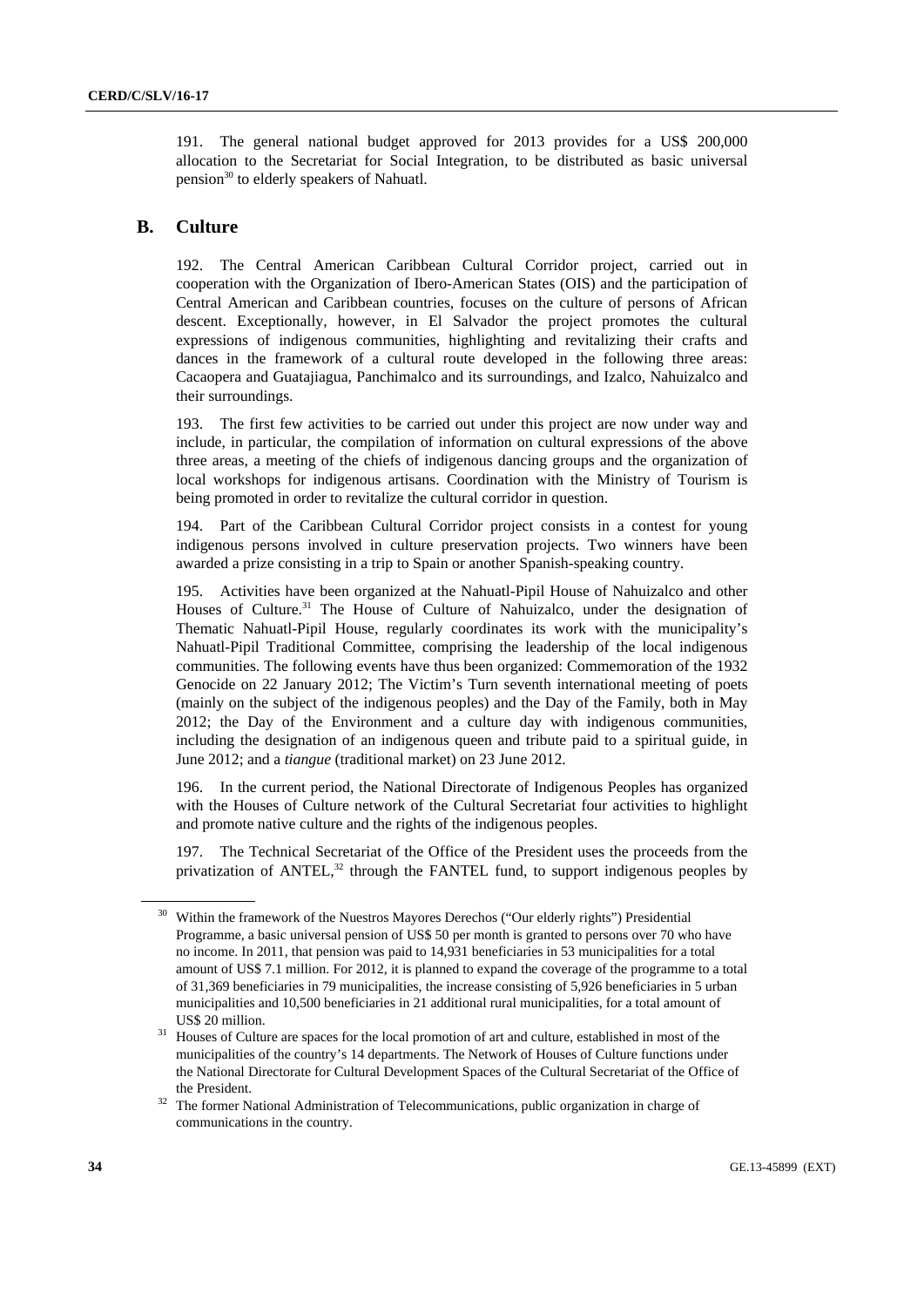promoting traditional crafts in, for instance, Nahuizalco, Panchimalco and Guatajiagua. Such support serves to preserve the country's cultural heritage and at the same time raise the standard of living of native groups through effective systems aimed at improving the productivity and competitiveness of artisan activities and broadening the local and international markets for handicraft products.

198. FANTEL allocations are used to finance the One Village One Product – OVOP El Salvador project, implemented by the National Commission on Micro-Enterprises and Small Businesses (CONAMYPE) with a view to helping the country's native peoples to preserve their identity and heritage by promoting the participation of the country's artisan communities in an annual display, at a single site, of traditional indigenous products ranging from the black clay pottery of Guatajiagua to handicrafts from Ilobasco, La Palma, Suchitoto, Panchimalco and Nahuizalco. That event was held at Paseo El Carmen, Santa Tecla, La Libertad, on 18–19 December 2011 and, given the impact of the marketing of the native handicraft and food products exhibited, will hopefully take place again at the same site in 2012.

199. In relation to the Committee's recommendation that El Salvador should continue to consult and expand its dialogue with organizations of civil society working in the area of human rights protection, in particular in combating racial discrimination, as well as with the Office of the Human Rights Advocate, in connection with the preparation of the next periodic report (CERD/C/SLV/CO/14-15, para. 23), as already mentioned, the National Directorate of Indigenous Peoples and Cultural Diversity has established the Multisectoral Forum of Indigenous Peoples, where State bodies involved in issues related to the indigenous peoples meet with indigenous organizations. The Technical Secretariat of the Office of the President has also opened a forum for dialogue with various indigenous leaders in the facilities the Office of the President with a view to drawing up a priority-based agenda for the current Government. The main areas of discussion are the legal framework, cultural identity and the indigenous economy.

200. The Ministry of Agriculture and Livestock and the Ministry of the Environment and Natural Resources have established forums for direct dialogue with the indigenous leadership with a view to coordinating in a tangible manner various activities of interest to the indigenous peoples.

201. In relation to the above recommendation of the Committee, a workshop was held on 5 December 2012. It was attended by representatives of the indigenous peoples of the country's three (western, central and eastern) regions and 11 institutions of the Executive belonging to the Multisectoral Forum of Indigenous Peoples, under the coordination of the Cultural Secretariat. The workshop comprised four working groups which discussed progress and challenges in such areas as, *inter alia*, health, education, employment, recognition and self-determination, and culture. The respective reports, containing the main findings of the workshop, appear in annex 9 to this document.

202. In relation to the Committee's recommendation that that the State party's reports should be made readily available and accessible to the public at the time of their submission, and that the observations of the Committee with respect to these reports be similarly publicized in the official and indigenous languages, as appropriate (CERD/C/SLV/CO/14-15, para. 26), it should be noted that, while still attached to the Secretariat for Social Integration, the National Directorate of Indigenous Peoples produced a translation of the Committee's concluding observations on CERD/C/SLV/14-15. That document is currently being made available to the indigenous communities (annex 10).

203. The Government has taken significant steps in putting an end to negating the existence of the indigenous peoples. That negation had been part of Salvadoran culture and espoused by previous administrations. In order to be meaningful, the above recognition is